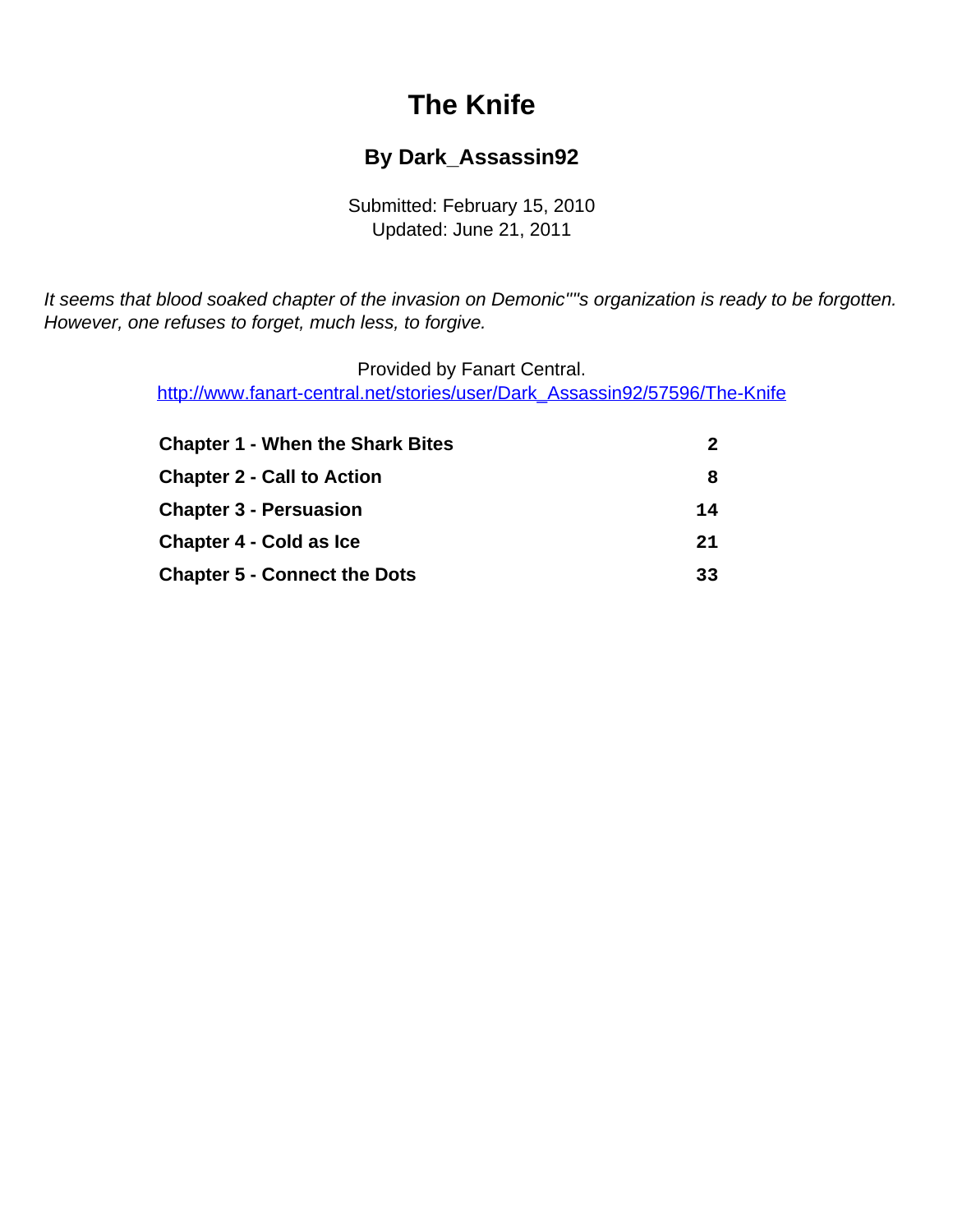## **1 - When the Shark Bites**

<span id="page-1-0"></span>Author's Notes:

-Ha! And you thought we were done. WRONG! xD Brian and I have already begun the sequel to our story, featuring some fun new characters, old favorites, and who knows what else.

-I wrote this first chapter, since he got to start off the first chapter of the original story arch.

-Oh, and just so you don't get confused an' all, italics = thoughts/flashbacks

-Read on and enjoy! :)

A girl of feline features stood before an unmarked grave. The rare breeze would ruffle fur and hair now and then, but for the most part, the night was still, yet somehow anxious. It was a girl in school, tapping her foot, waiting as the seconds drag by until the bell. It was arriving early at the meeting place for a first date. It was the moment just before the curtain rises on opening night.

Yet, Kitty and her bird companion did not know this through any comprehendible train of thought. They simply felt it.

She turned her blue eyed gaze to the grave beside the naked stone in front of her. Kitty shivered slightly, though the summer had begun to make itself known and the night was quite warm. She must have read the name and epitaph a thousand times before she spoke, and when she did, her voice was quiet, but firm and comfortable,

"Y'know, Feebus? I used to have so much fun." The girl half smiled. Raising a hand, she gently smoothed the seagull's feathers as he sat atop her shoulder, "I had friends… and a home… remember how much fun it was?" Feebus nestled against her neck and said,

"I remember, Kitty. We both lost a lot."

She's so innocent, Feebus thought musingly, so simple for having killed so many and witnessed so much more than others.

Quite suddenly, Kitty was on her knees before the grave stone whose inscriptions she knew so well by now. Small, feminine hands clenched in her lap, she said definitively,

"They didn't lose enough! Why did we lose so much, Feebus? They don't hurt like I do right now. But they should! They should hurt!"

"Kitty…" Feebus murmured, at a loss for words.

"I'm going to make them hurt. They deserve it for all that they did to me. To us!" she offered the bird a hand, which he acceptingly perched upon. Holding him aloft in front of her, the simple girl looked to her last friend for an answer. Feebus sighed.

"I think you should sleep on this one," he said in an almost fatherly tone. He had developed quite a soft spot for the girl since the attack on Demonic's organization. "this just isn't the kind of thing you should rush into. You could be killed!"

"I don't care!" Kitty nearly shouted at him. Only a little more calmly, she said, "I've slept on these thoughts for two years. All it's done is allow them into my nightmares. This isn't just a passing thought, Feebus. I am going to do this. All that's left to decide is whether you do it with me or not."

The seagull sighed and was silent for a long while. She really meant it. If Feebus knew one thing about Kitty, it was that she was stubborn. But if she did this alone, she was sure to be killed. He had lost Cinta already—he would not lose Kitty, too. She would need as much assistance as possible against Demonic and her men.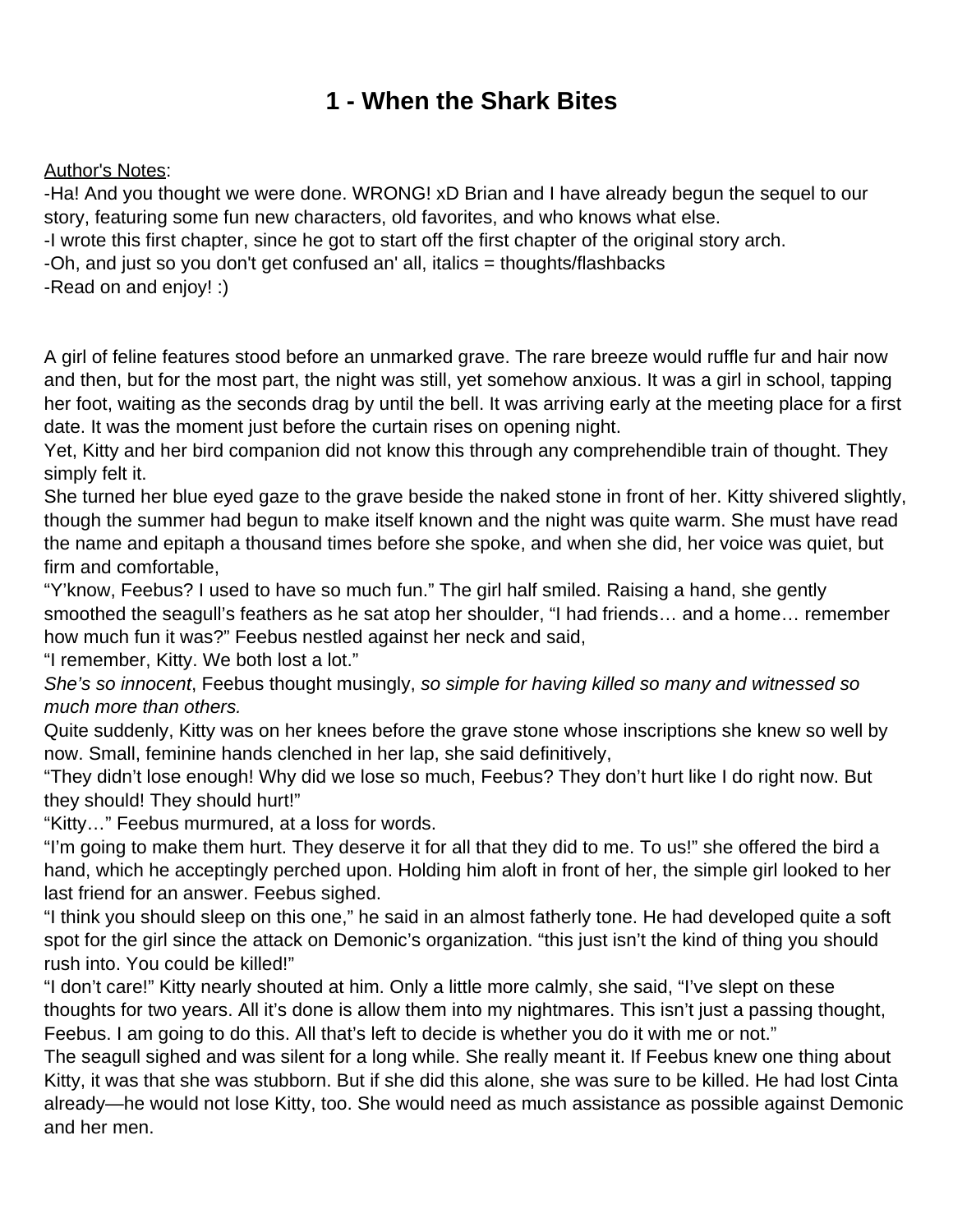"Well…" the bird began, more conversationally now, "you—we are going to need some backup." Smiling affectionately, Kitty rose to her feet and allowed Feebus to walk off of her hand and onto the air, where he waddled along beside her. They made their way to the metal gate of the cemetery. "We'll have to go back." Feebus said.

"Back?" Kitty questioned, one furry cat ear twitching curiously.

"Back to Mai… the mansion." The bird finished lamely, stealing a glance at his companion. Her lips tightened, her brow furrowed. She was quite obviously uncomfortable with the idea. Eventually, however, she nodded.

"Okay. What's there?" they reached the gate as they spoke and the next words Feebus uttered seemed hesitant and almost regretful.

"Someone who can help."

Her face fixed in grim resignation, Kitty followed his lead, recalling her experiences at the place, yet not knowing what to expect on her return. As the two walked side by side, unified in apprehension, her mind read the epitaph to her over and over,

**C**inta

"Down The Hole It Glides The Ribbon Of Your Soul"

From one gate to another. Kitty's tail flicked anxiously behind her as she stared blankly at her old home. She watched as Feebus walked across the air, through the bars of the locked gate and picked the lock with the tip of his beak. With a metallic squeal, amplified by the empty area around them, the gate yielded, and Kitty passed through.

The exterior of the mansion had kept well enough. In two years, the structure had remained empty, yet sound and sturdy. The lawn was overgrown, the gardens wild and unkempt, and it was obvious that these two years had found the place generally lonely.

Somberly, reverently even, the odd pair made their way to the grand entrance. Luckily, they found it unlocked—it seemed no one cared to take the precaution. The two slipped inside to behold the once glorious ballroom stretching out before them. A small grin crept along Kitty's lips.

"Home sweet home, eh, Feebus?"

The bird was silent.

"Cinta, really, I don't understand your hang up over this-"

"Oh, c'mon! It'll be fun! Besides," the blonde said, tugging her cat-eared friend into the ballroom, "Maion's having a big fancy ball, so we have to dance with handsome men!"

Kitty grinned wryly and rolled her eyes. Their voices echoed in the vast hall, amplifying Cinta's exuberance and Kitty's sarcastic tone as she spoke,

"You know, Maion will probably have us working."

Cinta waved her hand dismissively at this,

"Psh! I don't care. I'm going to find the handsomest man there and we'll dance the night away. Maybe we'll have an affair! Doesn't that sound romantic?" she sighed wistfully, and Kitty finally conceded defeat. Her hands on her hips, she said,

"Alright, I don't know about an affair, but if you've got your mind set on this dancing thing…"

"Oh, yay!" Cinta squealed, "thank you, Kitty! Here, you be the man."

Again, her friend rolled her feline eyes. However, she could not hide the smile which touched her lips. Soon enough the room echoed with the girls' laughter as they stumbled clumsily through steps.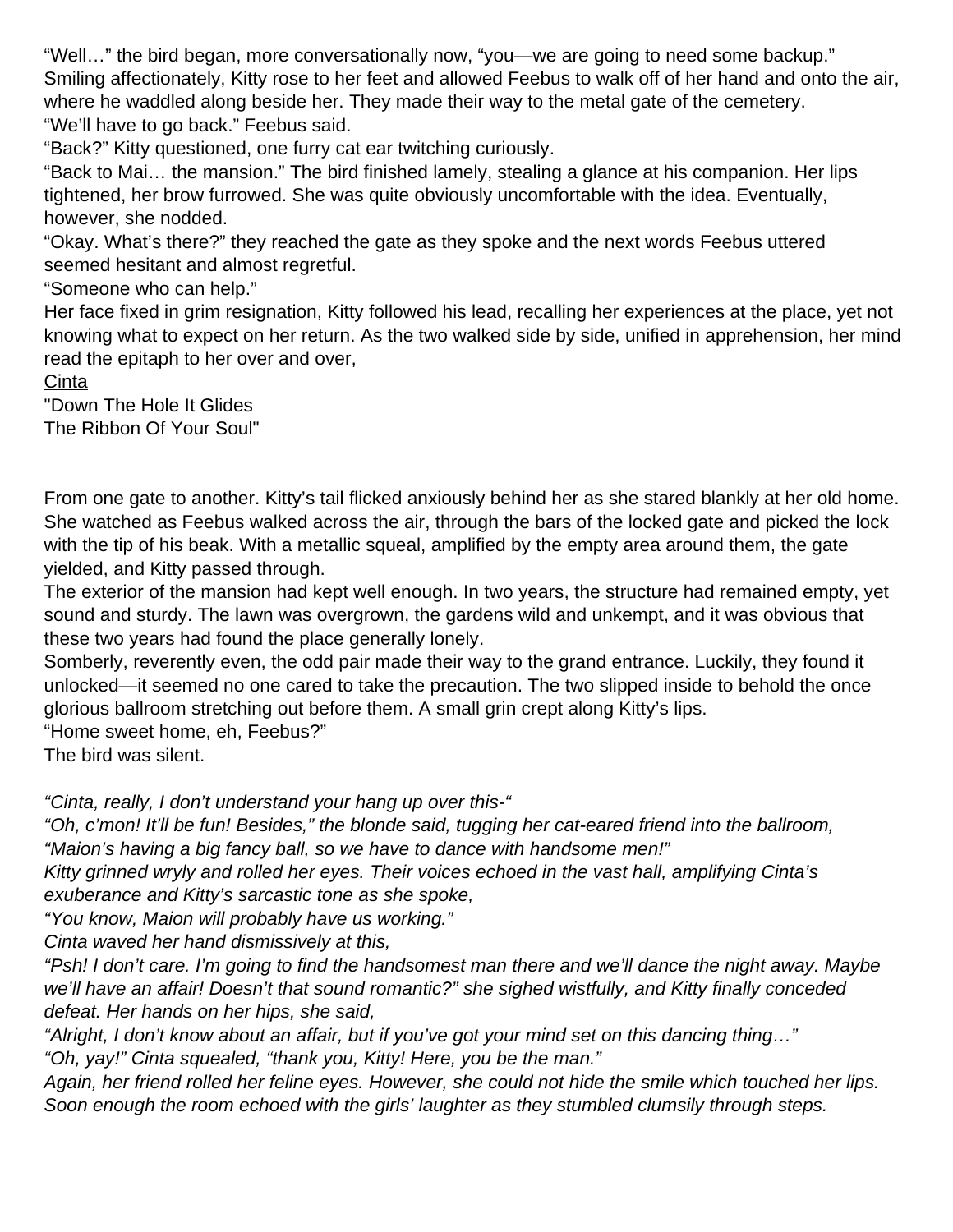Bare feet padded softly down the main staircase into the dance floor, leaving scarcely visible prints in a thin layer of dust. Kitty's tail hung limp behind her, a single blue ribbon adorning it and fluttering lifelessly as she walked. Feebus waddled along as well, however, he did not see all that the girl did. His old, tired mind saw a shadow of a blonde girl. A faint outline of his dearest friend played clumsily before him. Kitty's mind, a swirling tempest of memories and emotions, showed much more.

Figures danced around her, skirts twirling, folding and unfurling with a flourish as women spun gracefully in the arms of their partners. Each body moved in unison, giving the impression that the entire room was pulsating in time with the band. Kitty hummed along, a little off tune, but familiar with the piece. She had practiced her waltz with Cinta to this song. Yet, though it had started as beautiful, dignified, it now seemed somehow off. Had a clarinet reed split? A violin string snapped?

A solitary figure stood out from across the room. Nothing seemed to have changed, but somehow, everything was different to Kitty. The band still played, the couples still danced, but all that existed was the being across the room.

Cinta. Ribbons cut, her skin pale, the sword of her demise piercing her through. She smiled.

"Kitty! Kitty! Seriously, it's not funny, cut it out! Wake up!" Feebus pecked mercilessly at the cat-girl's black hair. Finally, she regained her senses and swatted a hand at him,

"Ow, ow, ow! That hurt, get off!" she exclaimed, rubbing a sore spot on her head. The seagull adjusted a few feathers, grumbled something about worrying, then shook himself and turned to an inconspicuous door resting in the shadows of the staircase.

"He's this way."

Through the door, Kitty followed her air-walking friend along various halls and corridors, decorated in the avant-guard style one would expect of a woman such as Maion. It was a tedious, disorienting route, yet she felt that she could probably find her way again if need be. It seemed that the confounding spells on the place had died with their master, making the colossal mansion significantly easier to navigate. Easier to navigate, however, did not mean easier to trek for the cat girl. She soon found herself in all too familiar places. These were the places which had framed the pictures of vengeance in her nightmares these past two years. Kitty shivered at the thought, but was soon distracted by her observations. She stopped short to avoid stepping on the shattered pieces of a bust of Lewis Carol. Her brow furrowed as she took a good look around.

In a room branching from the hall, the door of which had long been broken away, was a pit. Blue eyes stared lifelessly at this for some time.

Four people in the room. Damnit. She was supposed to be guarding that place. Maion would be pissed. No worries though, she would just have to remedy the situation. Two boys, two girls.

Two girls? Not good. They had retrieved Crimson.

The blond and her bird at Kitty's side, the three stepped silently into the room. Muscles tensed, blood rushing, hearts pounding, bodies ready for battle...

"I've missed you so much," Kitty's sister murmured to her unconscious friend. Cat ears twitched, her tail swished irritably, and Kitty spoke snidely,

"Aww, I've missed you too, sister."

"Almost there," Feebus said. Kitty nodded. This was good. She did not want to spend more time than was necessary in this graveyard of her past.

As they resumed their walk, she caught sight of a curtain, half torn from its supports. What seized her attention further was a small tear in the center of the curtain, surrounded by a dark stain. On the floor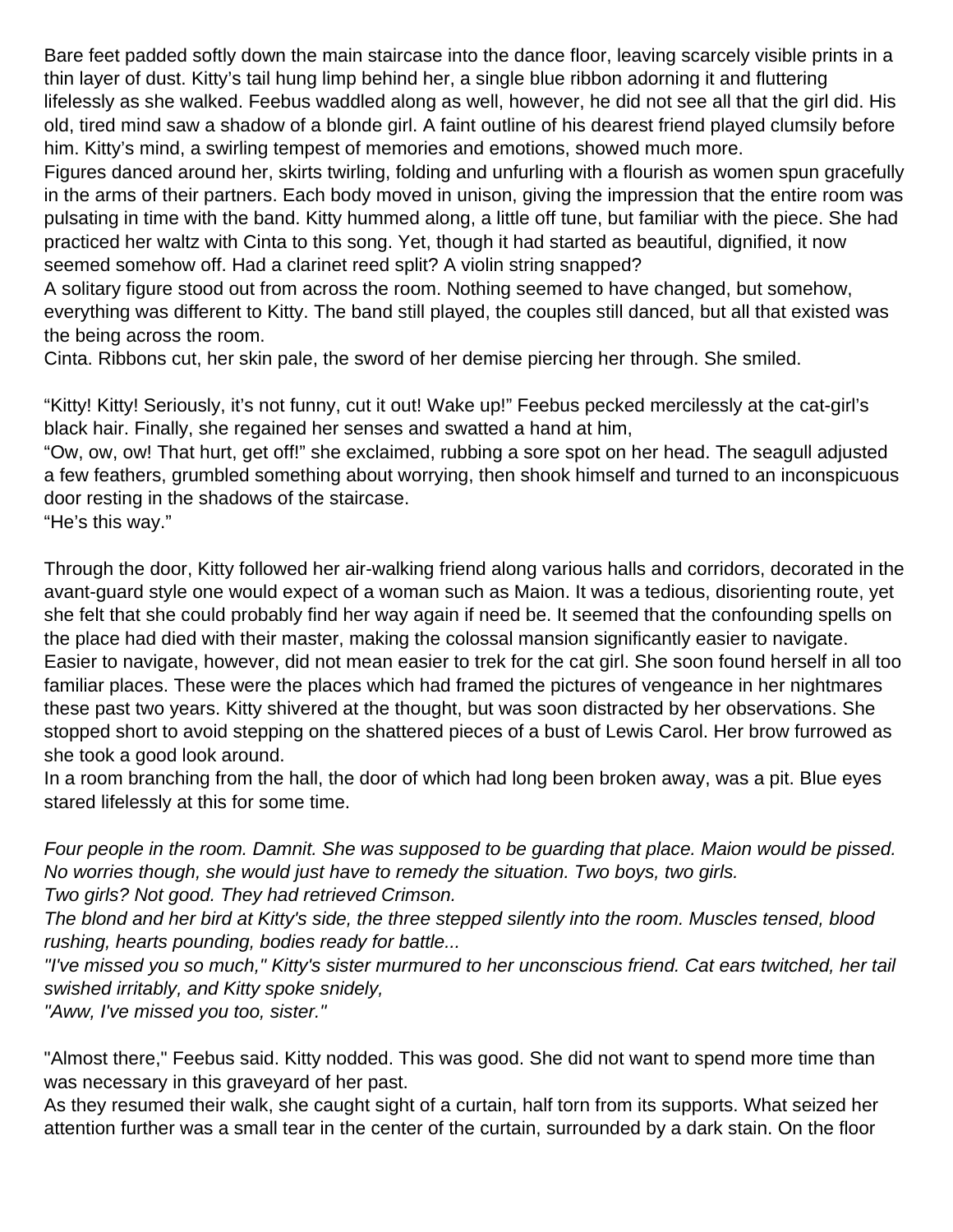beneath it was a crimson smudge across the tile, surrounded by various limbs and joints of two grotesque marionettes.

Here, Kitty saw the shadow of a silver haired boy who had been both puppet and puppeteer.

Down a tightly spiraling staircase, they proceeded and continued through an eerily empty hall, leading to a single elevator. The pair approached, and Kitty raised her eyebrows. There was only a down button, though they had descended so far. Feebus pecked it and the doors opened with alarming urgency. They entered, and the bird pecked the bottom floor button.

"how do you know about this place, Feebus?" the girl asked as they shot down the elevator shaft, "I've never seen anything like this in the mansion."

"I've been around longer than you might think, Kitty," he said, "I've seen a lot, including Maion's finest capture."

"Who is-"

"You'll see." he said with a note of finality. The elevator stopped with a jolt and the doors shot open. Kitty made to step out, but Feebus nipped her ear and said sternly, "wait, still a few levels left."

Pecking the bottom floor button once again, the doors slammed shut and they descended several more floors.

"Years ago, this trip would have been much trickier," Feebus muttered as they reached a halting stop and the doors shot open, "but what with Maion gone, her spells... here we are." Feebus picked up the lead once more as Kitty followed behind obediently.

"Ugh..." she groaned and flung her hands up over her eyes. The spotless white walls now towering up around her contrasted the dusty grays of her journey so that her eyes stung in protest. Blinking until her eyes adjusted, Kitty observed the new area. She currently stood in a cavernous white room. All she saw was white and empty. About two hundred feet away was a spacious doorway.

"He's being held in there." Feebus nearly whispered, his voice echoing eerily regardless.

"In an open room?" Kitty responded in disbelief, "there's not even a door."

"Maion's never had much use for doors and locks." Feebus said with what could be considered a bird's attempt at a shrug.

Their voices hushed, they approached the doorway to the next room. Though barefoot, the cat girl took care to step lightly and silently. Soon, the room came fully into view.

Also towering and stark white, this room held hundreds of pens, stacks upon stacks of paper, an enormous pantry of canned soups, and a man. At this final observation, her blue eyes lingered.

A huddled mass in the corner, the being gave the impression of being so removed as to forsake his humanity. Curled up, the empty room seemed to consume him, but as he caught sight of the two visitors, he got to his feet and immediately conquered his surroundings. Kitty swallowed hard as he approached, ruffling locks of startlingly red hair which reached to his shoulders. he stopped uncomfortably close to Kitty and looked her up and down with blazing eyes. She scowled. He laughed. The noise reverberated in the great emptiness, surrounding them with his laughter.

"What's so funny?" Kitty asked indignantly. He stopped laughing immediately.

"Why--you," he said pointedly.

The girl stood shocked into silence. He grinned and adjusted the thick tube sprouting from his chest into his back, more out of habit than necessity. It was then that he turned his wide-eyed gaze to Feebus. He arched an eyebrow and laughed shortly,

"The talking pigeon!"

"Seagull."

"Seagull, yes! Regis!"

"Feebus."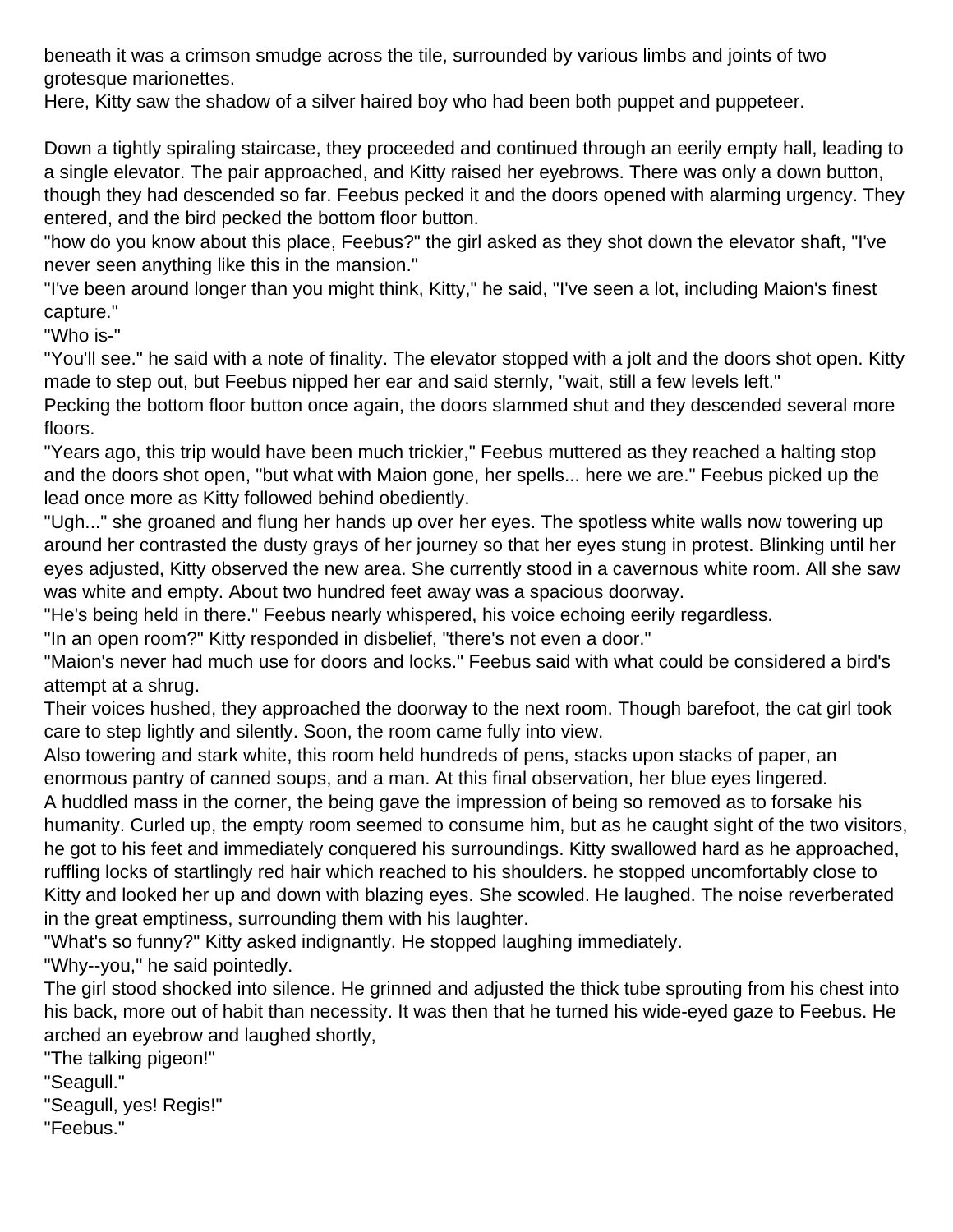"Of course you are," he waved a hand dismissively and went on, "now, now, I haven't seen you in six years, two months and twenty one days."

"I'm sure." Feebus responded curtly.

"Feebus," Kitty chimed in, having now regained her composure, "Who is this? You said he could help us. I'm not so sure..."

"Why don't you try asking the man himself, eh?" he cut in, his nose nearly touching hers, he had drawn so close. Kitty scowled at his grin which showed on his lips, but never touched his eyes. She soon noticed that this held true for all of his expressions.

"Alright..." she said, "Who are you?"

"Name's Mac-heath. Or Mac, if you prefer. Or if you took to reading the papers seven years ago--Mac the Knife."

Kitty nodded, though she had never been much for newspapers and had never heard of this Mac the Knife.

"My name is Kitty. I've come here to seek your help. In return, I'll set you free."

"Hmmmm...." Mac turned on his heels and began to pace as he spoke, "six years, two months and twenty one days ago...." his restless hands found a red amulet on a thin chain around his neck, "Maion managed to slip this noose about my throat. You want to remove it? Set me free, you say?" Kitty nodded again, "Yes. If you help me."

Mac paused, frozen to the spot for some time, then said, "If you're here to free me on any kind of conditions, then Maion must be dead, yes? So... four now..." the man made his way to the stacks of papers, muttering to himself as he went, "four, four, four, fo--do you know what I've been doing down here?"

Kitty shook her head.

"Agonizing. That's what," he said, though he seemed to feel none of the words which he spoke. He began to fuss restlessly with tubes and wires in his chest and peeking out from his hair, "My chemical balance is always off, I subsist on watered down and expired meals, I write... and I plan. I've got a little something in the works, you see-"

"I don't care."

"Excuse you?"

"I don't care about your plans," Kitty said, arms crossed over her chest, tail whipping impatiently, "I've come to make a deal. You know my conditions. Give me a yes or a no."

Mac raised an eyebrow. He smiled his meaningless grin, displaying a set of perfectly white, straight teeth. Laughing abruptly, he then said,

"Alright, Kitten. Let's make a deal. What kind of assistance would I be lending?"

Kitty opened her mouth, but Feebus cut in. He spoke with the most dignified business manners. Kitty was almost impressed.

"Murder, Mac, something you're quite adept in," he began. Mac smiled and nodded graciously, as if utterly flattered by the comment, "if you recall, Maion had a business rival by the name of Demonic." "The painter. I recall." Mac responded, grin still in place. Feebus continued,

"She is our main target. In addition, a female sword wielder, a wind manipulator," Mac's eyes lit up noticeably at this, "and Demonic's former top assassin."

"The puppet boy?"

"No. A newer model. Wields a scythe."

"I see..." Mac again resumed the muttering of the number four, pacing like an anxious beast. He would pick up pieces of paper, then set them down, straighten the stacks and arrange his pens in straight lines. Suddenly, he looked up at the two, his visage transformed into a wild grin,

"Alright! I want this wind user. Free me!"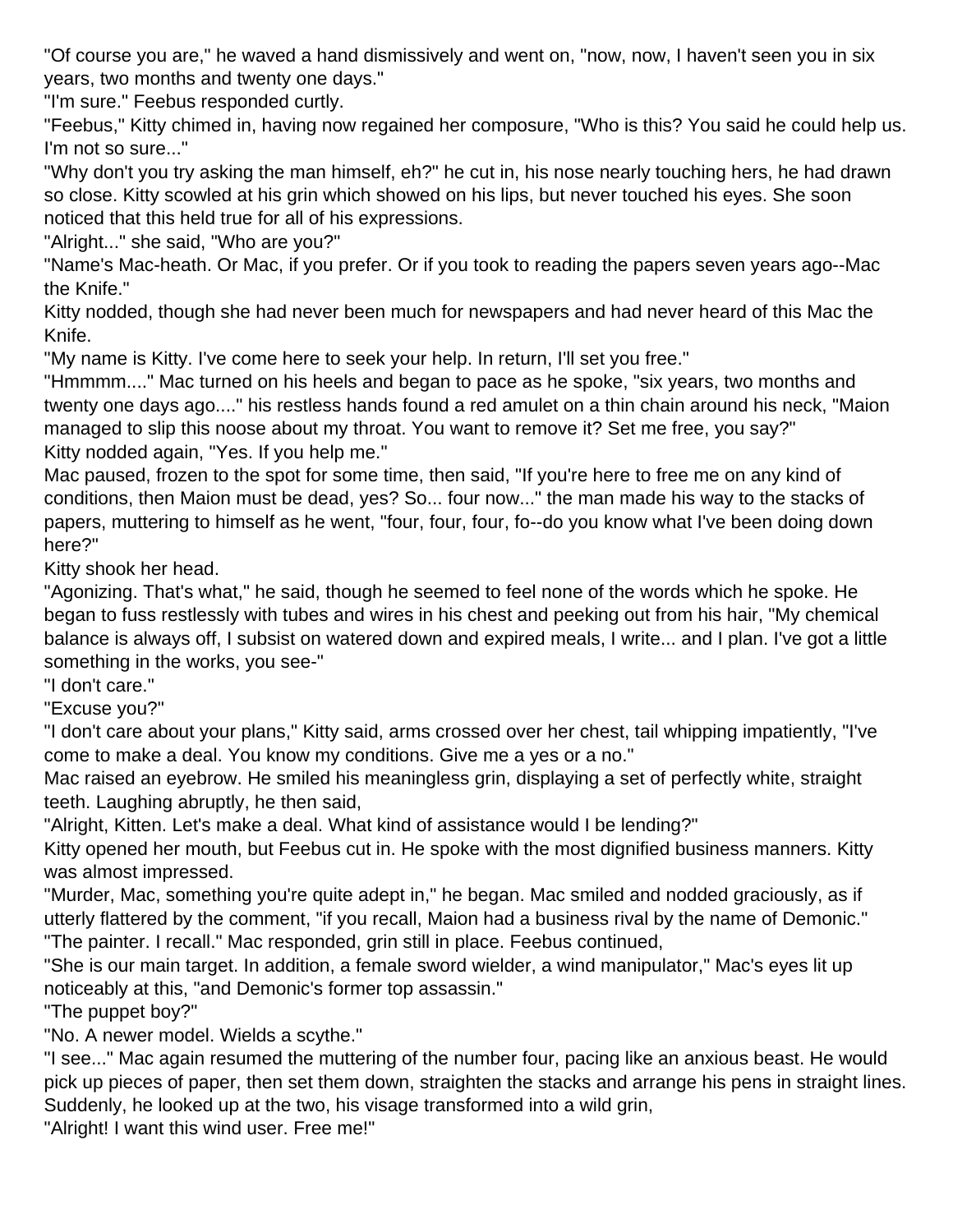Kitty's breath caught in her throat and her heart leapt uncomfortably. Why was this man so interested in her sister? Or, more importantly, her sister's power? Feebus, on the other hand, sighed in relief and turned to his feline companion.

"Remove the talisman he wears. But exercise the utmost caution."

"Got ya." Kitty said and approached the red haired man slowly. He knelt down in front of her, once again causing himself to look meek and small in his environment. Kitty removed the necklace slowly and carefully, as if afraid of breaking it. As Mac's hair fell from the chain around him, time froze for an instant, suspended around two people.

Mac's hands shot out at Kitty's throat.

As if anticipating just this, she flipped backwards and landed herself at the opposite end of the room from the murderer. He snarled and slid across to where she stood, thrusting his foot out in front of him to knock her to the floor. Leaping into the air, she forced the chain back around his neck and launched herself over his shoulders to land behind him, her feet padding gently onto the floor. She turned towards him, muscles still tensed.

Panting, she stared him down, fists clenched, heart racing. Slowly, a laugh welled up from his chest, finally exploding from him so that the echo caused Kitty's sensitive ears to ring. Mac swung around to face her, his eyes mad, the red amulet clutched tightly in one hand.

"I think I might be in love!" he said mockingly, laughter still springing up in short bursts. Kitty's brow furrowed deeply as she grimaced in disgust, her face a deep crimson.

"Oh, now, don't be like that, Kitten!" he said, tossing the brilliantly red hair from his face, "I think this is the start of a beautiful partnership."

**Owari**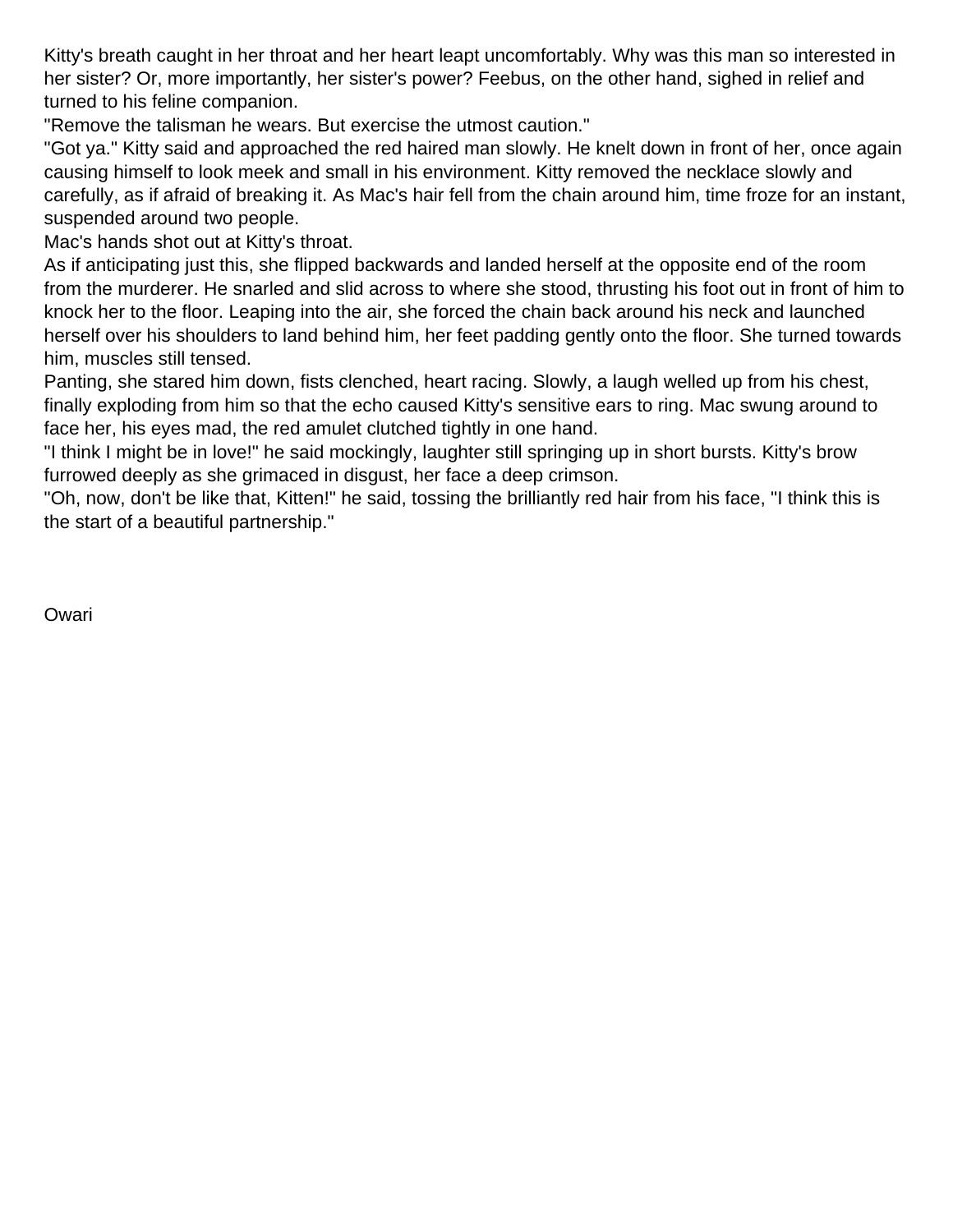# **2 - Call to Action**

#### <span id="page-7-0"></span>Author's Notes:

-And here we have chapter two of volume two of Brian's and my story. Brian wrote this one, as I'm sure is evident.

-I've been pretty damn slow to post these chapters lately >.<

-Starting to introduce many interesting new characters here :3

Enjoy! :D

In the heart of the Brazilian rain forest, deep beneath the canopy in the thick of the lush vegetation, Nemestrinus was running as fast as he could. His long, brown hair was littered with twigs and leaves after running through the brush for so long. Dodging behind a tree he leaned against it to try and catch his breath. Tiny ants crawled from the bark onto his slightly tan skin. He didn't disturb them. Nemestrinus knew more than anyone about the careful ecological layout of the earth.

He reclaimed his breath and calmed himself down. Above his head a blade split the bark of the tree. He looked up in time to see the blade slice down the trunk. Before it could split him in two he threw himself out of the way. The blade withdrew back into the tree; then suddenly the trunk was smashed out of the way in an explosion of splinters and wood chips. Nemestrinus could see a dark figure standing there where the tree once was. The dark shadows cast by the canopy above blocked out the figure's face, but Nemestrinus had encountered him many times before and that weapon he was carrying was unmistakable. It was a long pole that had an enormous blade on one end and a huge spiked ball on the other.

The figure ran forward and swung the spiked ball part of the weapon. Nemestrinus ran out of the way as the ball thudded in the dirt. As he raised his hands, a giant root from a nearby tree suddenly came out of the ground and loomed over the figure. Nemestrinus brought his hands down and the root went to smash down on the guy. However, before it got close, the figure swung the spiked end of his weapon and smashed right through the root. He looked smugly at the plant manipulator.

Nemestrinus turned and ran, but the figure chased after him. He waved his hands at a couple of vines which sprang to life and began to wrap around the figure, who proceeded to use the blade to slice them up.

The figure threw the weapon, spiked ball end first. As it soared straight for him, Nemestrinus reached up and let a vine wrap around his wrist. The vine pulled him up as the weapon soared an inch under his feet. The spiked ball hit the trunk of the tree and smashed it to bits, toppling the canopy from which the vine came from. The vine heaved Nemestrinus through the air. He let go, directed a tree branch to move into his path, and managed to safely land on it.

He looked down at the figure on the ground. As he was looking he noticed a shadow growing right where he was standing. He took a step to the right and just missed getting hit by a big wooden paddle. He jumped off the branch as the wooden paddle slid along the wood and smashed into the trunk. Another branch moved aside to allow him to land on it and take a look at the new assailant. The figure was also cloaked in shadows, only this one was quite obviously feminine and held a paddle as weapon of choice. Nemestrinus had encountered her before as well.

He jumped off the branch he was on in the opposite direction. The female figure hoisted her paddle and followed him through the canopy. The figure on the ground picked up his weapon and followed the two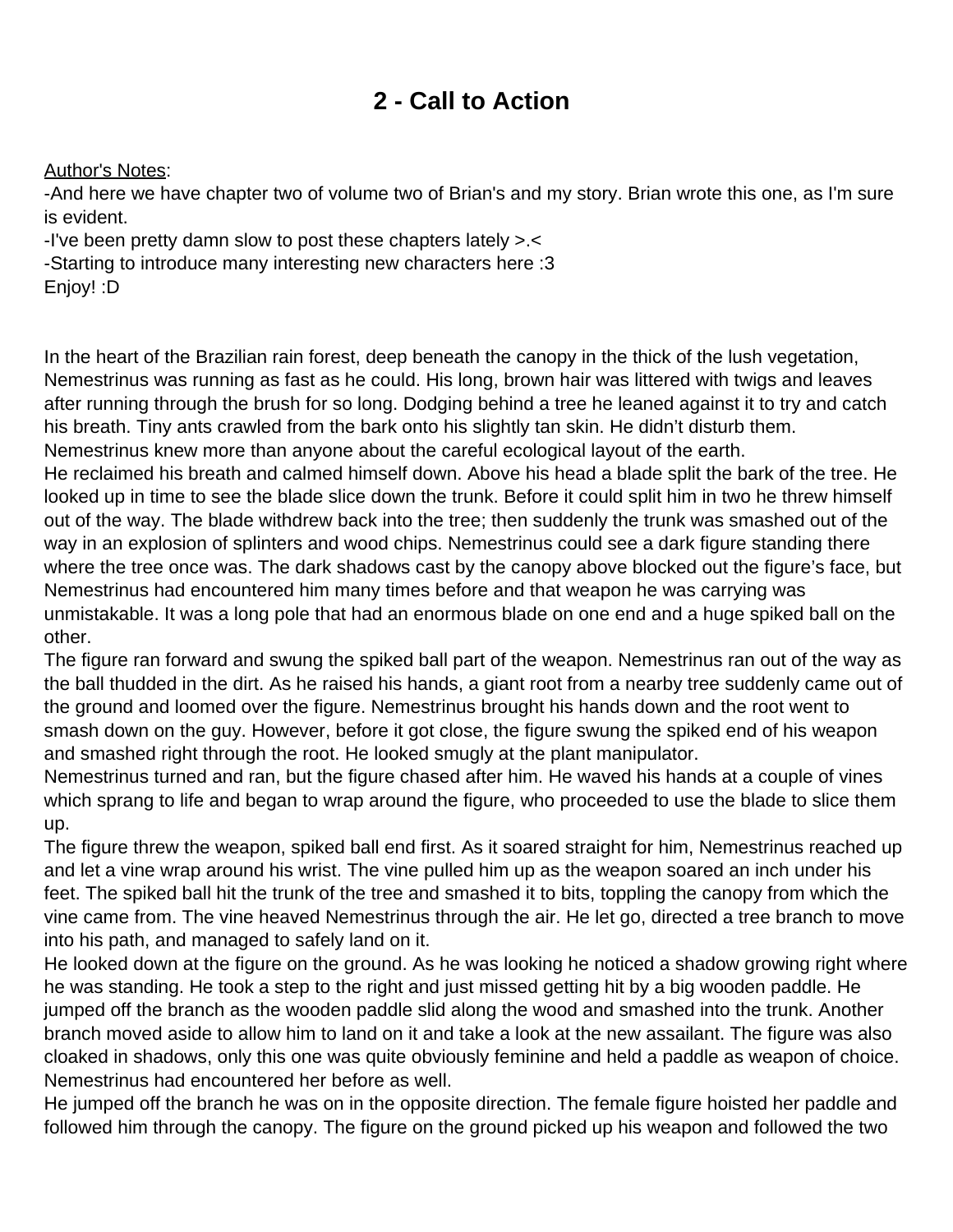of them.

Don't let her touch you! Nemestrinus thought to himself.

It had turned into a game of tag that only ended when the figure on the ground threw his weapon again and destroyed the branch Nemestrinus was about to land on. He fell through the air. Reaching into his pocket he pulled out a handful of flower petals and threw them into the wind. The air suddenly began to rain flower petals, obscuring the vision of the two that were chasing him. When the storm ended, he was gone.

The two figures looked at each other and nodded their heads. They grabbed their weapons and fled the scene.

A flower of abnormally large size opened its petals and let Nemestrinus crawl out.

They're getting closer, he thought. I have to find the others.

Demonic was pissed. She had a stack of papers to go through waiting on her desk, training sessions were deplorable, and no one contacted the organization for a contract for a while. It had been 2 years since Maion's invasion on the organization and things weren't getting any better. She lost a lot of assassins in that mess, and creativity for some reason was eluding her so drawing more had become increasingly difficult. She tried to cover up the invasion as much as possible, but naturally information leaked out and the cover up turned into saving as much face as possible. Money had become a huge issue as well. She had to spend most of her funds on rebuilding and refurnishing the place.

To top it all she wasn't eating or sleeping very well. Most nights she would close her eyes and the faces of Dolosus, Kat, and Crimson would float into her mind. She partially blamed them for all the bad things that were happening to her beloved organization. If Dolosus was still around, he could persuade more customers and help get more money coming their way by taking on all the contracts while the others trained up. If Kat had told her that she had the document this entire time she wouldn't have had to kill Altojo and Dolosus wouldn't have left. If Crimson had died like she had planned none of this would have happened. They all took their toll on her and left her behind to pick up the pieces. "Master?"

Demonic turned around. She had been walking down the hallway toward her office to face the mountain of papers that awaited her. It was the female crow who shook her out of her head.

"What is it?" she snapped.

"Excuse me, but he's here. We showed him into your…throne room."

The crow hesitated to call it her thrown room. The damage her fights with Maion and Dolosus had done to her room made it one that desperately needed to be rebuilt.

Demonic nodded and rushed past her. She strode down the hallway to meet her appointment. Normally she would never agree to meet with someone face to face unless she actually knew the person, but this person paid a lot of money just to meet with her. It was money she couldn't turn down.

She went into her room and swept pass the male crow and the stranger. The man had long brown hair pulled back into a pony tail, a little bit of a tan, and was wearing a buttoned down white shirt and blue jeans. It looked as if he tried to dress nice but it wasn't a main priority. She ascended her throne and waved to the crows to leave the two of them. As they left, she clutched her paintbrush at her side. She was more cautious now and knew to watch herself when left alone with a stranger.

"You are Nemestrinus?" she asked.

He gave a bow, "Yes, ma'am, I am."

"So what did you wish to discuss with me?"

"It's very important, ma'am. You are in charge among a group of people with various…abilities, correct?"

Demonic nodded.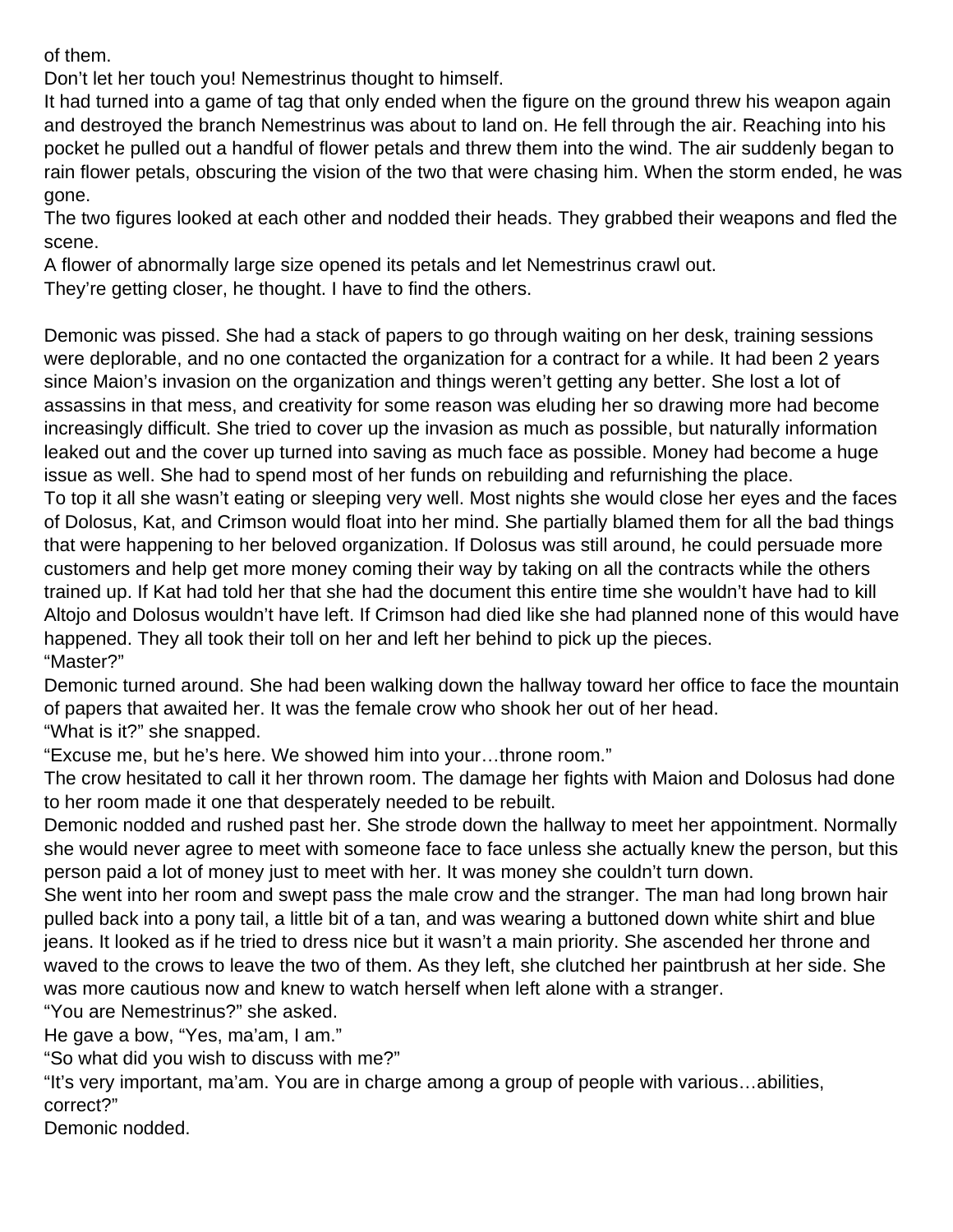"Well, I am here to inquire if any of them are a wind and/or fire user."

"That's classified."

"Please, I must know. You may be in danger if you are harboring people like that."

Demonic's hand tightened its grip around her brush as her thoughts flashed to Kat and Altojo.

"Listen," Nemestrinus sighed, "I'm paying you a lot of money. The least you could do is tell me honest information. A while ago there was a fire that broke out in a city called Otakon in Japan. Just before the city was burned to the ground, witnesses reported seeing a tornado in the vicinity. The wind was feeding the flames; quite obviously man-made."

"And how did my name get dragged up?"

"That's not important. Now tell me what you know."

"If you're looking for Kat, you're too late. She's gone."

"Where did she go?"

"First, tell me why you are looking for her."

Nemestrinus gave her an irritated look, yet he knew he wouldn't get anything out of her without giving something in return.

"She is in danger, this Kat girl. There is a man out there. No, not a man…a monster. He's after a few certain people. People with marks on them that give them certain abilities."

As he said this, he began to unbutton his shirt. Demonic wanted to tell him to stop, but she found it amusing. It wasn't every day that a man willingly undressed for her. She had to admit he had a nice chest, but something drew her eyes directly to his left pectoral muscle. Where bare flesh once was, a strange mark began to sear its way onto his skin, as if an invisible pen were drawing it. "I am one of those people," he said.

"That's an interesting tattoo," Demonic said. She had only seen a mark appear like that on a person once before. It was during Kat's first training session at the organization. A mark had appeared on her ankles, along with some translucent wings that seemed to excel her speed, agility, and jumping prowess.

"This isn't a tattoo. It's a mark of power. A mark given to four people in the world, one for each elemental force in nature. I have the mark of Earth. This monster has been searching for these four people for some time now. He desires these marks for his own power, and he plans on killing anyone who has one or gets in his way of obtaining one. I was nearly caught a few months ago." "What will he do if he gets his hands on these marks?"

"I have answered your first question. I know you know where to find the people with the fire and wind marks. Now tell me!"

Demonic paused for a second. She detested being talked to like this, but something big was going on. Whoever this monster was, something was happening and she needed to know if this was going to affect her at all, for good or bad.

"I don't know where Kat is. She left a while ago and basically disappeared off the face of the earth. I do believe she may be the one you are looking for, though. I have seen a mark appear on her in that same fashion."

Nemestrinus heaved a heavy sigh. He was so close to finding her, but Demonic truly did not know where Kat, or the others for that matter, ran off too.

"What about the other one? One controlled the tornado and the other one set the fire," he asked.

"The one who set the fire is not the person you seek. She is someone who has been working for me her whole life. I know every inch of her and there is no such mark on her body." He face twisted into frustration.

"However," she went on, "there was someone else who had fire conjuring abilities. His name was Altojo, but I'm afraid you are too late."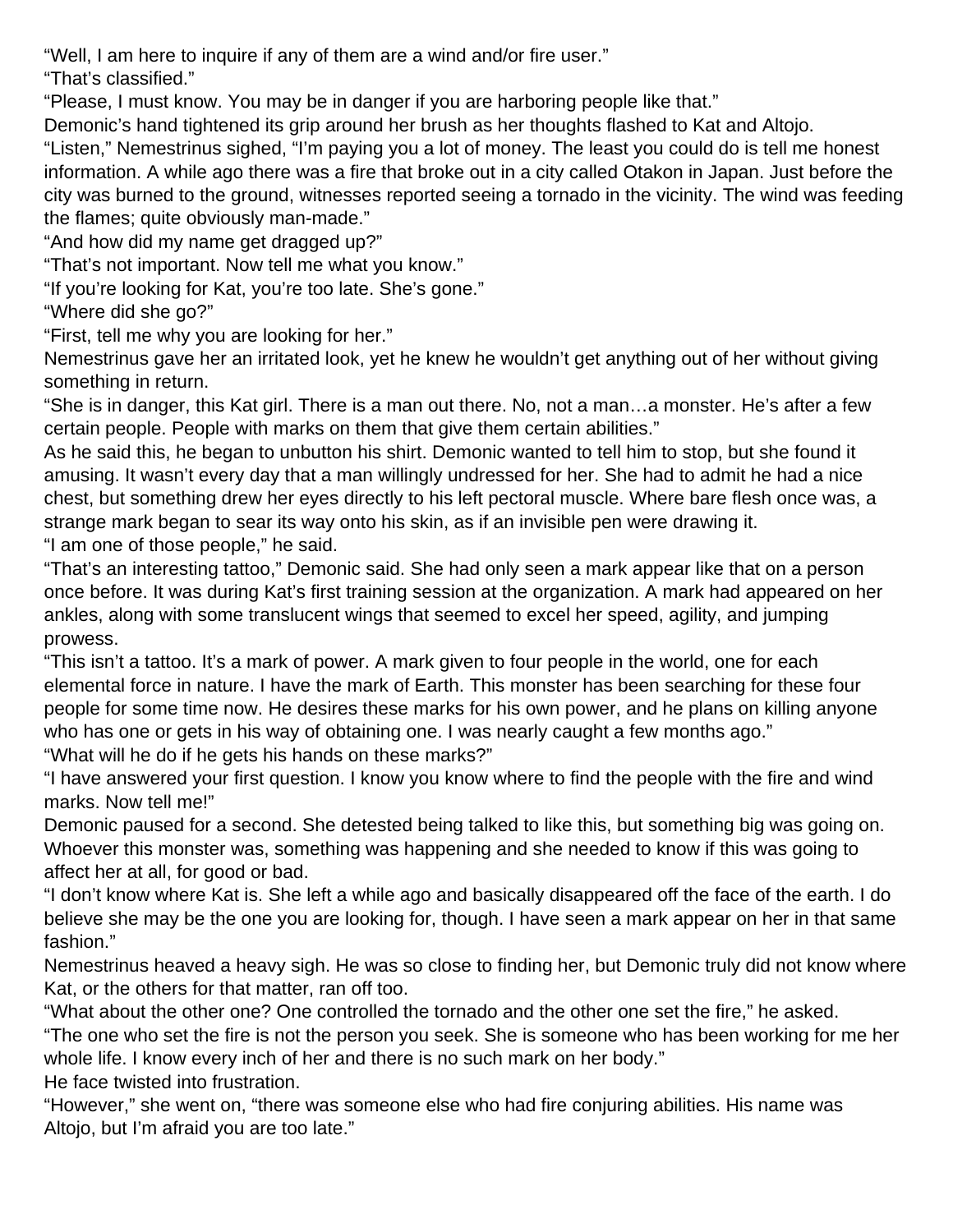"Too late? What do you mean?"

"He's dead. He…passed away," she said as she remembered assassinating him.

"Where is his body?"

"Why?"

"I need to check to see if he has the mark. If he doesn't then I must move on and find the right fire user. If he does have the mark…" his voice trailed off.

"There is a cemetery not too far from here. Look for a tombstone that has no name or epitaph on it. Look to the tombstone to the right of it. His friends buried him there."

"Thank you," he bowed and turned to go.

"Wait," Demonic ordered. "Before you go, tell me something. You said you have the Earth mark. Kat obviously has the Wind mark, and Altojo may have the Fire mark. What about water?"

Nemestrinus paused. He turned to look at her.

"Have you ever heard of a man named Geldan?" he asked.

"The serial killer?"

Far away in the frigid country of Russia, in the city of Moscow, a wild rave was happening in an old warehouse, with flashing strobe lights, pounding music, and a mosh pit of people grinding to the music. The heat was rising in the room and clothes were making their way off as alcohol was making its way in. But the real action was going on outside. A door opened from the warehouse, leading to an alley. A guy and a girl stumbled out, both laughing hysterically and desperately trying to keep their balance. They stumbled a few steps down the alley. Then, without warning, the girl jumped the guy and pushed him up against the wall, pressing her lips against his. In a wild passion they kissed with their tongues ripping into each other's mouths. Her hands stayed on his shoulders whereas his began to explore her body, starting from rubbing her back to making their way down her hips and finally onto her legs. He began to push her skirt back and up her leg, squeezing her thigh, until she slapped his hand. That didn't stop him, though. His hands kept moving further and further into unseen territory.

"Stop," she half whispered, half gasped as she pulled his hands away from her legs and put them back on her waist; then went back to kissing. "Mmm…mmm…mmm? Mmm. Mmm! MMM!"

A sudden chill came over her lips. It was freezing and she wanted to pull away, yet when she tried to pull away she found she couldn't. She tried to scream, but couldn't. Her lips were stuck. They were literally frozen to the guy's lips. Her eyes flew open and her gaze was met by a cold, hard stare that was emanating from his grey eyes.

He squeezed tighter on her waist to try to stop her moving around. Her skin was getting colder as her core temperature severely dropped. Tears weld up in her eyes, yet they quickly turned to ice before they had a chance to roll down her face. Her movement became slower and slower as her blood slowly froze solid. Her organs shut down one by one. Her skin turned blue. Her eyes lost the light of life. Finally, she stopped moving and became still.

The ice between their lips melted and Geldan pulled away. He admired his work with the frozen statue. How often did a corpse stand on its own? It was just like all the others.

"You shouldn't have been such a tease," he coldly said, and turned to leave.

The gate to the graveyard clanged shut. The noise died in the eerie silence that accompanies all graveyards. Nemestrinus walked along the tombstones, reading the names silently to himself, until he came across one that had neither name nor epitaph. It was covered in weeds, vines, and moss, the grass around it was growing out of control. It looked like no one had been to that grave in a long time. Nemestrinus kept walking toward the tombstone directly to the right of the unmarked grave. On the stone read the epitaph: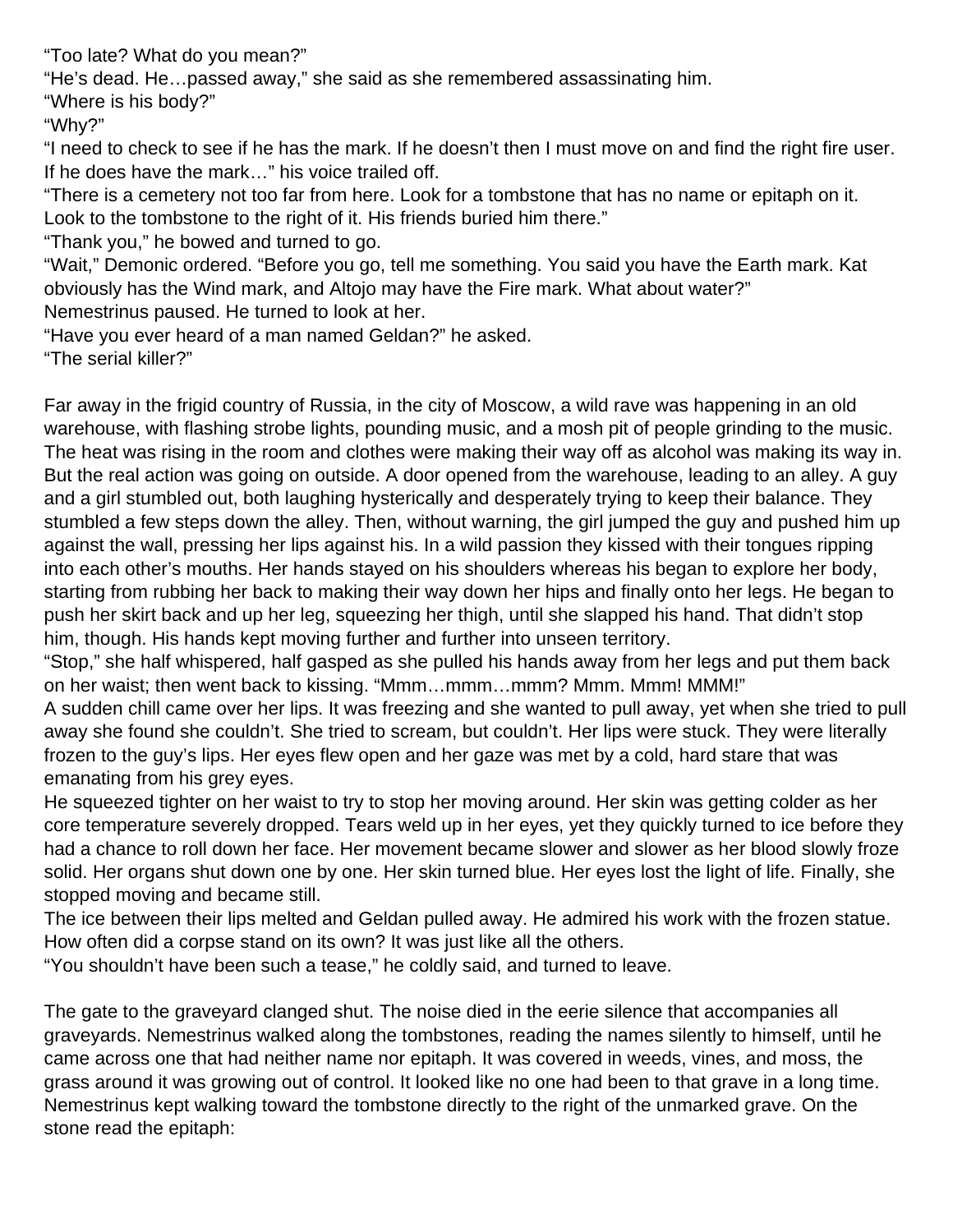RIP Altojo

A skilled fighter A wonderful musician A beloved friend

He looked down at the ground. In front of the stone was a huge hole. In the bottom lay a coffin, its lid propped open, and its contents gone. A whisper escaped Nemestrinus's lips. "Altojo…"

Demonic burst into the room. The crows screamed and popcorn went flying through the air. She waited for them to gather their wits about them. The male crow grabbed the remote control and turned off the horror movie they had been watching, and then joined his sister in bowing.

"I have an assignment," she said, "for each of you."

They looked up at her with both shock and surprise etched on their faces.

"For each of us?" the female asked.

"You mean we won't be together?" the male asked.

"No, you won't," Demonic sighed. "I know you two never separate. You always stick together in your missions, which is good. I mean, that's how I made you. Unfortunately, these particular missions must be completed post-haste and so require you two to be in different places. We can't wait around for you to get back from one before you start the other. There just isn't that much time."

The crow exchanged glances. Usually Demonic was very clear, short, and concise with her directions. She often preferred to give her assignments out in writing just so there wasn't any confusion. This time, however, she was circumventing her words. They both knew there was something particularly special about these two missions and, whatever they are, they had better complete them. She looked at the female first.

"You were the closest here to Kat than anyone else, correct?" she asked.

The female crow nodded her head.

"Your mission is to go find Kat and bring her back here."

"Kat?" the crow protested. "But I thought we let her go? Why do you-"

"Because she is in danger and my heart bleeds for her," she responded, over emphasizing the sarcasm on the last part.

"How am I supposed to find her? When we tracked her when she left with the others, all traces and trails led to dead ends. That was when they were fresh, two years ago. Any lead on her whereabouts now will be long cold."

"Then get some new leads," Demonic said and turned to the male crow. "Your mission is to track down a certain man. Have you ever heard of someone named Geldan?"

He shook his head.

"Of course you haven't. You should really pay attention to the news more often. Geldan is someone very important right now, and I need you to bring him here."

"Ok…" the crow said, thinking there had to be more.

"Geldan's last known whereabouts are Moscow, Russia. The problem with finding him is that many people, the police included don't know what he looks like, or if Geldan is even his real name. He's been eluding them for so long."

"What? But the police records are the first thing we usually check when we try to locate someone. If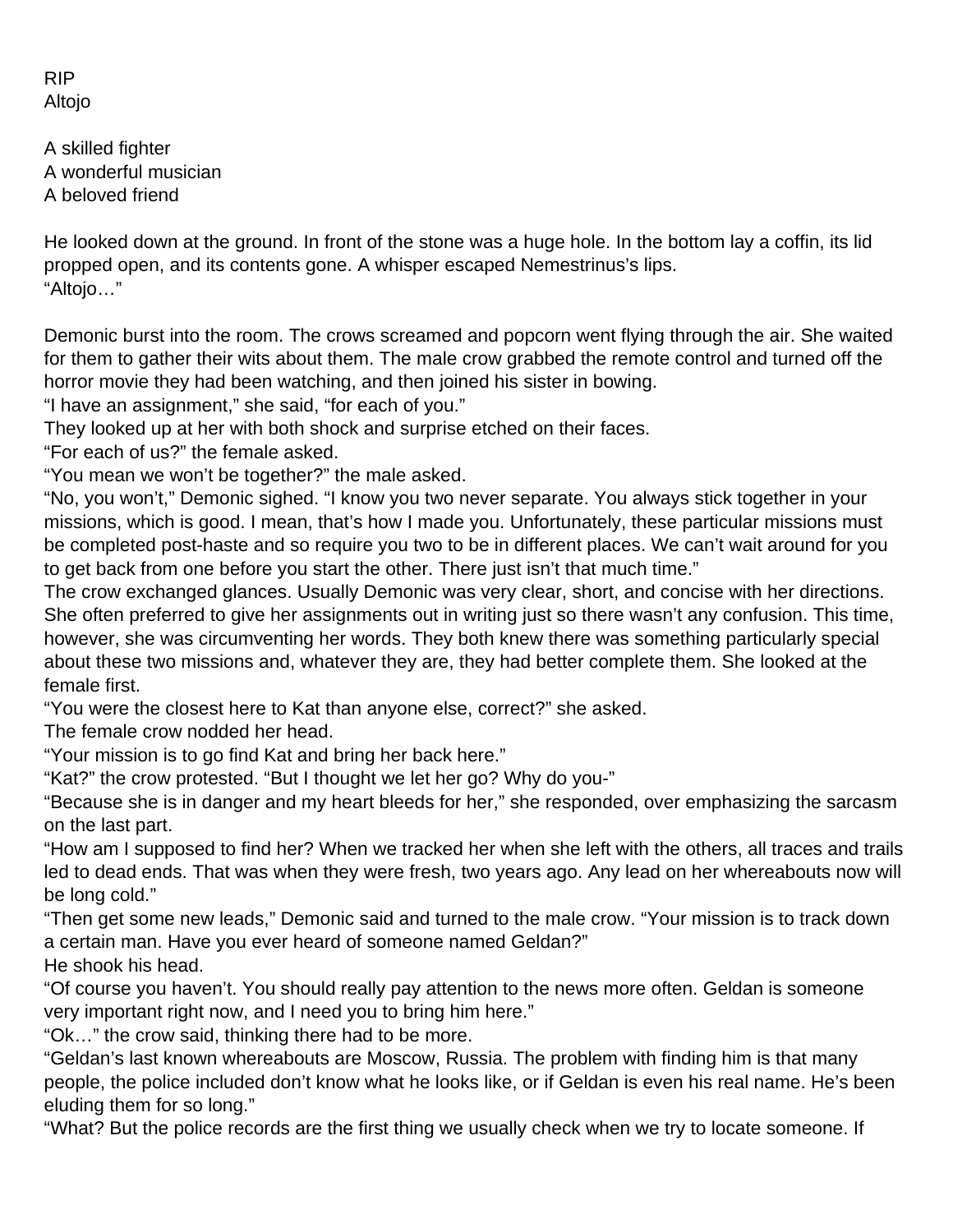they don't know-"

"Silenece!" Demonic said, raising her voice for the first time in what seemed like ages. The crows closed their mouths and bowed their heads.

"What is wrong with you two?" she asked. "Normally when I give you two an assignment you happily execute it immediately and without problem. Now what is with all these questions? Have you lost your touch? Your nerve? Your edge? Stop me when I guess it."

"It's not that," the female crow started, "it's just…"

"We usually don't get missions this difficult," her brother continued. "You're not giving us any leads or clues on how to find these people."

"And it's a little unnerving that we have to be separated and complete these at the same time," his sister finished.

Demonic rubbed the sides of her head.

"This is your job. This is why you two were made. There are no better people than you when it comes to locating targets. Figure it out," she said and folded her arms. It was quite obvious the conversation, as well as the movie, was over. The two got up and went to leave them room. As the male crow passed Demonic, she grabbed his arm and held it with a strength that did not match her body. In his ear she whispered, "Not you." His sister looked back as she reached the hallway. Somberly, she closed the door and walked down the hallway to go pack her bags. Demonic stood the male crow in front of her and stared him straight in the eye.

"I said I wanted your sister to find Kat because she was close to her. That's not completely true." The male crow's face betrayed his confusion and curiosity.

"I specifically wanted you to track down Geldan…because he is a serial killer; a serial killer whose victim pool is predominately female. I couldn't risk losing her, so I chose you for the task simply because you are a boy and he wouldn't take much interest in you. He has some form of water power, and from what I heard about the way is victims have been found, a power over ice as well. Be careful."

It was the first time she had ever said "be careful" to someone. It was the first time she showed any sign of concern for the safety of her creations. Was it because she had so few creations left? Or was this Geldan guy really that dangerous? The male crow couldn't figure it out, but he knew the answer would come to him eventually once he reached Moscow and met the man. How he would do that, he still had no idea. But at the moment, his primary concern was getting out of the room and away from this new and unfamiliar side of Demonic.

She let go of the grip she had on him and he quickly left for his room. He and his sister pack their bags in silence. It was obvious what Demonic told him was in confidence, and he didn't want to worry his sister. Once he was done he hugged his sister, perhaps for the last time, and left for the airport.

**Owari**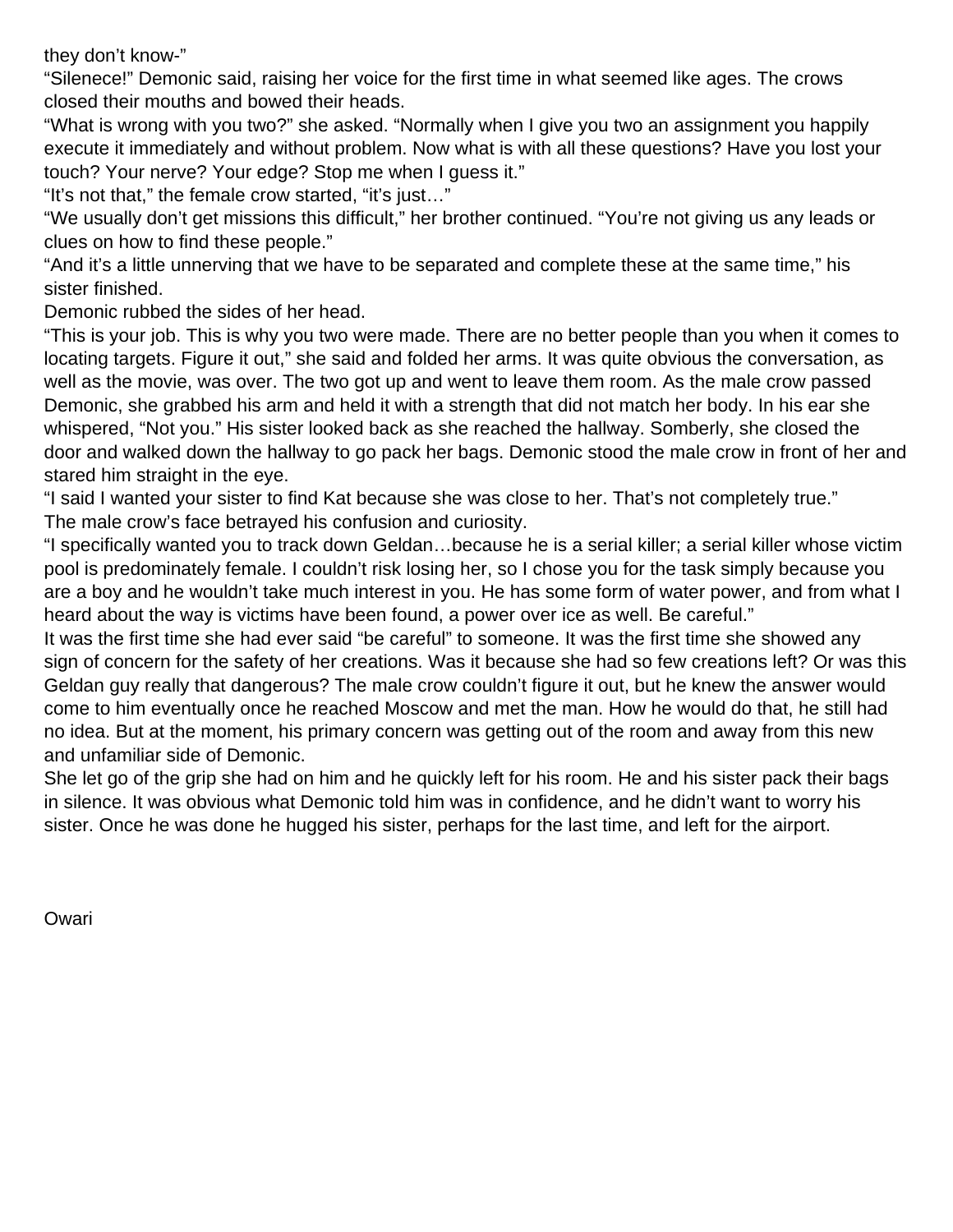### **3 - Persuasion**

<span id="page-13-0"></span>Author's Notes:

-The chapter dump continues, with the third chapter written by myself. I'm rather fond of this one, so... Enjoy! :D

Standard procedure was useless here. During the first few weeks after the invasion on Demonic's organization, the Crows had exhausted all of the usual resources. No form of government had any records of Kat's residency or whereabouts. None of Demonic's personal contacts or connections had any leads, and every group's archives had come up dry. At that point, they had given up. Now, the task had fallen upon the shoulders of the sister crow alone. Of course she had rechecked the usuals- a tedious process which put her search on hold for over a month. Needless to say, this second

attempt produced much the same results. The crow was at a loss.

She sat on her bed in her room, staring hazily at the screen of the laptop in front of her. Typing dexterously with one hand, she rested her chin on her other, thinking only distantly of her current predicament. It was hopeless. No clues, no leads, and no brother to help her. She logged on to her blog site with a heavy sigh.

The blog existed solely for amusement purposes. The Crows—or any in Demonic's employment, really—had very little resembling a personal life. Perhaps because of this, some liked to entertain the idea of a normal life, and the internet was a perfect world to start a fake life in. The female Crow, for instance, had begun a blog under an alias containing entirely falsified information about her and her life. Reading over a few comments on her latest entry, the crow glanced at the names and photos of those on the site; images of girls with their boyfriends, or in a group at a mall, or posing in front of a mirror. So many profiles from all over the world...

"That's it!" she whispered to the empty room, "Maybe it's simpler than it seems..." and with that, the search began. Following links, looking into every social networking site she could find, the crow searched for her old friend with Kat's common alias, Katelyn Hart. Pouring over pages upon pages of blogs and profiles, scouring lists of website member, she finally seemed to stumble upon something promising. The sister crow clicked into the profile of a girl with very familiar pink hair—it could be dyed, but it was worth a look. The girl wore cute, stylish clothes, a sharp contrast to the fighting garb which Kat had worn during nearly all of her time at the organization. The photo featured on her page also only showed part of her face and her eyes were obscured by large sunglasses. Frowning slightly, the crow began hacking through the site's security systems to view the entire profile without creating an account or contacting this mysterious girl directly. She grunted in frustration.

"Nothing about her location... not even a country..." she grumbled to herself with a frown. Well, for now she could at least search through her posted photos to see if this was indeed Kat. With a few clicks, she was in her photo gallery, perusing the results for a clear shot of the girl's face. The crow's brow creased in a deep frown. Several partial shots, a lot with sunglasses obscuring the eyes. It was so suspicious that it nearly confirmed her identity as the missing Kat. She had to be sure, however, as the organization had not the money nor time for useless travel, and so she quickly selected a group of pictures to send to the tech lab for facial recognition scans. This done, she took another look through the photos, and this time, something caught her eye. There was a napkin in one particular photo bearing what was presumably the name of a restaurant of sorts.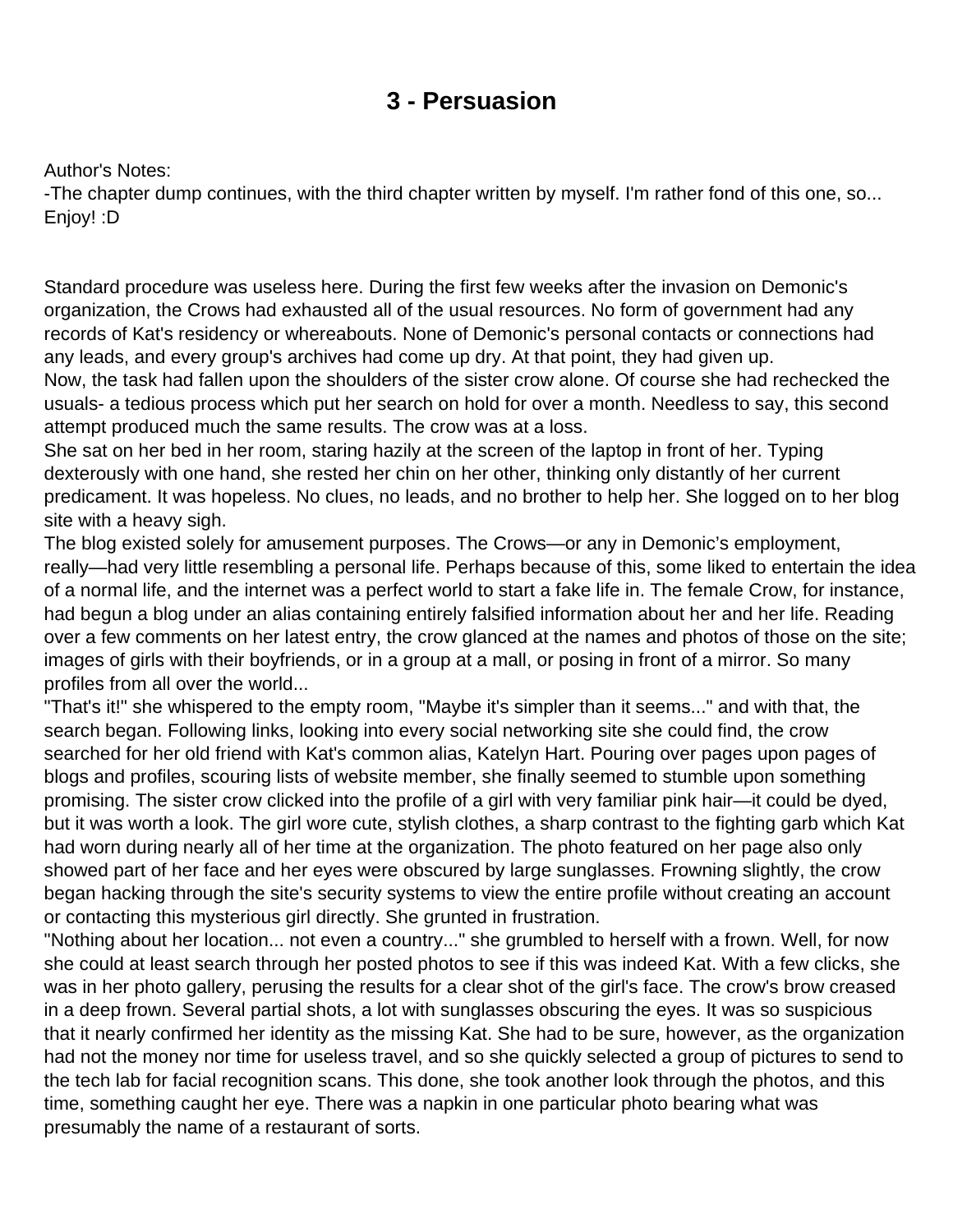"Oh-ho-hooo, what's this now?" the crow said quietly and zoomed in to see the napkin better, "The Bread and Roses Cafe..." a quick online search of the name revealed it to be a small cafe in London. With a triumphant laugh, the crow punched the air in victory and slammed the laptop shut.

The afternoon was a scene of dull melancholy, painted in grays and neutrals. Rain pattered on the roof of the café like a hundred finger nails tapping on a table. The storefront rested comfortably on a quaint little street, nestled between a barber shop and a florist's, with a welcome mat and wind chimes by the door. Water was gathering in puddles between the cobblestones along the street, splashing up around the feet of passersby, eager to escape the sudden rain. So formed the white noise that filled Kat's ears as she sat at her usual table, engrossed in her latest romance novel.

Annabella could feel Jason's warm breath on her skin as he drew closer to her. Her heart pounded as he wrapped his arms around her, whispering softly into her ear,

"I never thought I'd see you again."

"I could never leave you," she responded breathlessly, her body warmed by his as he held her close. Hearts pounding, the two leaned into one another and their lips touched softly and tenderly…

Kat paused for a moment, folding the corner of the page to keep her place. When she looked up, she gave a start on seeing a waiter whom she couldn't recall approaching, but who now stood, staring at her from across the table. The girl frowned curiously at an odd bulge on his chest, beneath shirt and apron (only slightly more remarkable than his startlingly red hair). She hastily pulled her attention from it, but she could tell that her waiter had noticed the glance. Laughing awkwardly, she began to say, "I'm so sorry, sir, I didn't mean to be rude-"

"Oh, no, no, not at all," he quickly interjected, "it was rude of me to stare! You just seemed so absorbed in your book—I didn't want to interrupt. Regardless-" he said, his words oddly paced and disorienting, "I digress! What may I serve you on this delightful afternoon?"

"I, uh, just a lemon tea, i-if that's alright." Kat stuttered out, completely taken aback by the man's presence. With a smile which displayed perfectly straight, white teeth, he bowed deeply and hurried off to retrieve her drink.

She exhaled softly and rested her chin on her palm, her elbow on the table. Absently, she began to drum her fingernails on the cover of her book, which featured a tan, muscular man with his shirt open and blowing in a staged wind. Kat smiled dryly. These cover models were always the same, and she had a different kind of man in mind. Sighing wistfully, she let her mind wander to now bittersweet memories of a tall, slender man with misty hazel eyes.

"Here you are, miss!"

"Wagh!" Kat jumped, crying out in surprise. The waiter had returned with her tea in hand and a cheerful smile on his face. Chuckling good-naturedly, he set the drink down on the table for her, saying, "I'm so sorry, miss, I didn't mean to frighten you."

"Oh, no, not at all," she responded, "I sort of spaced out, I suppose…"

"That so?" the waiter said with a laugh, "You should be more alert—you never know when someone could catch you off guard." That said, he bowed courteously and excused himself.

"Hmmm…" Kat sighed softly and took a long sip of her tea. Golden eyes half lidded, she allowed herself one more brief thought of romance, then shook her head of it and returned to a reality of rainy English afternoons and a lonely apartment with her only remaining friend. Tea passed her lips and tongue, warming her throat and chest as she sipped quietly. As she warmed up, she dreaded the rain more and more, but knew that Crimson would have a fit if she was late getting home. They were planning to move again soon, which meant packing and covering their tracks.

As she finished the last of her tea, Kat got to her feet to leave. She scanned the café, but could find no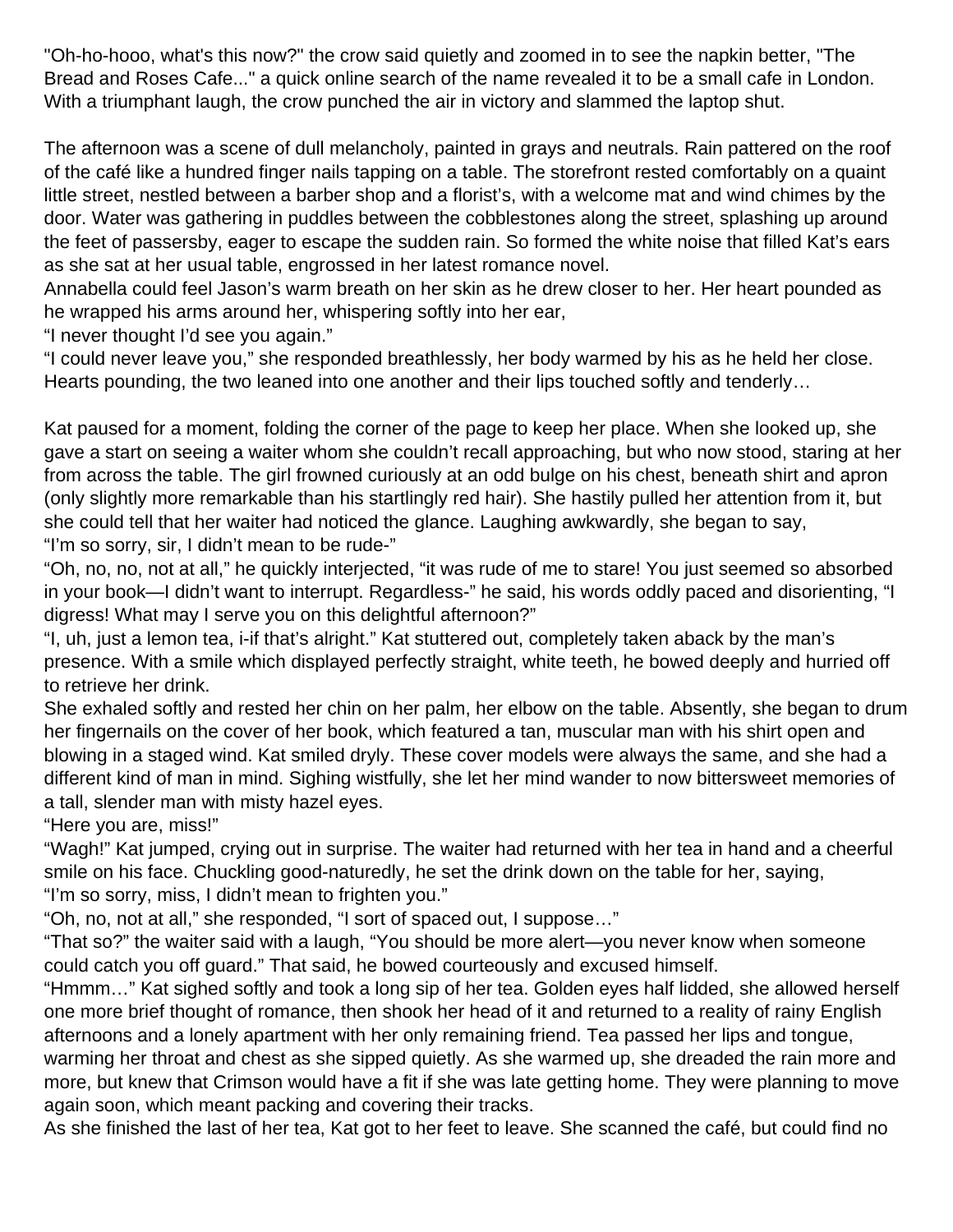sight of the peculiar waiter. Frowning, she shrugged and left her pay on the table, grabbed her umbrella and departed.

Rainwater splashed up around Kat's feet as she ran, struggling to control her unwieldy umbrella. Her breath swirled in a thin fog before her, expelled in quick bursts as she ran. Puddles had formed along the streets and sidewalks, so that Kat's shoes were quickly soaked through. In her hurry, she vaguely noticed that the water seemed to reach up from the pavement like grabbing hands as she splashed through, but quickly returned her attention to speeding on her way back to Crimson, who was no doubt awaiting her return anxiously.

"Crap…" she muttered, glancing down at her watch, "I'm already late. Well, just one more block." A puddle splashed up around her leg. She lost her footing for a moment, but quickly regained her bearings. Shaking her head to clear a bout of momentary dizziness, she paused to catch her breath. "Already late…" she said to herself, "so no harm in taking a break to…" she drifted off. The dizziness was returning and wouldn't go this time. Water splashed up over her feet. That was odd—she was pretty sure she had stopped running. But now she could swear that she felt like she was moving. Buildings shifted slowly, like a clock's minute hand, and colors slowly began to melt into one another; Big Ben chimed deafeningly as the face melted down like a Dali nightmare, and the Parliament building seemed to fold and collapse in on itself. Kat could see people around her, but they were only vague shapes and swirling colors. She tried to focus on a face, but to no avail, until one figure stood out, completely clear. "Al… Altojo…?" Kat whispered. He approached her slowly, a gentle smile on his lips. Her mind went numb, and tears began to form in Kat's eyes, then fall down her face, warm against her cold skin. Her chest hurt as her heart thudded painfully behind her ribs no matter how she begged it to stop. All at once, he was directly in front of her, although he had appeared to walk in slow-motion. The red bandana covered his eyes as always, but he seemed to see Kat as he smiled warmly down at her.

"Altojo…" she repeated, "Wait, but… you're… you're… this isn't right…" he made no response, but only remained before her, smiling as he had in life. Slowly, as though forced to move against her will, Kat reached up and pulled the bandana from his face. His eyes opened, and he stared unblinkingly down at her. Hazel. They were eerie, familiar hazel eyes.

"You're dead…" Kat said weakly. The words now echoed around her deafeningly, like a teasing chant. Voices joined in the horrifying mantra, and Kat tried to cover her ears to block it out, but to no success. The sound was in her head. All at once, as the chorus reached their crescendo, a scythe's blade ripped through Altojo's body, spraying blood over Kat like the afternoon rain. She screamed, and she felt her lungs and throat ache with the strain, but could not hear her own voice. She was horribly cold. The world spun around her as scarlet rain fell from a dark sky.

#### "Ka… K… you… ay?"

"Hm…? Who…?" Kat had fallen, though she couldn't recall when or how. Someone was holding her up from the soaked pavement. She heard a vaguely familiar voice calling to her, but the sound was muffled as if she were under water.

#### "Kat… can y… me?"

With all of her strength and willpower, Kat pushed through the clouded fog of her mind to reach reality. She saw faces surrounding her, but soon focused on the person holding her.

"You!!" Kat choked out on seeing the narrow eyes and wicked features of the sister crow above her, staring down with less concern and more utter confusion. The small crowd around her stirred with whispers and awkward looks, but Kat took no notice. She struggled to get free from the crow, but what unsuccessful in her weakened state.

"What are you doing here?! I'm not going back—I never wanted to see any of you again!! I-"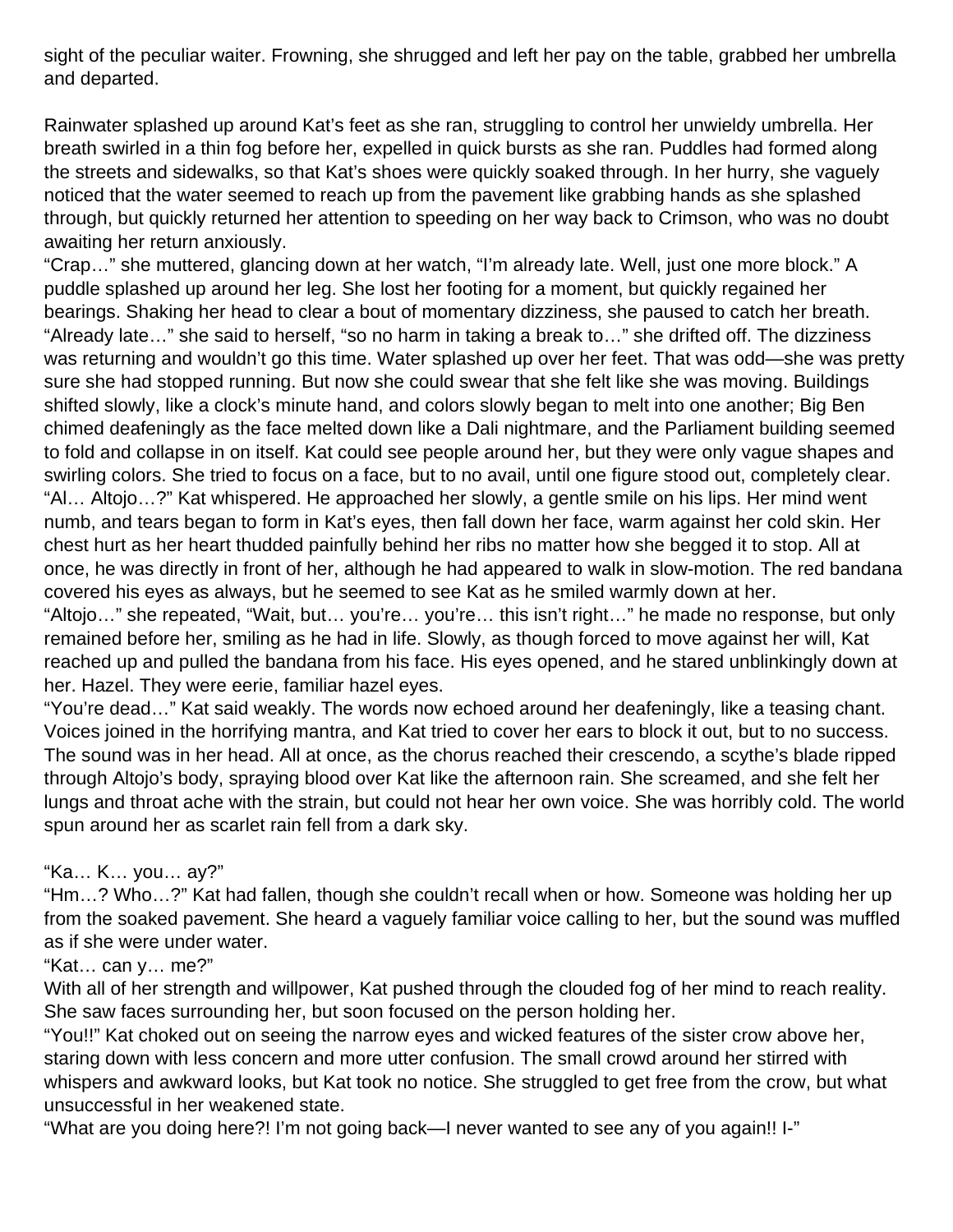"Kat, shut up!" the crow hissed back at her, "Kat, you skipped your medication this morning, didn't you?" she said more loudly, "I told you these fits of yours are getting worse and worse. Come now, let's get you home and take your pill."

"Wha-?" Kat began to protest, but then simply let the crow pull her to her feet and drag her away from the now dispersing crowd. She did her best to keep up, and soon enough, they were at the apartment she shared with Crimson. Making a note to ask her unexpected guest exactly how she just happened to know where she lived, Kat stopped to catch their breath on the steps leading to the entrance of the complex.

"Where… where are your wings?" Kat said a little breathlessly, staring over at the sister crow, sans her typical enormous black wings. The crow laughed and shook her head, saying,

"That's your first question? Really?" Kat rolled eyes at this, so the crow simply said, "It's a spell. No big deal. Just something my brother and I picked up. Makes blending in considerably easier, no?" "I see…" Kat muttered, then was silent for a time. She watched passersby cross in front of them, strolling along more easily now that the rain had stopped for the moment. Spell or no spell, Kat noticed that the crow's black attire and odd disposition still earned her plenty of stares. The crow sighed heavily and said,

"You're a pretty terrible conversationalist if you can't come up with something to say at a time like this."

"Well excuse me!" Kat responded, rolling her eyes and throwing her hands up dramatically, "I'm trying to decide what to ask first. I mean… Well, why are you here? I have a feeling that I really won't like the answer, but I suppose I have to ask."

"Hey, it's somewhere to start at least. You'd think after years of missing my delightful presence, you'd have more to say." The crow said with a grin. Seeing Kat unresponsive to jokes, however, she sighed and said, "Well, I'm not sure how to say this, but your life is in danger. Again. Seems to be a bit of a thing with you, huh?" Kat gave her a look and she continued, "Anyway, as it so happens, there's someone on the loose who's after you to get your power, which puts you and anyone you may be associated with at the moment in danger."

"My… power?" Kat questioned.

"Over wind." The crow clarified, then continued in a more serious tone, "Look, I don't know if you know this, but there are three other marks like the ones on your ankles that appear when you invoke a greater control over wind. The others are of fire, water and earth. A reliable source of ours tells us that there is now someone after the bearers of all four, and pardon me for being presumptuous, but I'm willing to bet that whatever had you tripping back there was caused by that person."

"So… you want me to come back to the Organization. For… protection?" Kat said skeptically, as though the very concept were laughable.

"I don't know Demonic's motives, Kat," the crow admitted with a sigh, "But part of why I have to bring you back is for information purposes. Our source can tell you more about that mark, and hopefully you can tell us a bit of what you know as well. See? A win-win situ-"

"I don't have any information." Kat interrupted, scowling, "This is completely pointless. I don't know anything that would be of any use to your little group."

"You may know more than you think you know." The crow returned.

"Now you're just being ridiculous." Kat said. She got to her feet and brushed off her bottom, turning towards the door to the apartment building.

"Kat, wait," the crow grabbed her old friend's wrist and said to her almost pleadingly, "you could at least hear me out. Or… or let me stick around a bit while you give it some thought. Just some consideration?"

The pink haired girl was silent for some time. Her first impulse was to flat-out refuse and send the crow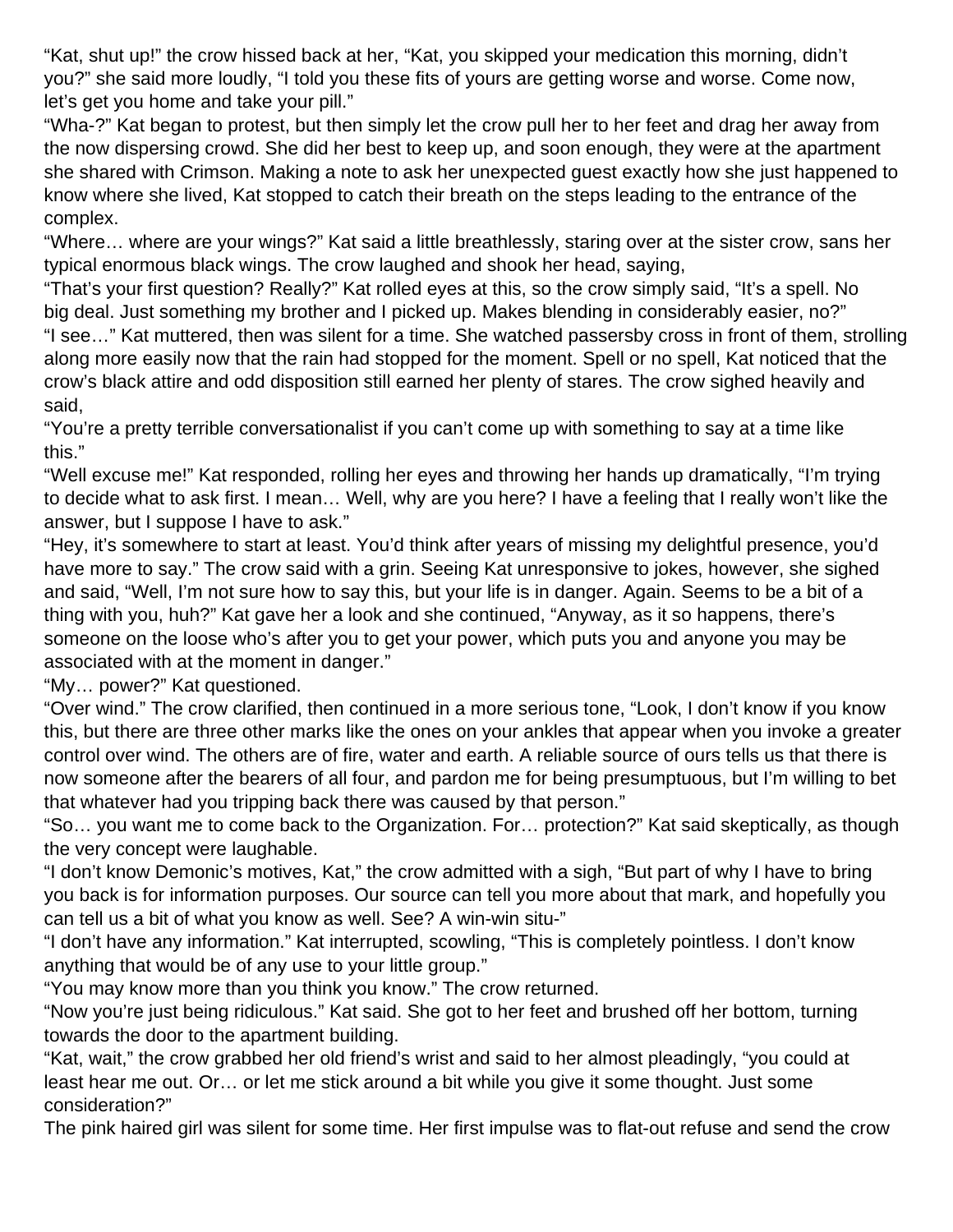back immediately. Kat had no proof that any of her information was indeed true. Still, she had gone through all the effort of tracking her down and coming to get her. Perhaps a little thought on the matter was warranted. Besides which, if it was true that her own and, more importantly, Crimson's safety were at stake, it deserved at least some attention.

"Ugh…" Kat grunted, rubbing her temples in frustration, "Fine. You can stay for a few days, tops. I'll think about it, but I give no guarantees."

"Fantastic!" the crow cried out, clapping her hands together in delight. The pair entered the building and began ascending the stairs as she babbled on about something or another. Kat more or less tuned this out, however, as her mind was already screaming at her for allowing this to happen. Rolling her eyes with a disgruntled sigh, she fished around in her pocket for her key, then shoved it into the doorknob with deliberate force.

"Sorry. Damned thing won't unlock unless you practically break the key in half… anyway, here we are." Kat said, gesturing around the inside of the apartment rather unceremoniously.

It consisted of a bedroom, a small kitchen attached to a common room of sorts, and a bathroom, tucked away in a corner. The bedroom had only one bed, but it was clear that the couch in the common room was also in use as a makeshift bed as well. A few dirty dishes sat in the kitchen sink, but not enough to imply neglect. Conspicuously new curtains hung around a window looking out towards the neighboring apartment complex, and a small bottle holding a handful of flowers sat on the sill. Overall, the place was not much to look at, but it was clean and it was apparent that some effort had been put into its appearance.

Crimson, unnoticed by the other two girls thus far, had been seated at a small table in the kitchen, pretending to check her e-mail. She never got much since she and Kat had gone into hiding, but she liked to think she was more interested in that than waiting impatiently for Kat to get home. At the unmistakable sound of the key being jammed into the door, she gave a start and shot up to her feet. She advanced on the door, lecture already prepared and on her lips, when she caught sight of the sister crow.

"You!" Crimson roared, and began groping around blindly for something—anything—with which to strike her. Knocking a pile of mail off the table to spill across the floor and nearly tripping over the leg of a chair, her flying hands finally found the handle of something. She swung her weapon up at the crow, furious and breathless. The crow, finding herself now held at umbrella-point, raised her hands in surrender and backed up against the door.

"Uhm, I've been living with Crimson, by the way." Kat muttered awkwardly.

"I… I can see that!" the crow responded with as much charm and joviality as she could muster in her situation.

"Kat, get away from her!" Crimson growled, never taking her eyes from her target, "You. Why are you here? Isn't your little freak group done with us?"

"Crimson, please, hold on," Kat pleaded, placing a hand on her friend's umbrella-wielding arm, "She actually helped me out earlier, and we've been talking, and it sounds like there might be something going on, so if you could just p-put, down… the… umbrella… ah!" she grunted as she pried it out of Crimson's hand, "and hear her story, maybe we can figure something out."

The corner of the blonde's mouth twitched in a snarl. Her muscles tensed still, fists clenched to strike at the slightest provocation, she turned and sat huffily at the kitchen table. The other two shared a glance for a moment which was long enough to test Crimson's patience.

"Well, come on, let's hear it." She barked at the crow, "I'll throw you out on the street if you don't start convincing me otherwise soon."

The crow came to sit across from Crimson with a sigh, while Kat remained standing against the wall behind her friend (mostly due to a lack of further seating). Running her hands down her face, she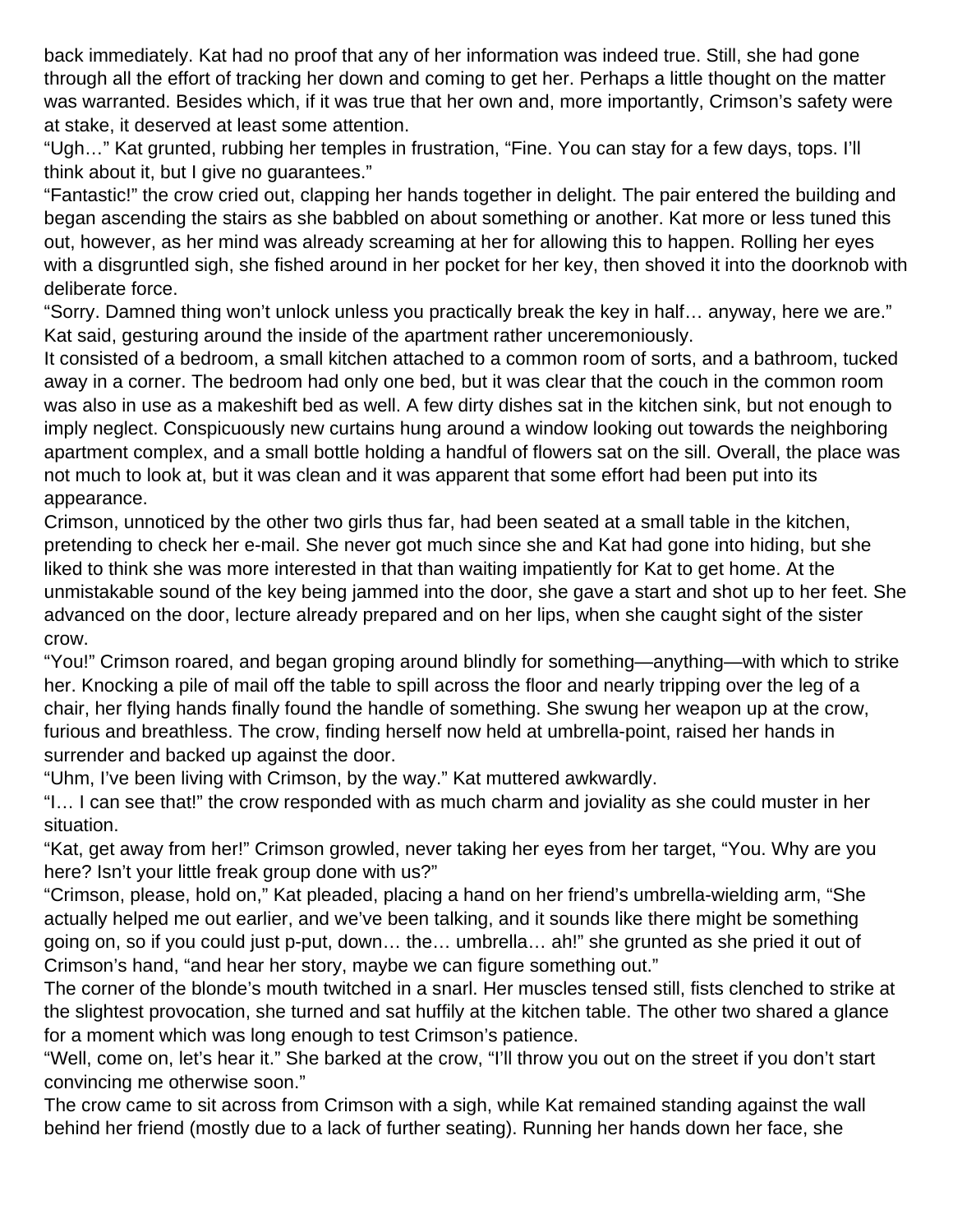paused, then said,

"I suppose I should start at the beginning."

The stores weren't overly crowded the next day when Kat agreed to go shopping with the sister crow, as it happened to be a weekday. She'd initially wondered at how much she had been letting the crow drag her into since they'd reunited, but on arriving, she actually began to enjoy herself, and didn't mind it much at all. Needless to say, she had decided against even attempting to bring Crimson with them, but she found herself enjoying the crow's company regardless, now that the pressure of their initial meeting had lifted. Kat recalled some good times with the two crow siblings back at the organization, and they were nice to think of, but far from enough to convince her to return.

"Hey, hey, Kat! How about this one?"

Kat turned to see what the crow had picked out off the rack of clothes she had been sifting through, and only had to see that it was leather—again—before turning back and calling over her shoulder, "You know what the answer is on that one."

"Oh, come on," the crow insisted, hands on her hips, "It's not even really leather. It's this sort of weird… organic…"

"Look, you don't even know what it is so don't bother. Whatever you want me to try on, if it's something that you would wear, just assume that the answer is 'no'," grabbing a few cheep t-shirts from a shelf, Kat gestured for the crow to follow and headed towards the nearest dressing room. Inside, she began struggling to get out of her own clothes and into unfamiliar ones while the crow waited on the other side of the door. After some silence, the latter asked, innocent as anything, "Still have your fight clothes laying around somewhere?"

Grunting slightly as she pulled a sundress over her head and onto her body, Kat paused for a moment to consider her response. In all honesty, she did. The clothes she'd worn on missions with the Organization were still tucked away in the bottom of her suitcase, and she knew for a fact that Crimson still kept her katana nearby no matter where they traveled. However, she wasn't going to fall into this path of conversation.

"Why? I don't need them or anything." She said, quite casually. She could just picture the pouting look on the crow's face on the other side of the dressing room door, and nearly laughed out loud at the thought. Straightening the dress in the mirror, Kat opened the door for the crow to see, saying conversationally, "Hmmm… maybe some boots with this, even. I know I have an old pair. I'd add a hat or something but I don't want to overdo it… What do you think?"

The crow put on an exaggeratedly thoughtful expression as she looked Kat up and down in the adorable sundress. She shrugged and said, so friendly that it bordered on annoying,

"I think Dolosus would really like it on you."

Kat was silent. She narrowed her eyes at the crow, folding her arms over her chest. Her heart thudded painfully against her ribs, but she could find no words for the moment. Finally, looking away, she muttered,

"You had to go and throw him into this, huh."

"Well don't you want to see him again? There's no way you can just walk away from everything now. Things like that don't just vanish, Kat." The crow said.

"This is all rather deep for you, isn't it?" she replied sarcastically, eyes still averted.

"Oh, come onnnn!" the female crow said rather childishly, "Do you want to see Dolosus again or not? Far as I can tell, it's a pretty simple question. Well?"

"Well…" Kat whispered, staring at the floor. Yes, she wanted to see him. More than anything, she wanted to see him. She had not gone a day since leaving the organization without dwelling on her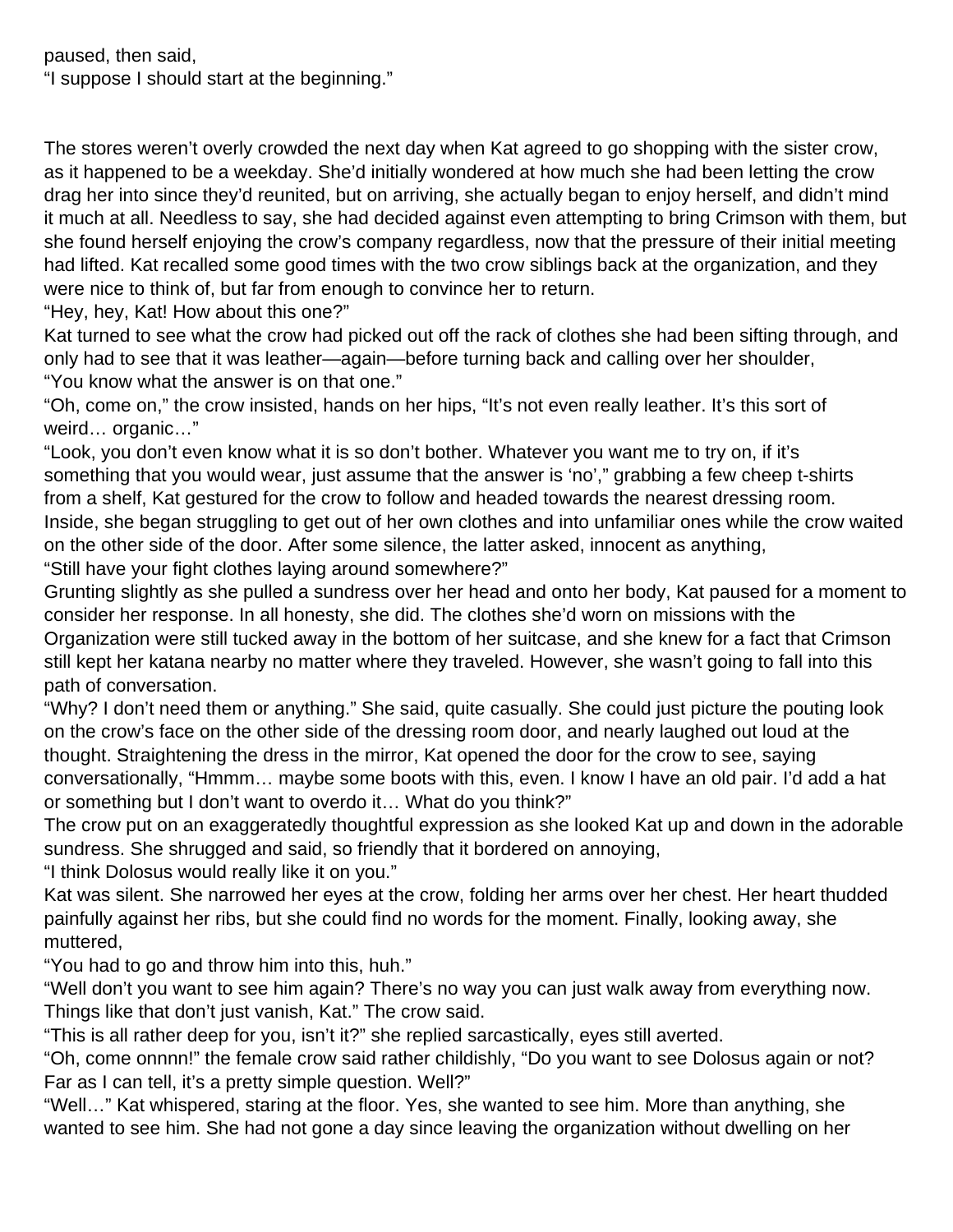memories of him, and she had imagined their reunion in at least a thousand different ways, all of them breath taking. At this point, it was no longer even a question of whether it was worth it or not, but whether she could justify it.

"Come on," the crow said with a smile, pushing her back into the dressing room and closing the door behind her, "change back into your clothes. We'll get the t-shirts, the dress, and if you see a pair of boots you like, hey, it's on me."

"I, uh, okay…" Kat stuttered out, obeying out of a lack of any preferable option. Now back in her own clothes, she gathered her purchases in her arms and joined the crow once more. They paid for the things and headed out, Kat now in quite a state as the crow hummed happily to herself.

"We'll head back to your place and talk to Crimson about our departure. She's welcome to come along, of course, soon as we've got her okay." The crow paused for a moment, "Er… Maybe you should do the talking this time. I'd rather not see what other household objects she could menace me with"

Owari.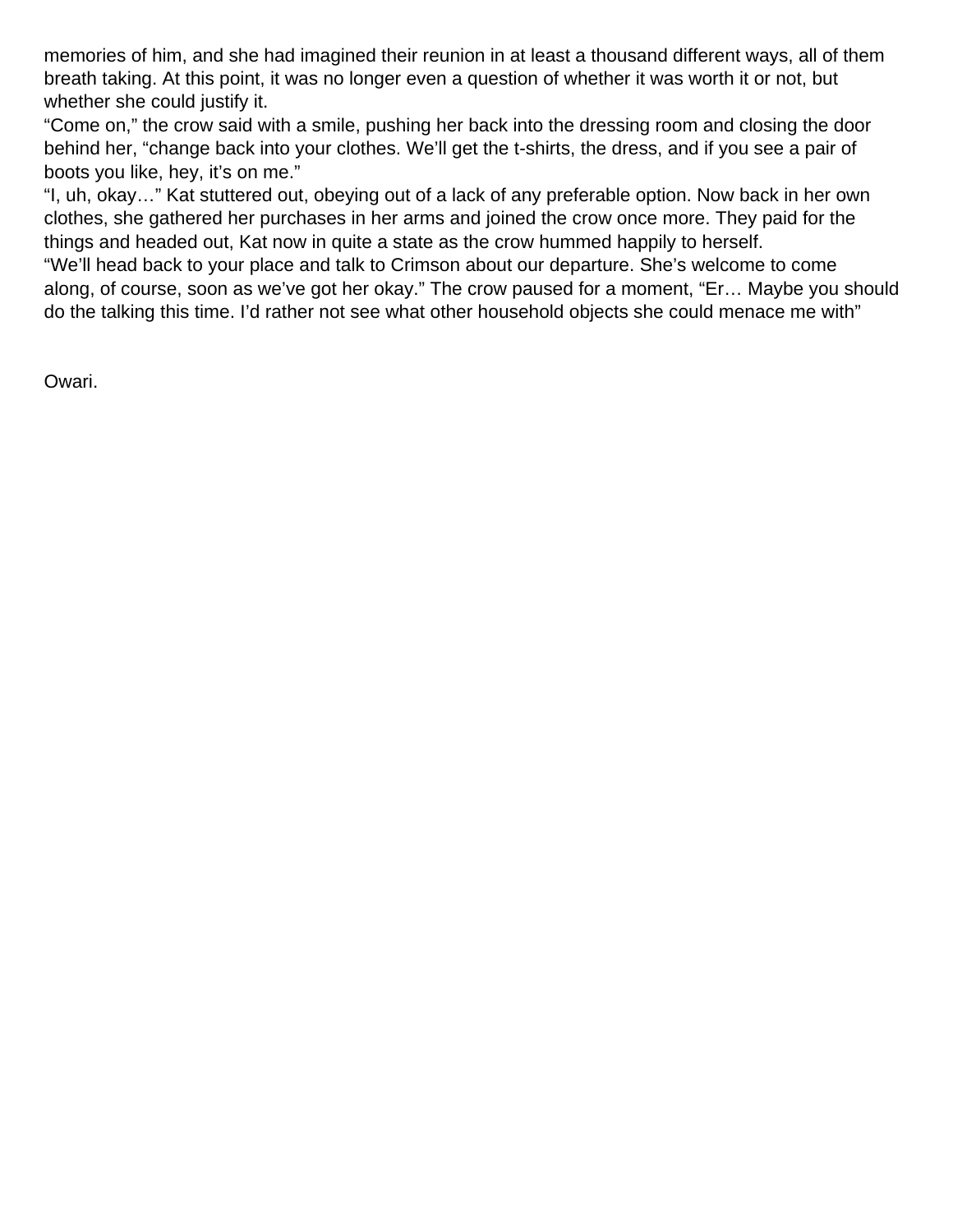# **4 - Cold as Ice**

<span id="page-20-0"></span>Author's Notes:

-YOU'RE AS COOOLD AS ICE! YOU'RE WILLIN' TO SAAACRIFICE OUR LOOVE! -\*cough\* anyway, chapter four, ladies and gentlemen, as presented by the lovely Brian. Enjoy! :D

The crow stomped into his tiny, one room apartment he had rented for his stay. It had been about four days since he had come to Moscow to search for Geldan. He had looked in every police station in the city, stolen every file about every serial killer the city had since the 1980s, and did nightly searches from the sky desperately hoping for some strange activity to go by. So far, no luck.

"It's almost like he doesn't exist," he told himself as he plopped onto the bed. The sun was rising which meant it was time for him to sleep. He hoped maybe some dreams would give him ideas of where to search.

There was only one file in the entire city that was even remotely connected to him, but it didn't list him by name. Rather it was more of a list of all the people that had been murdered in Moscow in the past four years. The numbers seemed normal. The crow had been on enough investigations through his life to know what the normal murder rate was of cities this size. However, in the past year and a half, the count jumped to above average, not to mention that the victim ratio switched to about 90% women. Demonic's words rang in his ears: he is a serial killer; a serial killer whose victim pool is predominately female.

Female. That was the only connection the victims all had.

No, it isn't. They had to have something else. There was always a connection.

Their killings didn't happen until the past year and a half. That meant that Geldan may not have been in Moscow until then.

So does he just move about the country?

That explains why there wasn't a file about him in Moscow. Serial killers that hit spots around the country usually had their file in some centralized location, for national security purposes and all that. That still doesn't make my search any easier.

All the victims were young and attractive. He saw the pictures.

So he was probably looking for sex.

But there were no signs of rape.

Maybe that's why he killed them. The ones that slept with him may still be alive. Okay, so where do beautiful women congregate where men can pick them up?

### Nightclubs.

That was the answer. Every girl, at least in the victims' range, loves going out dancing and drinking and hanging out with friends. Plus, going by the stereotype, most didn't pay attention to the news to even know other women like them were being killed. That's where the crow knew he would find Geldan. The first two nights after he came to this conclusion both turned into failure as he went to the first two most popular nightclubs in the city and sat at the bar eyeing every guy, careful to watch for any new couples just hooking up. So far he had gotten seven phone numbers, two questionings from a police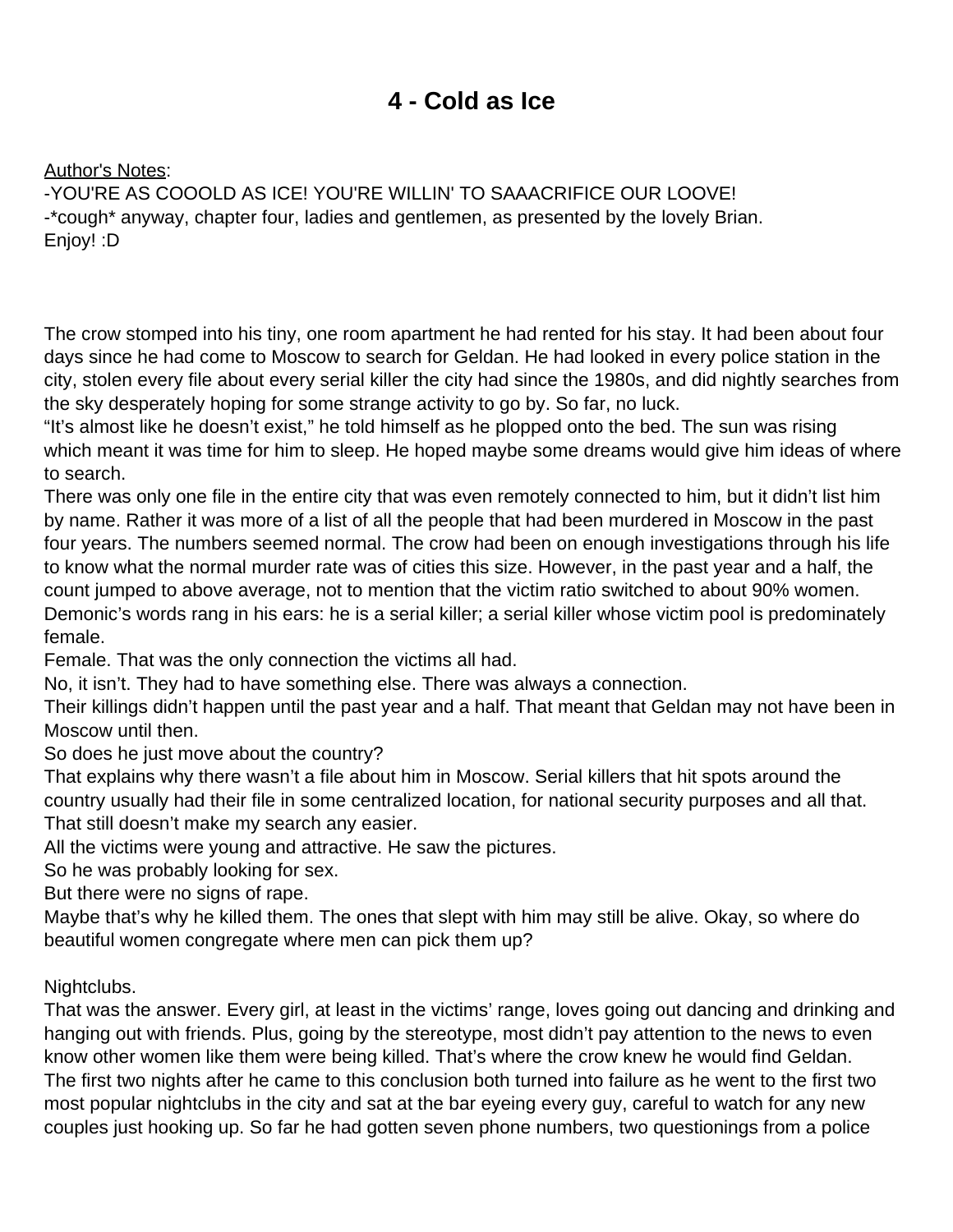officer, and a punch in the face by a jealous boyfriend.

The third night, he decided to go to one lower on the list that didn't have police watching it. Colored lights were flashing, music was pounding, drinks were being passed out, and the crow was sitting at the bar watching the crowd grind with each other. His eyes moved from guy to guy, and then finally settled on one sitting further down the bar from the crow. He had short cut hair except for the long bangs in front. His skin was light, but not pale. He wore an orange coat on top of a black shirt with black pants that had a studded belt going around them. Around his neck were some dog tags. A glow stick bracelet hung around his ankle, and there was a nice stud in his ear. Over all, typical club attire.

The man had his eye on a couple who were currently in a heated argument. The girl slapped the guy, who just walked away muttering to himself. Once he was out of sight, the girl took a seat at the bar and the man the crow was watching went to go sit next to her. The music was much too loud to hear their conversation, but it was quite obvious that the man was trying to put the moves on her. It must have been obvious to the girl's boyfriend because before long he came back and started yelling at the guy. The boyfriend pushed him and laid a big one on his woman. The guy just sauntered back over to his spot on the bar. Amusingly, the boyfriend smiled and yelled to the bar keep for a drink. The bar tender nodded, put a bottle on the bar and, like a pro, slid it down the bar, past the stranger, and to the happily reunited couple. The boyfriend made to take a gulp, and then started yelling at the bar tender. The crow couldn't tell what he was yelling about until the boyfriend revealed the inside of his glass for all the world to see. The drink inside was frozen solid.

…a power over ice as well…

Demonic's words echoed in the crow's mind.

The man at the bar!

The crow turned back to where the stranger had been sitting, but he was gone. He frantically looked around until he caught a flash of orange across the room. The man was now hitting on someone else. He moves fast.

The crow made his way through the dancers and reached the flirters. He put his arm around the guy and smiled.

"So the doctor got back to me. He says I have crabs, but don't worry. He gave me a special shampoo for us to use," he said.

The girl lifted her eyebrows, looked from the crow to the guy and back to the crow, then left with a very dogy sigh. The guy took the crow's arm off and stared at him square in the eyes. The crow noticed how icy grey his eyes were.

"You better have a death wish," the man said.

"I just needed to get you alone," the crow pleaded. "I need to talk with you."

"Beat it, freak."

The stranger turned and made a beeline for the door. The crow tried to follow him, but the dancers made it nigh impossible. Finally, he managed to get outside just in time to see the man turn a corner.

It was very late. There were no people on the sidewalks and hardly any cars. By the light of the full moon the crow easily tracked down the stranger.

"Wait!" he yelled.

"Leave me alone!" he replied.

"I have to talk to you!"

"I said leave me alone!"

"GELDAN!"

The man stopped dead in his tracks as his name echoed in the night. He waited for the crow to catch up to him, then turned around very slowly.

"It is you, isn't it," the crow said. "Turning the drink to ice as it passed right by you; not exactly a smart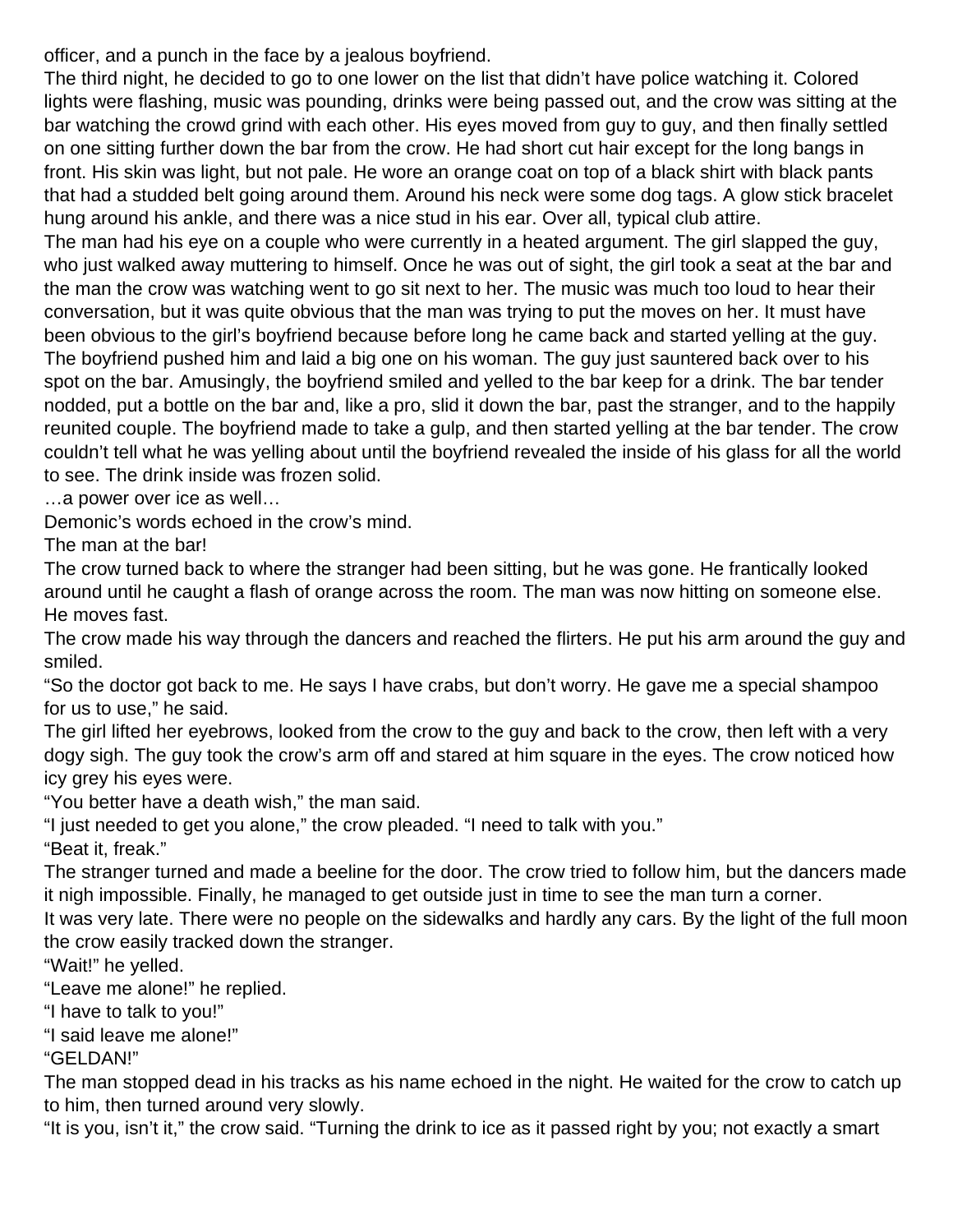thing to do to hide your identity."

"What do you want?"

"I just want to talk."

Geldan didn't respond.

"My master's name is Demonic. She sent me here to bring you back with me to the United States." "The states? Why?"

"I don't know. I'm just following orders."

"I have no interest in going to America. For all I know, you may be a spy, sent here to take me. Once I step off the plane, there'll be a hundred FBI and CIA agents with their guns pointing at me." "What?"

"Or are you in cohoots with the local police? Get me to go with you right to a jail cell?"

"I'm not in cohoots with anyone…except my master."

"I don't even know this Demonic. Why should I trust you?"

"I… don't know," the crow admitted sheepishly.

"See ya'" Geldan turned to leave.

"Aw, come on! Don't go. Can't you just trust me?"

Geldan stared him down carefully.

"No," he said.

"Why not?"

"Do you know anything about me?"

"Just what my master told me: your name is Geldan, you have an ice type power, and you're a serial killer," the brother crow explained.

"Exactly! A serial killer who has never been caught," Geldan responded pointedly, "And I wouldn't have gotten that reputation if I did stupid stuff like putting my trust in freaks like you. You haven't even told me why your master wants me!"

"How should I know?" he replied, exasperated, "One day that Nemestrinus guy comes and makes an appointment to see my master, the next I'm here in Russia."

"Did you say Nemestrinus?"

"That's right."

Geldan smiled.

"Alright, I know exactly what's going on here."

"You… You do?" the crow replied with a dumbfounded look.

"Yes, both you and your master are being fooled. About two years ago, that Nemestrinus guy came to see me. He told me my life was in danger. Somebody named Mike or Mick or something was supposedly hunting me down. Well, it's been two years and I'm still alive."

"My master is not one to be easily tricked-"

"Trust me. Nemestrinus is a big, fat liar. Nobody is going to try and kill me. Just go home and tell your boss to be more careful with whom she trusts."

"Can't you tell her yourself?"

"I'm not going with you."

At that moment, a geyser shot out of a manhole near the crow.

"Now listen to me, you freak. If you follow me…I'll kill you," Geldan glared. He turned to go. The further he got from the crow, the smaller the geyser shrank. Finally, he disappeared into the night and the geyser faded away.

"Great," the crow thought to himself. "Now what do I do?"

The streets were still empty. Geldan popped his collar both as a habit for hiding his face and as a barrier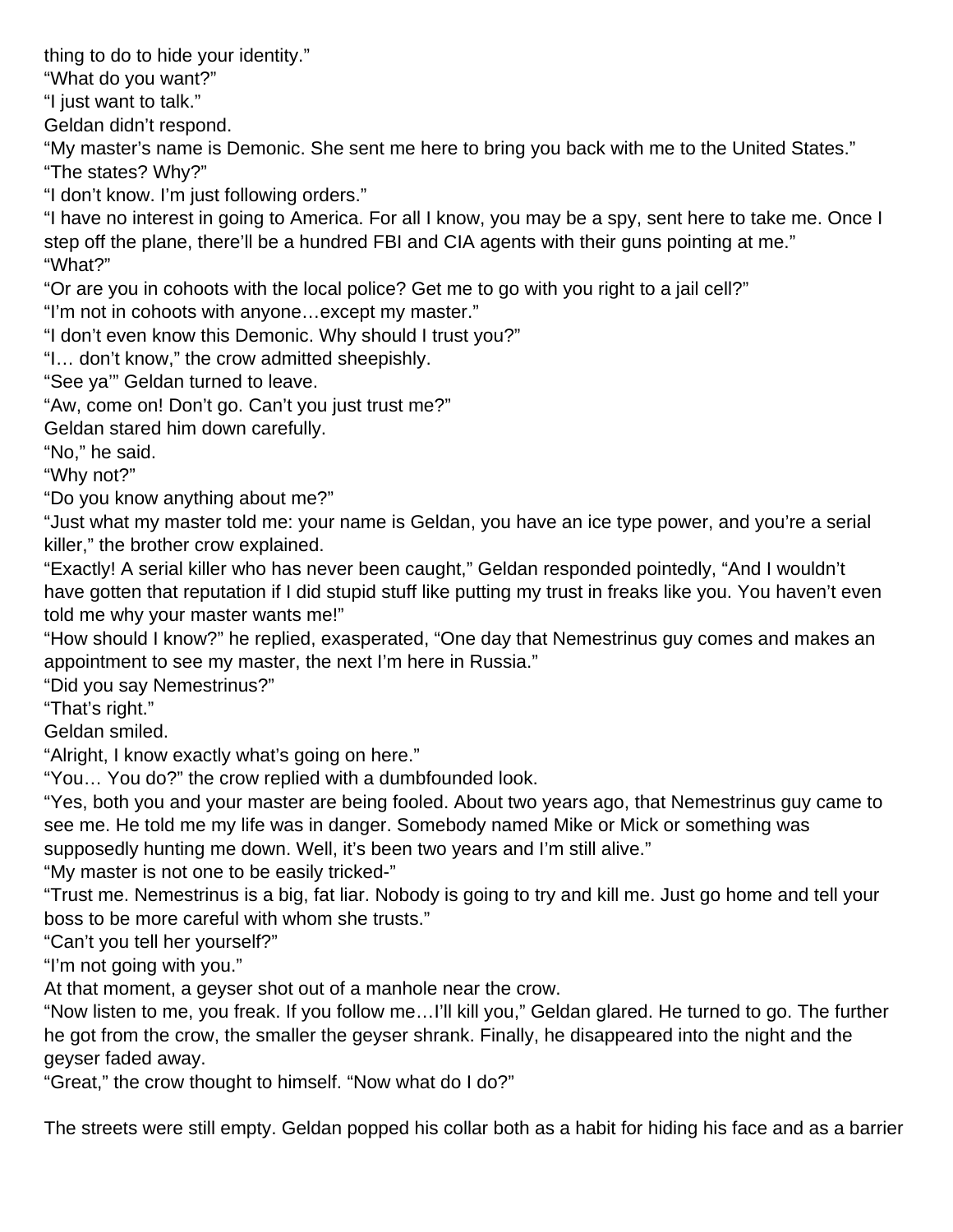from the wind. Moscow got very cold at night.

He passed by a large store window. Like everyone else in the world, he couldn't resist looking at his reflection. It was a nice reflection, very cool and sexy. Unfortunately these thought were interrupted by the words of that freak he ran into at the club.

"This is the second time someone has come to me claiming my life was in danger," he said quietly. "Perhaps I've stayed in this country for too long. Tomorrow I'll get a plane ticket and pass port and high tail it out of here."

As he visualized himself leaving, he saw something move in the reflection of the glass. Whatever it was, it was coming at him fast. He jumped out of the way as the object plowed into the window, shattering the glass and raining it everywhere. Geldan moved the arm he had used to shield his face from the glass. He looked across the street from the direction the object had come from. Perched on top of a street lamp was a man in black pants and a heavy over coat. He wore a strange looking hat over his obviously long, purple hair. He wasn't exactly a figure who would blend into a crowd.

The man smiled and jumped off the pole. He landed on the ground in a way that would normally shatter a person's knees, but he seemed completely unharmed. He stood up, brushed himself off, and started walking over to Geldan.

"Who the hell are you?" Geldan yelled as he got up.

"The name is Pike. I shall be your killer so keep my name in your head if you ever decide to come back from the dead and seek revenge."

"Kill me? Oh my God, what is with all you freaks? Can't you just leave me alone? And you mixed up your line. You were supposed to say you're here to save my life and warn me about danger." "But I'm not."

The man charged forward and jumped into the air, aiming a kick at Geldan's face. Geldan ran out of the way and let the man fly into the store. Quickly, Geldan concentrated on the water manes he knew were running through the walls. As the man landed on the floor in the back of the store, the walls all began to crack. The cracks grew bigger and bigger until chuncks of the plaster fell off and water came pouring forth. It only took a minute for the water to fill the entire room from floor to ceiling, with Geldan using his power to stop it at the window. He walked over to the wall of water in front of him and put his hand against it. A mark appeared on the back of his hand. Instantly, the water froze solid.

"See?" he gloated, "no one can kill me."

He took his hand off the ice and walked away from the store.

It's definitely not safe for me in Russia anymore. Everyone seems to know I'm here, he thought. First things first, I'll have to acquire a passport. The one I used to get here I destroyed after arriving, but it shouldn't be too hard to get a new one. First I'll-

His thoughts were interrupted by the sound of a wall coming. He spun around and looked at the store again. From this new angle he could see into the alley next to the building. There was a large hole in the side and the man, Pike, was walking out of it. He had a weapon this time. It appeared to be a long pole with a blade at one end and a spiked ball at the other.

"How did you…the ice…you should have…" Geldan was so shocked he couldn't form a sentence. Pike sneered, "It'll take more than that to kill me."

He picked up the weapon and charged straight for Geldan. Geldan jumped out of the way as the spiked ball end came crashing down and blew a small crater where he was standing. Geldan tried to run away, but the man was fast and chased after him through the streets, swinging his weapon with precise strokes, knocking over and breaking street lights, paper dispensers, and even a car. Geldan knew the noise would attract people, and people would call the cops, and the cops would question him. He couldn't have that. He had to stop this mad man.

He turned and faced the attacker head-on. Pike thrust the blade of his weapon as Geldan focused his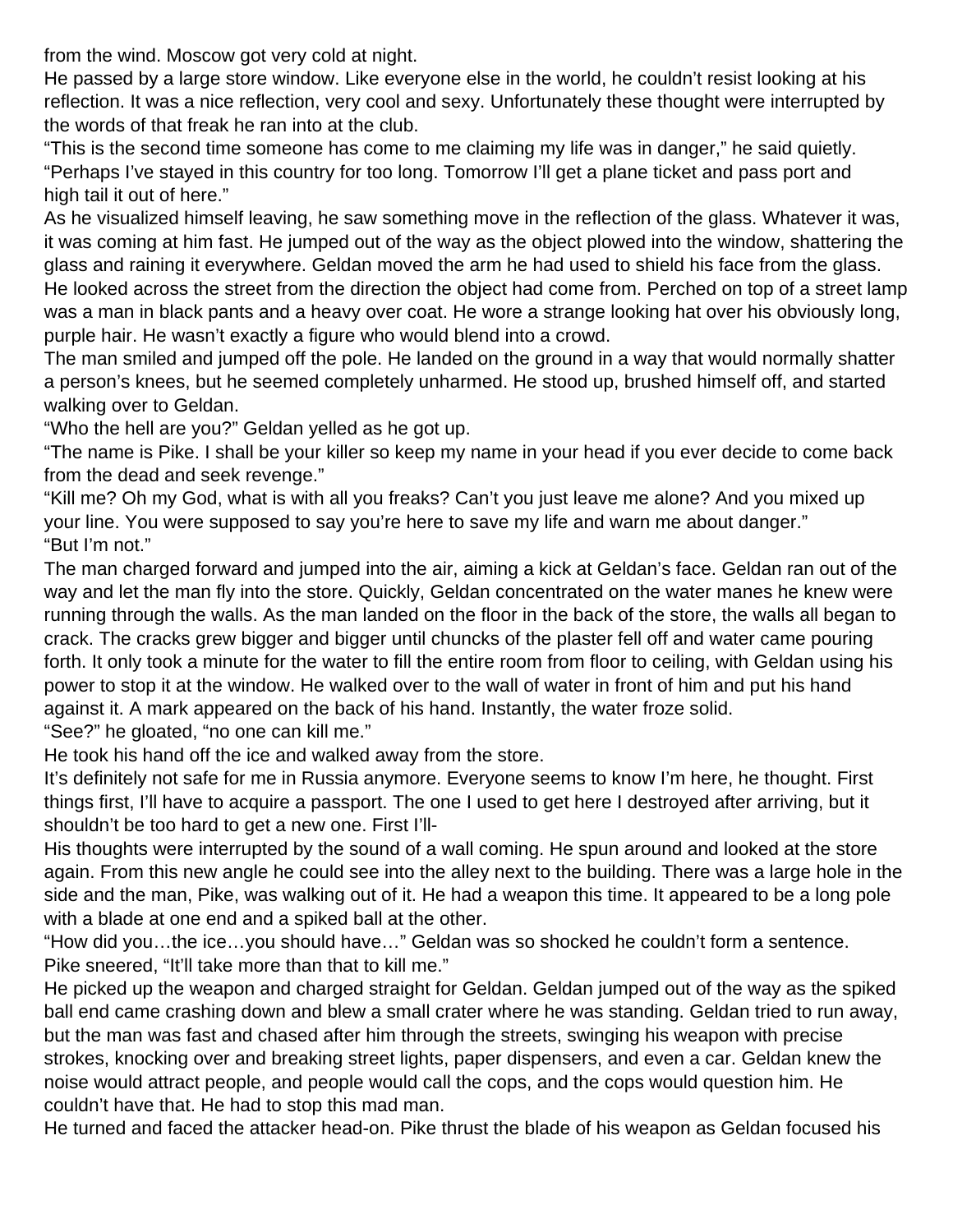power into the water from a nearby fire hydrant. The hydrant burst and a stream of water flew in between them. Just as the blade touched the water, meaning to go through it and stab Geldan, the water froze solid and became a wall of ice. Pike was surprised his attack was stopped so easily. Geldan took that moment to send another jet into Pike's torso, sending him several feet away.

Pike got back to his feet. He smiled menacingly. Geldan contorted his hands and formed the water into a cone. Then he propeled the cone toward his enemy. En route, the cone froze and became a giant icicle. Pike's smile widened.

"I see you have some fight in you!" he said as he spun and swung the spiked ball into the icicle, knocking it into a phone booth, away from him. "Good!"

He ran forward, weapon at the ready. Geldan gritted his teeth and held his hand in the air. A stream of water soared over the street. The stream broke apart into individual globules. The blobs all then lengthened into long, sharp needles. One by one, the needles froze and fell to the ground, and one by one, Pike managed to avoid being hit by all of them. He came within striking distance of Geldan. A wave splashed in between them, flinging them both back in different directions.

Geldan stood up and coughed some water out of his lungs. The wave hit him too, but it was better than being hit by that spiked ball. Pike stood up and wiped off his face. He gave Geldan another sneer. "You've got to do better than that," he gloated.

Geldan glared at him. Then he noticed something interesting. That wave had knocked Pike next to a sewer drain. It was sludge, but it was still mostly water. Geldan pointed his hand at Pike. Instantly, water roared out of the drain and began to envelope Pike. He tried to fight it off by swinging his weapon madly, but every wave of water that he destroyed just rebuilt itself almost instantly. Geldan learned a long time ago that the best part of water is its reforming abilities. Once Pike was completely encased, Geldan focused his power again and the water froze solid into a pillar of ice.

Pike was clearly visible this time in a statue of green brown ice with floating debris and a rat scattered around him. He was petrified in a state of panic. Geldan breathed a sigh of relief. Just like all of his victims, freezing them was a sure way of death.

He stayed this time to make sure there wouldn't be any unexpected surprises. He was glad he did. tink

It was a small sound; minute, barely audible and insignificant to most people. But Geldan knew right away what it was.

tink

It was the sound of ice breaking.

tink…tink…tink…tink chink…tink chink chink tink-chink chink-chink-crack chink chink

crack-chink-crack-crack chink-crack-crack-crack-crack

Geldan couldn't believe his ears. The night was filled with the sound of the pillar of ice coming apart. At first only small pieces of ice chipped off as hairline cracks began to run over the column. But then bigger pieces fell as the fractures became bigger, distorting the image of the man trapped inside.

Finally, the ice completely shattered.

"…how…" was Geldan could managed to say.

Pike shook himself.

"Brr, that was cold," he said as he brushed chips of ice off his shoulders.

"How…How did you do that? No one has ever broken the ice before?" Geldan yelled.

Pike looked over at him as if seeing him for the first time. He smiled, took off his coat, and held up his arm.

"This is my secret."

The skin on his arm expanded itself. Not still connected together as one would expect to skin to be, but in plates. Four long plates detached themselves from the rest of the arm and held themselves out by the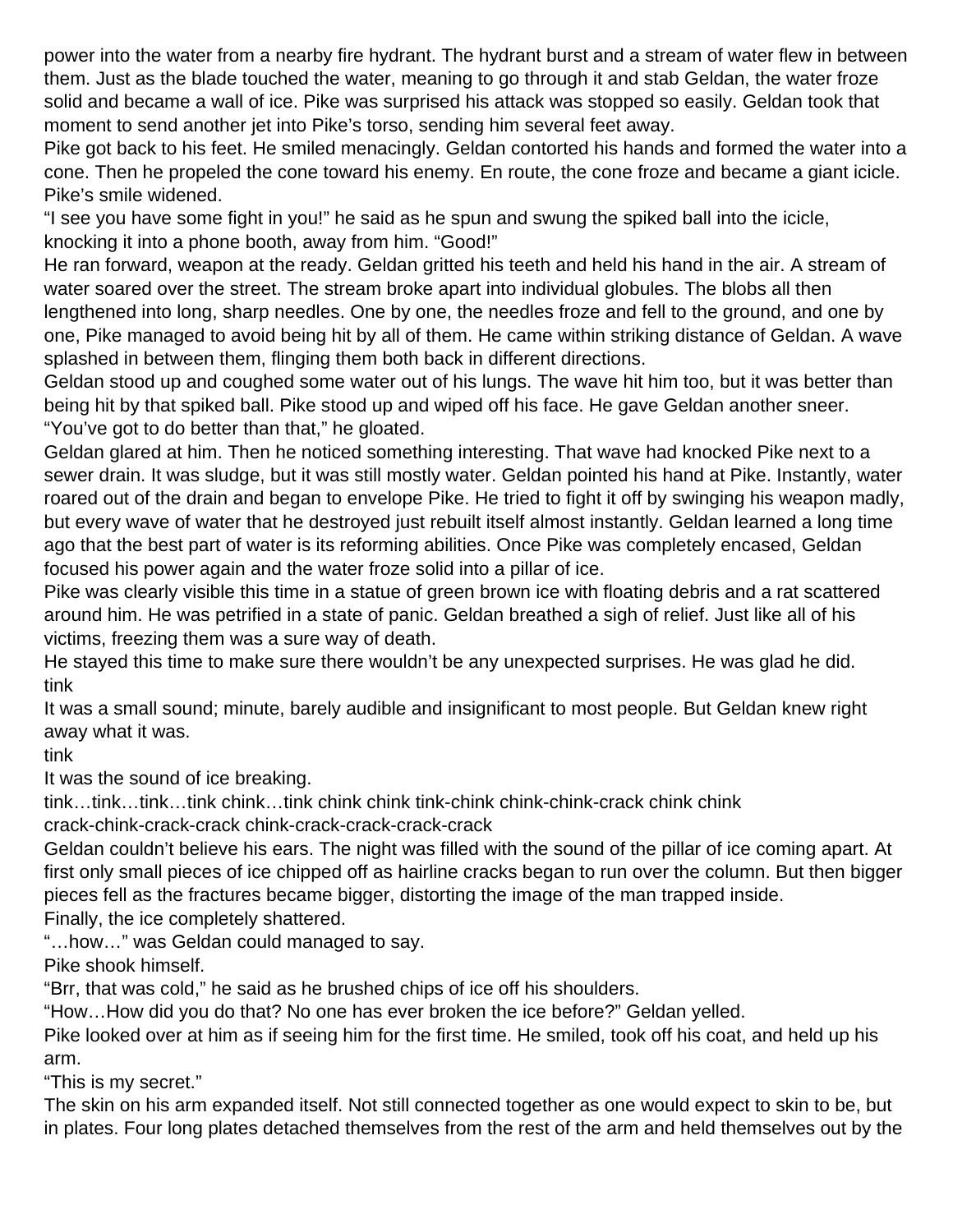assistance of metal hinges. It wasn't skin at all. It wasn't a real arm.

"A prosthetic limb?" Geldan asked, dumfounded.

"That's right. You see, I've been around for a while, and as a result I've been in many fights. Well, as a result of those fights, I've lost…some things. You know, appendages, organs, etc. Anyway, long story short, it is farely safe to assume that most of my body has been donated to the wonderful science of prosthetics. And I'm not talking cheap plastics, either. This here is state of the art, high endurance metal!"

At that, plates began to lift themselves off of all four of his limbs.

His arms and legs have all been replaced by prosthetic limbs!

"Ice is very strong, it really is. However, because of its composition and structure, if enough pressure is applied to the right areas, you can easily crack it. All I had to do was expand my limbs, an effortless task on my part, and I was able to obliterate your ice coffin from the inside out. Get it? Against someone like me, your powers are useless. Sure, it was easy for you to kill all those girls, there just regular humans. But that was murder not battle, and you, my good sir, are no fighter. You're panting, you're sweating, you're exhausted. It's easy to see you haven't been in many real fights, perhaps none at all. You can't beat me!"

With those words being said, Pike rushed forward. Geldan put up another ice wall, but this time Pike smashed right through it and kicked Geldan in the chest. Geldan went soaring and landed hard on the ground. He was barely able to move. A little bit of blood trickled from his lips. No one had ever punished his body like that before.

Pike was getting ready to come at him again. Geldan held up his hands and focused a great deal of his energy. More water sprung out of the drains and hydrants and surrounding puddles and formed cones again, this time as big as cars, that hung in the air in front of him. He fired one off. On its path to Pike it froze and formed another giant icicle.

Pike smiled. He jumped to the side and watched as the icicle flew down the street, eventually losing its momentum and landing on the pavement. Geldan growled another one. The exact same thing happened as before.

"I knew it," Pike uttered to himself.

Geldan sent out two this time. Pike jumped on top of the first one and used its height to jump over the second. When he landed he walked briskly toward Geldan. Geldan began to panic and started sending the icicles out in random numbers and intervals. Pike laughed as he ran through them, not even bothering to hit them with his weapon. He eventually got close enough to Geldan to swing at him with the blade end of his weapon. Geldan tried to move out of the way, but was too slow. The metal pierced and sliced through the flesh on his shoulder. It wasn't deep enough to sever anything, but it was deep enough to make him start bleeding. He fell to the ground and lay before Pike.

"I knew it," Pike scoffed at him. "You can't control the ice can you?"

Geldan glared. Pike raised the weapon above his head, ready to bring it down on his prey.

A jet of water as if from nowhere hit Pike in the side and blew him off his feet.

"I told you I wasn't going to die!" Geldan yelled as he got up and ran away down the street. Pike shook his head, got up, and chased after him.

It turned into a race. As they ran, Geldan held his hand over the wound on his shoulder. A steady trickle of water floated through the air and packed itself onto the wound, then froze over to stop any blood from coming out. He looked up. There, at the end of the road, was a bridge. Yes!

There was a crash behind him and a force that propelled him several feet through the air. He landed hard on the ground. When he faced behind him, he could see Pike running to go pick up his weapon and try for another distance attack. Geldan picked himself up and ran for it.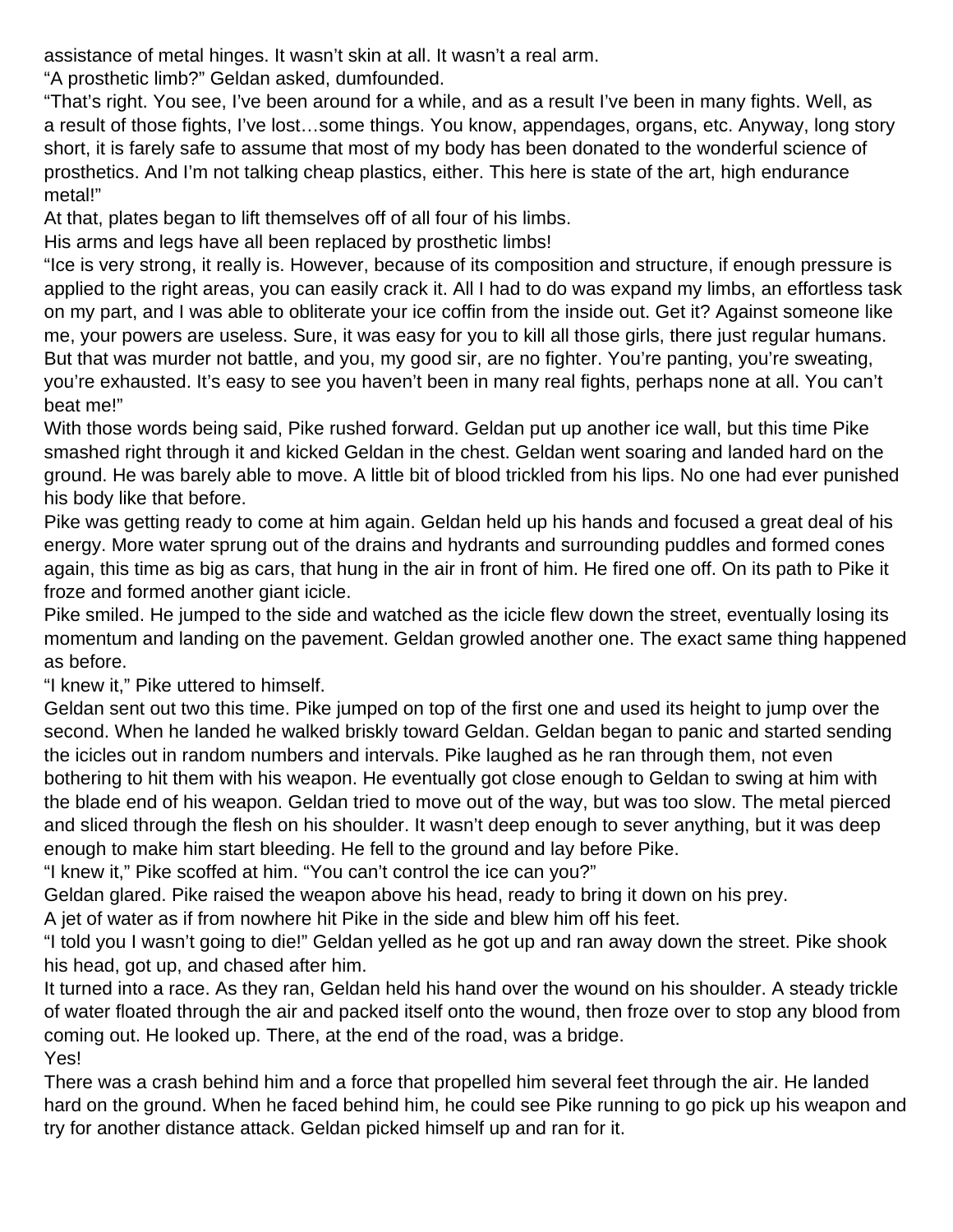Just a little further.

Pike saw where he was going. He knew he couldn't let Geldan reach the bridge but he also knew he wouldn't catch up to him. He readied his weapon for another throw. Geldan was out of breath. There was an immense pain in his chest. His sides were splitting. Pike threw the weapon. Geldan reached the end of the road. He bent over and vomited. The weapon skimmed across his back. One of the spikes on the ball caught his coat. It was going so fast, he was lifted from the ground and tailed it. The weapon stuck into the railing of the bridge. Geldan's momentum kept him going forward, over the edge and out onto the river. Pike swore. At the moment Geldan hit the water, the entire river turned to ice.

It was dark. Even after opening his eyes Geldan could tell that the only light in the room was a single candle on the bedside table.

"Wow, you're actually alive?" the crow said beside himself. "Oh, boy! For a minute there I thought I was in trouble!"

"Oh, not you again," Geldan groaned. His eyes flew open and he sat up in the bed. "Pike! Where is Pike!?"

"Pike? You mean that guy who was chasing you? I don't know. I was just searching the river for you. Was I supposed to find him, too?"

"By all means, no. Wait, how did you know I was in the river?"

"I was watching your fight."

"You followed me? After I specifically told you not to?"

"Good thing I did. Otherwise you would still be beneath that ice, probably drowned. It wasn't easy digging you out."

"If you saw the fight, than why did you bother asking if you were supposed to bring back a guy who was obviously trying to kill me?"

"When you work with the people I work with, you tend to learn things in fights aren't exactly about good vs. bad."

Geldan stared at him for a second, then rolled his eyes. "You're an idiot."

"I get that a lot. So, since you got your butt kicked, have you given anymore thought into coming back to the states with me? That threat doesn't seem so fake anymore."

"I don't know…"

"Why not?"

"Didn't we have this conversation before?"

"Yeah, but you never really answered it."

"Let me think about it, ok?"

"Alright."

There was a brief pause.

"So what happened back there, anyway?" the crow asked.

"You are really annoying, you know that?"

"Yeah, I get that a lot, too. After hearing about you killing so many people, I kind of expected you to pulverize that guy, but you lost. What happened?"

"It was different with the others. None of them ever fought back."

"So he was right. You are definitely not a fighter."

"Shut up!"

"That reminds me of something else he said. What did he mean when he said you couldn't control the ice?"

Geldan starred off into space for a few seconds.

"He meant just that," he replied. "I can't control the ice."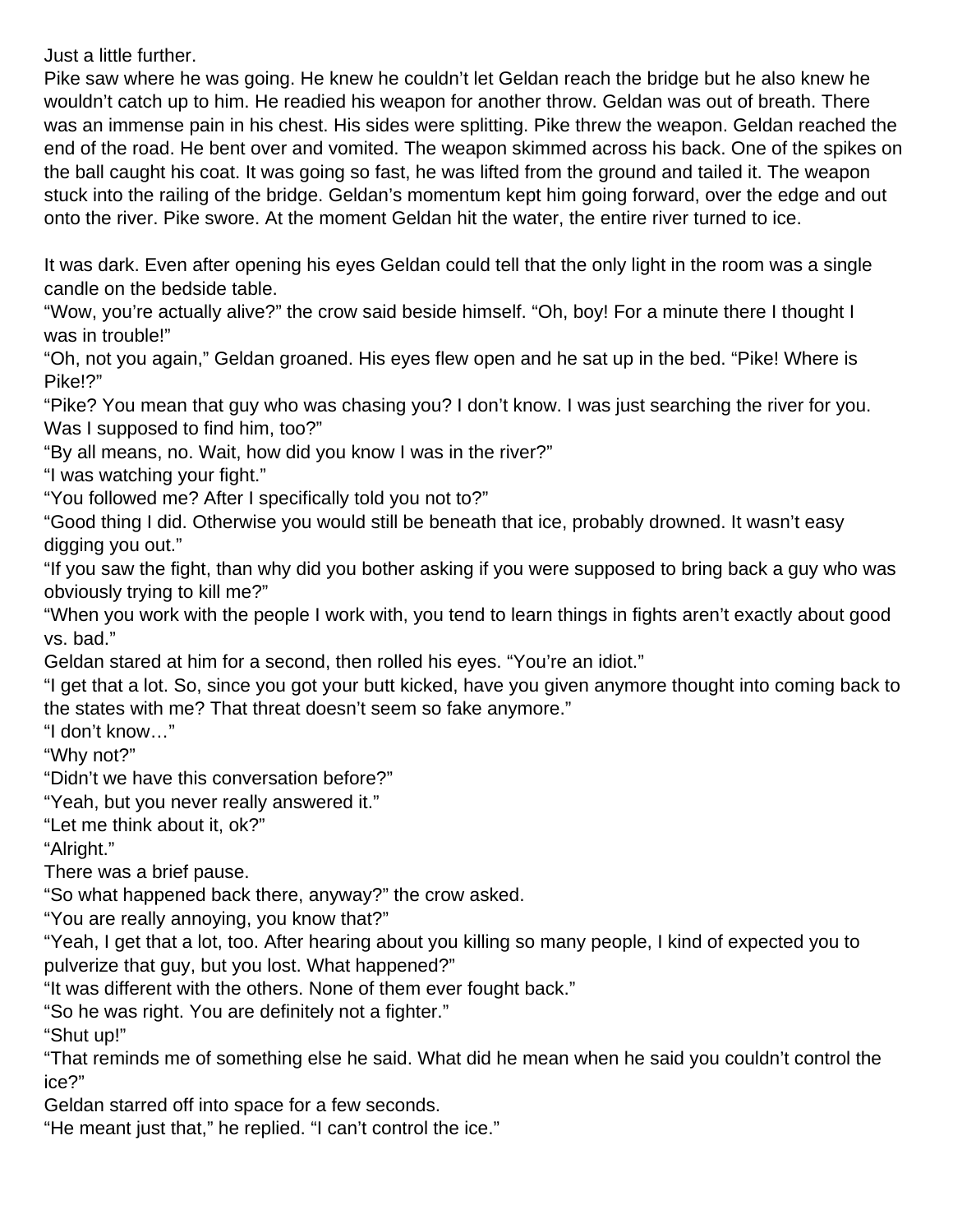"What are you talking about? I saw you send those giant icicles his way-"

"No, you saw me send giant globs of water that froze in midair to form icicles."

"Same thing."

"It's not."

Geldan, his mood shadowed by a cloud of depression, held up his hand. On the bare skin on the back, a mark suddenly appeared.

"My original powers only allow me to control water. It was an ability I had ever since I was a child. Then one day this mark appears on my hand and I can suddenly freeze the water. Unfortunately, once the water goes from a liquid to a solid I completely lose all control over it. When I was fighting I froze the water as it flew through the air. That way it would stay on its course because of the momentum I built up in it when it was in liquid form."

"That's why he was able to dodge them so easily. Without your control, they were just flying on a straight path."

"Exactly."

"What about when you froze him?"

"He has prosthetic limbs that allow him to apply pressure on the ice when he was encased in it. That's why it broke."

"He was still alive inside the ice? But how come when the police found the bodies of those girls they were all dead?"

"That's because I froze the water inside their body and blood, but I can only do that when I'm touching a person. I couldn't get near enough to this guy to touch him."

The crow was silent for a moment.

"That mark…" he trailed off.

"This mark is the only thing that allows me to freeze the water," Geldan said.

"I've seen something like it before," the crow murmured as his memory drifted off toward a pink haired girl with a mark on her ankle.

"Excuse me?"

"Nothing. I need to go make some calls. Rest up. We'll leave tomorrow morning."

The crow got up from his chair walked into the adjacent room. He flipped on the light switch and pulled the cell phone out of his pocket. He dialed the numbers and listened to the ring tone.

"Hello?" the voice on the other end asked.

"Hello? This is the crow. Connect me to Demonic."

The was a short pause.

"Hello, crow," Demonic greeted. Her voice was no different over the phone. "How is my errand in Russia going?"

"Everything is going well. I found him."

"I'm not surprised. You always do."

"What of my sister? Any news from her?"

"She believes Kat may have fled to London, but I have yet to here word from her. Have you persuaded Geldan into coming back to the states?"

"It's a little difficult. He's just so stubborn. Even after that guy attacked him, he's still saying he won't go."

"Attack? What happened?"

"A man named Pike attacked him. He nearly took Geldan's life. Honestly, I was expecting more out of this guy. You made him sound so much more dangerous than he really is. He's not powerful, just ill tempered."

"Listen closely, you are not to leave his side, understand? No matter what it takes, get him on a plane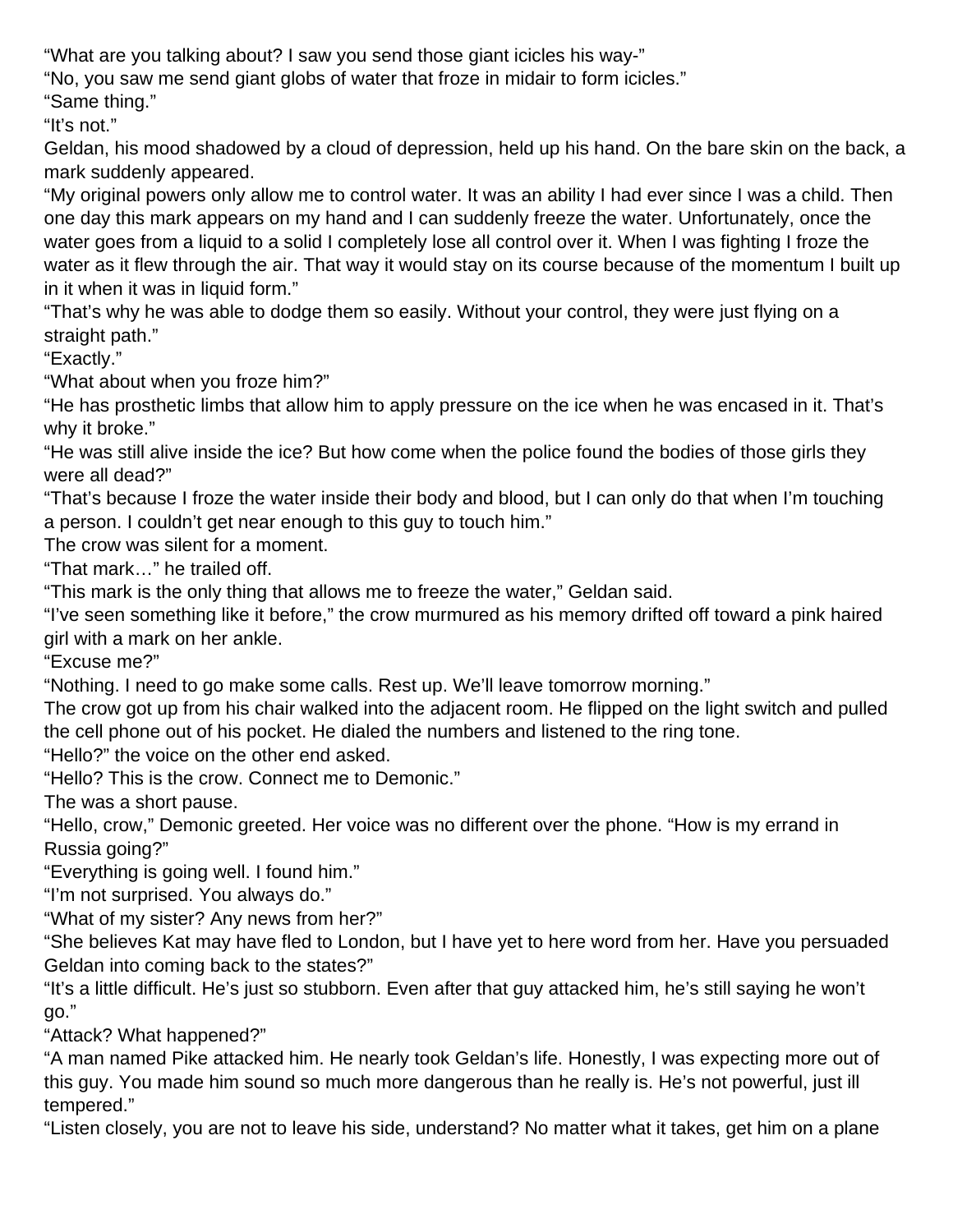back here tomorrow. Got that?"

"Understood, Master."

She hung up.

The crow went back into the other room, planning on nagging poor Geldan until he agreed to go. Unfortunately, the empty bed said he had already left.

As Geldan walked the streets he wondered how long he had been out for. The sun was just peeking over the horizon so he guessed a couple of hours. He wasn't alone in the world either. During his walk he saw a few people either strolling to work or stumbling home. Dawn was approaching. Geldan was running out of time. He had to find Pike and kill him before the city became alive.

I was expecting more from this guy…He's not powerful…

The crow obviously didn't know Geldan could hear his phone conversation. What he said sparked a fire in him so ardent he wanted to kill the freak right on the spot. But it wasn't the crow's fault. Pike was the one who humiliated him. The only reason Geldan couldn't kill him was because he was caught off guard. Honestly, how many people run around with prosthetic limbs? This time, though, Geldan had a plan. A person could replace their limbs, but they couldn't replace their vital organs. The heart, the brain, the lungs; Geldan had his pick of these. All he had to do was stab one with an icicle. And so what if he couldn't control ice. He could control water and that was all he needed.

"Ow!" the girl yelled as she fell to the ground. Geldan had been so lost in his plans he didn't even see her come towards him. "Watch where you're going, you klutz."

She's pretty feisty.

"Sorry about that," he said as he extended a hand to help her up.

"Whatever," she said as she took his hand and got up.

Her touch had a warming sensation to it. She brushed her rich, orange hair away from her face, almost in a slow motion fashion. It wasn't sickly light orange or weirdo neon orange. For lack of a better description, it was a perfect orange, able to catch the light no matter how dim out it was. Of course that wasn't the only thing that caught Geldan's attention. She was wearing very revealing clothing. It was a bit of a strange sight, skimpy outfits in Russia. Her boobs were practically falling out of the black blouse. The plaid cloth excuse for a mini-skirt didn't leave much to the imagination, especially when she was down on the ground with her knees up. Her legs went all the way down to sexy high-heeled black boots. She was a slut, yet at the same time she seemed to give off a glow that made her seem classy and beautiful. Maybe it was the morning sun reflecting off of her butterfly bellybutton ring. Maybe it was the red plaid tie she dangled around her neck and over her bosom. Maybe it was the way she clasped his hand and rubbed him with her thumb. There was something about her that made Geldan want her more than any other woman he had ever met.

No, focus! First kill Pike. Then you can have sex.

"So, uh, what's your name?" she half said, half sighed with a seductive smile in her eyes.

"Geldan," he replied, his voice cracking.

"See ya around, Geldan," she smiled and batted her eyes, then turned around the corner.

The light seemed to get darker once she was gone.

"Was I doing something?"

A scream pierced his head. He darted around the corner and froze when he saw what was there. Pike had that girl pinned up against the wall, the staff of his weapon pressed to her throat. He was laughing maniacally.

"Come on, let's have some fun," he said.

Geldan growled. He didn't know why, but he suddenly became enraged. A ball of water formed above his head and shot right into Pike. The man flew back a couple of feet from the force of the hit. Geldan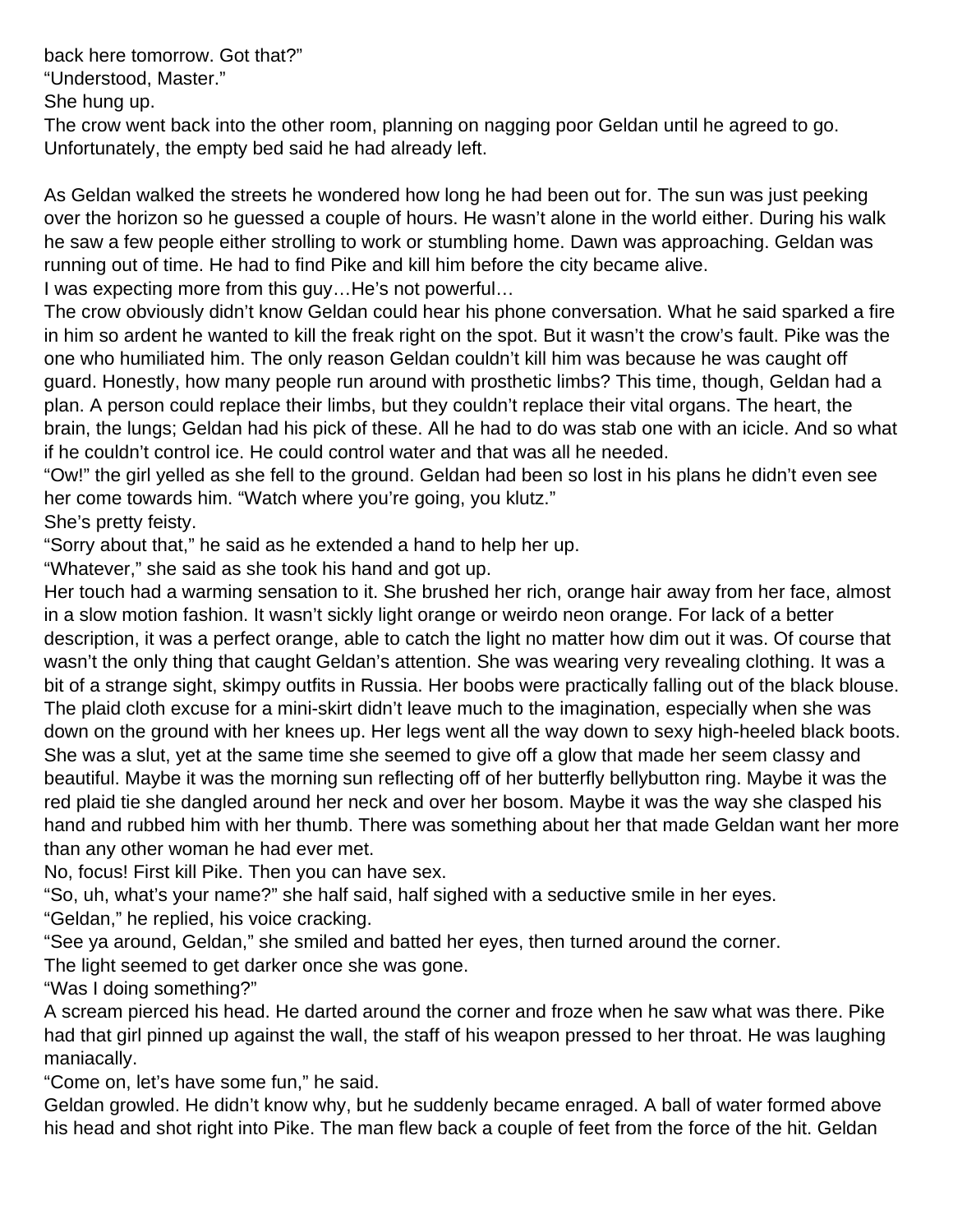ran to the girl who was now on her knees, clutching her throat.

"Are you okay?" he asked.

She nodded.

"Don't worry. I won't let him lay a finger on you."

She looked deep into his eyes. For a few seconds, Geldan completely lost all train of thought. The reflection of himself in her eyes seemed so much more brighter than it should have. It was only her blink that brought him back.

He stood up and faced Pike. He had to defend her. There was no choice in the matter. Rather than give Pike the chance to approach the two of them, Geldan took the first sprint forward this time. He waved his hands and a cord of water broke out of a nearby pipe. It wrapped around his arm briefly, then made a beeline for Pike.

"Big deal!" Pike yelled. "I'll just dodge it like your other ice attacks!"

He laughed as he jumped out of the way. Geldan smiled and turned his hand. The water made a u-turn. Pike met the full force of the torrent. He dug his weapon into the street to ground himself and waited for the water to stop.

He was soaked, and angry. He held his weapon up and dashed toward Geldan. Geldan made several more blobs of water come out of the pipes and fly at Pike. Pike would wait until the blob was really close, then jump out of the way as the water splashed into the ground. Water was spraying everywhere, covering nearly every inch of the street.

Perfect! Just what I wanted.

Pike was only a few feet away from Geldan now. He raised the spiked ball end of his weapon behind his head. Geldan bent down and touched the tips of his fingers to the road. At his touch the water covering street turned into slick, black ice. The ice formed under Pike's feet. With no friction to hold him and his weight thrown off by the weapon, he slipped and fell on his @\$\$, skidded across the road, and hit the wall of a building. Geldan couldn't help but smile.

Pike groaned and felt his head. There was a definite bump on it now. He got up. The field was icy, but he could manage. He glared at Geldan and pushed off against the wall. With no gravel or asphalt to stop him, he slid right for his target, blade end of his weapon outstretched.

Geldan closed his eyes in concentration. To avoid the cops over the years, he had come up with a few moves meant for moving fast. The ice around his feet began to melt and formed a film of water in between his feet and the ground. He stepped off and sped across the frozen road, away from the enemy. It was, in essence, hydroplaning.

Pike reached out with his hand, grabbed a lamppost, and swung himself around. Geldan would skate in one direction, Pike would follow. Geldan would change directions, Pike would bounce off of something and angle himself to follow again, getting bruised up in the process.

I guess I should stop him now.

Geldan bent down and slid his hand over the ice as he skated away. Wherever he touched, the ice melted back into water. He came to a halt and turned back to look at the melted spots. Giant tendrils of water rose from the ground. They whipped about in the air, their bases still connected to the street. One of them dove for Pike. Pike slid his weapon behind him and used it to stop. He spread his legs as the tendril hit the ground in between them. There was a strange sound like a mixture of water splashing and ice cracking. Pike's eyes widened. The very tip of the tentacle of water was frozen solid. It had become a spear. Pike looked at Geldan and the other two water bodies.

"You were right," Geldan said, "I can't control ice. But as long as the ice is connected to the water, that doesn't matter. I can control the body of these tentacles, and the ice tips can do the rest."

As he said this, the tips of the other two vines of water froze over. The third one, in front of Pike, picked its tip up and held it over him. It looked reminiscent of a snake glaring at its prey. And just like a snake, it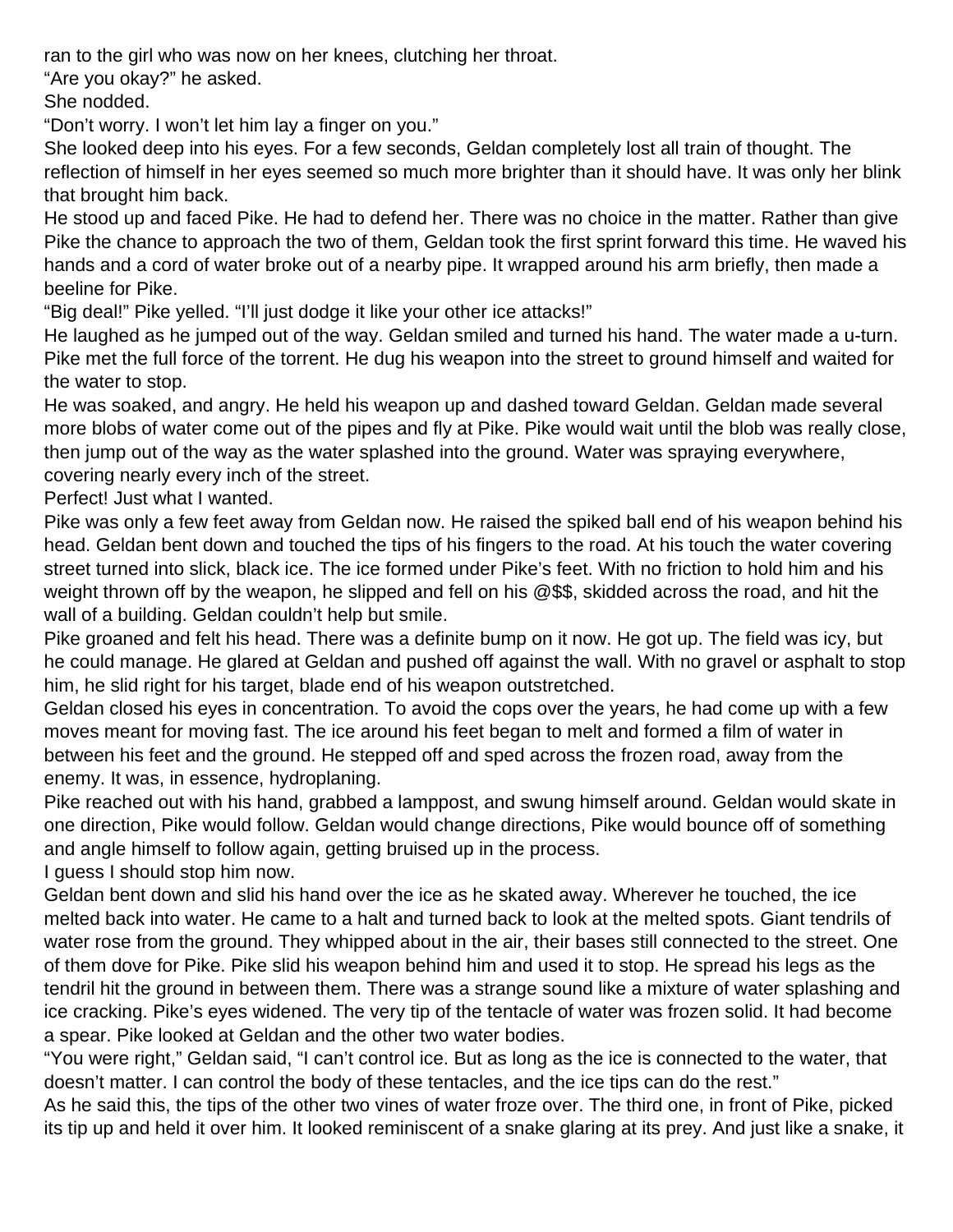lunged its head for the kill. Pike jumped back, slipped on the ice and fell. He spun around to avoid hitting his head on a nearby mailbox. The vines raced across the ice for Pike. One struck at him and landed inside the mail box. The other came around the side and stabbed through the metal, but not quick enough to catch Pike who lifted himself off the ground and out of the way. It almost seemed like they had minds of their own. They would chase him striking whenever the chance presented itself, every so often nicking him, tearing away a piece of clothing, or cutting him and spurting a little blood.

Pike tried his best to avoid them. If one of them missed him, he took the opportunity to smash through it with his weapon but, like always, the water would just reform itself. Pike swore under his breath. "This has to stop," he grunted as he ducked underneath a tendril. He glanced over at Geldan. "He's got his concentration on these things."

He stepped up and threw his weapon at Geldan. Geldan scowled and swung his arm. The frozen points of the vines broke off and fell to the ground. The water then zipped past the flying weapon and wrapped around Geldan. It froze solid and made a shield. The weapon hit the ice and managed to break off a chunk before falling to the ground. The ice melted and sprayed out several more tentacles of water, all with frozen tips. They launched toward Pike as he ran for his weapon. He did his best to dodge them, but one of them speared right through his arm. He winced and tugged at it. The prosthetic limb tore away from his body and he was able to get out of the way of all the other tentacles. He made it to his weapon and pulled it out of the ground with his one arm. He held it over his head and yelled a fierce cry. That's when an icicle stuck through his chest. It was the tip of a tendril that had come around Pike and shanked him from behind.

Pike looked down at the icicle that was coming out of his chest. He looked up at Geldan. Then he keeled over and fell to the ground.

Geldan breathed a sigh of relief. As he exhaled, all the vines of water fell back to the ground in a giant splash. Silence fell back on the street.

Thank God that's over with, Geldan thought as he panted. Now time for some heroic "I just saved your life" sex.

He turned his attention to the girl. She had been on the sidewalk the whole time, watching the fight and not uttering a sound. Geldan approached her. She starred longingly into his eyes. He grabbed her arms as she placed her hands on his waist. The simple touch that they shared somehow felt better than any sexual experience Geldan had ever had. It was truly amazing how gorgeous and sexy this woman was. She hummed a bit as her eyes closed halfway. Even the sound off her voice was driving Geldan mad with desire. He had to have her, right then!

He closed his eyes and leaned in for the kiss. He stopped when a blade popped out of his chest. It was covered in blood, his blood. The pain was so gargantuan that that part of the brain just shut down. He didn't feel anything except his life slipping away. It was getting harder to breathe. His heart had all but stopped. Frankly, he was surprised. He turned his head to see who had stabbed him. It was Pike. "Fair is fair," Pike murmered. "You stabbed me, now I've returned the favor."

How the hell did he survive?

Geldan thought he had spoken those words, but his mouth never actually moved. So this is what it's like to die? It's not so bad. Honestly, he didn't know what all those people were complaining about. An idea came to mind that he might get to see some of his victims again in the afterlife. Although, it would be more likely he'd be going to Hell with the other murderers and heathens. He turned back around. He wanted his last sight to be the goddess he was about to screw. She was smiling.

Geldan's body fell to the ground when Pike took the blade end of his weapon out of the chest. He looked across the pool of blood at his partner.

"Looks like you were getting your @\$\$ handed to you out there," she said.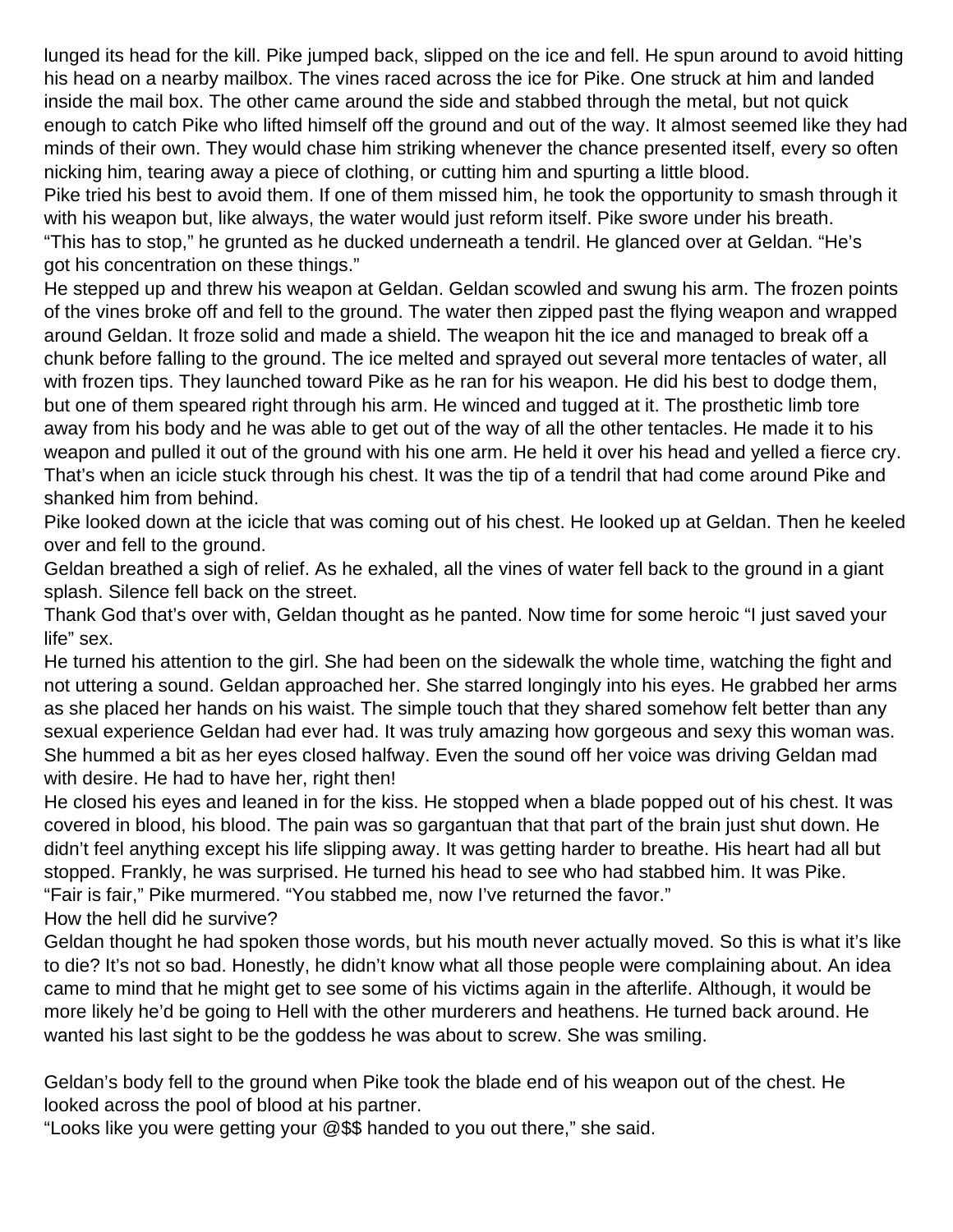"Shut up, Tangy," Pike fired back. "I got him in the end."

"I could have handled it," she pouted and stepped over Geldan's body. She placed a hand on Pike's one arm. "Just promise me I get the next one," she whispered seductively.

Pike shook her hand off.

"You know that won't work on me," he said.

Tangy sighed and inappropriately patted his crotch. She walked across the road and picked up the arm. "I guess these things have their pros and cons," she called. "Just check to make sure we got the right guy."

"Oh, we did," Pike smiled as he hoisted the body onto his shoulders. He held up Geldan's hand for the world to see. The mark was still visible.

The crow cursed himself the entire flight. He didn't care anymore if anyone saw him. How could he let Geldan out of his sight like that? Idiot!

His browbeating got interrupted by a glimmering light. He flew over to the street it was coming from. The entire street was soaking wet. The light was the reflection of the morning sun off of a few patches of ice. The crow scanned the street until he saw a small pool of blood. He flew down to examine. Geldan had been here, the water and ice told him that much. But who's blood was this?

The crow's heart sank as he pulled a pair of dog tags out of the pool. Damn it.

**Owari**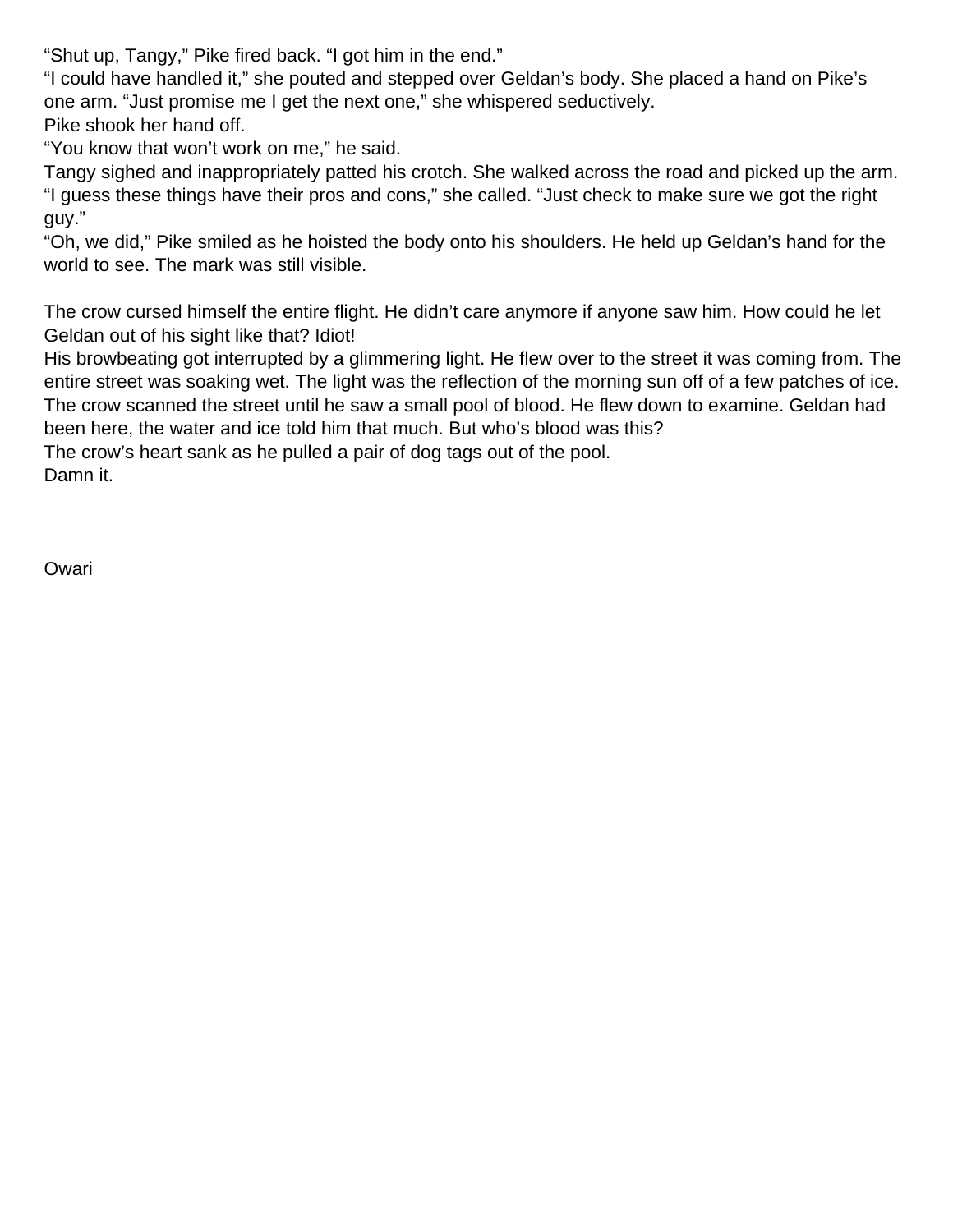## **5 - Connect the Dots**

#### <span id="page-32-0"></span>Author's Notes:

-Hey there all! I present to you, chapter five! The Chapter of Absurd Volume! :D Don't really have too much to say about this one, other than that it was a lot of fun to write, so enjoy!

I have been charged with an assignment from the Superior. Following the creation of this newest addition to our ranks, I am to document her progress. It was not made clear to me exactly why I was chosen for this assignment, however, in obedience to the Superior I will fulfill my duties unquestioningly. My orders were as follows:

Acting as our newest member's partner, observe her behavior day by day, watching for changes, trends, etc. Make particular note of her abilities and weaknesses. This daily record will not be read by the Superior—it will only be presented as proof that it is being written. I obey.

Demonic was going to need Dolosus. It irked her beyond words and reason, but such was the truth of the matter. That she was to seek the aid of that traitor, that scheming bastard… It made her chest ache with rage to even think of it. However, his presence and participation in this new conflict was necessary for a number of reasons. First and foremost, Demonic needed to keep Kat in sight. She and her friends had proved themselves somewhat… unpredictable. As such, the best way to make sure Kat stayed put was to have Dolosus on her side. In addition, she was in need of Dolosus' strength and ability if she was to succeed. Yet another ulterior motive lurked in the recesses of the artist's mind, however… He is the successor to the brush... She thought bitterly as she walked briskly along the crowded sidewalks of New York City, avoiding all human eye contact in true city fashion, only he can take it from me. He MUST take it...!

Mentally blocking out the noise and—even worse—the smell of the city, Demonic pushed on to her destination. She'd dressed to match the crowd, in a pair of skinny jeans, knee-high boots, button up blouse and vest, also taking care to dress herself to suit her mission. Missions… SHE had been reduced to performing tasks which she generally wouldn't bother even lower ranking members of her organization with. Reconnaissance was a menial task. It was far beneath her. However, she was short staffed, and training could not be interrupted when her ranks needed to be rebuilt from the ground up. Perhaps Dolosus would make this interesting for her. Who knew?

Putting on the vaguely interested disposition of the typical bookstore shopper, Demonic pushed open the door, which gave a little chime to signal a customer's arrival. Cool and casual, she surveyed her surroundings. It was a decent sized store, but it was about three in the afternoon, when most would be at work. As such, it wasn't busy. Perfect. Tall shelves filled the store in rows, the checkout was at the front, and a help desk sat in a back corner. Two people at checkout, one at customer service. Demonic's objective was simple: gain access to the employee records of this bookstore. All she needed was an in…

As she pretended to scan the shelves, she managed a glance at the fellow working the customer service desk. He looked to be about forty, the remnants of a very attractive younger man. The years had added lines about his face, and at the moment, he was sporting an oddly appealing five o'clock shadow. Yes, he was a little older than Demonic's usual pick, but he had kept reasonably in shape despite his worn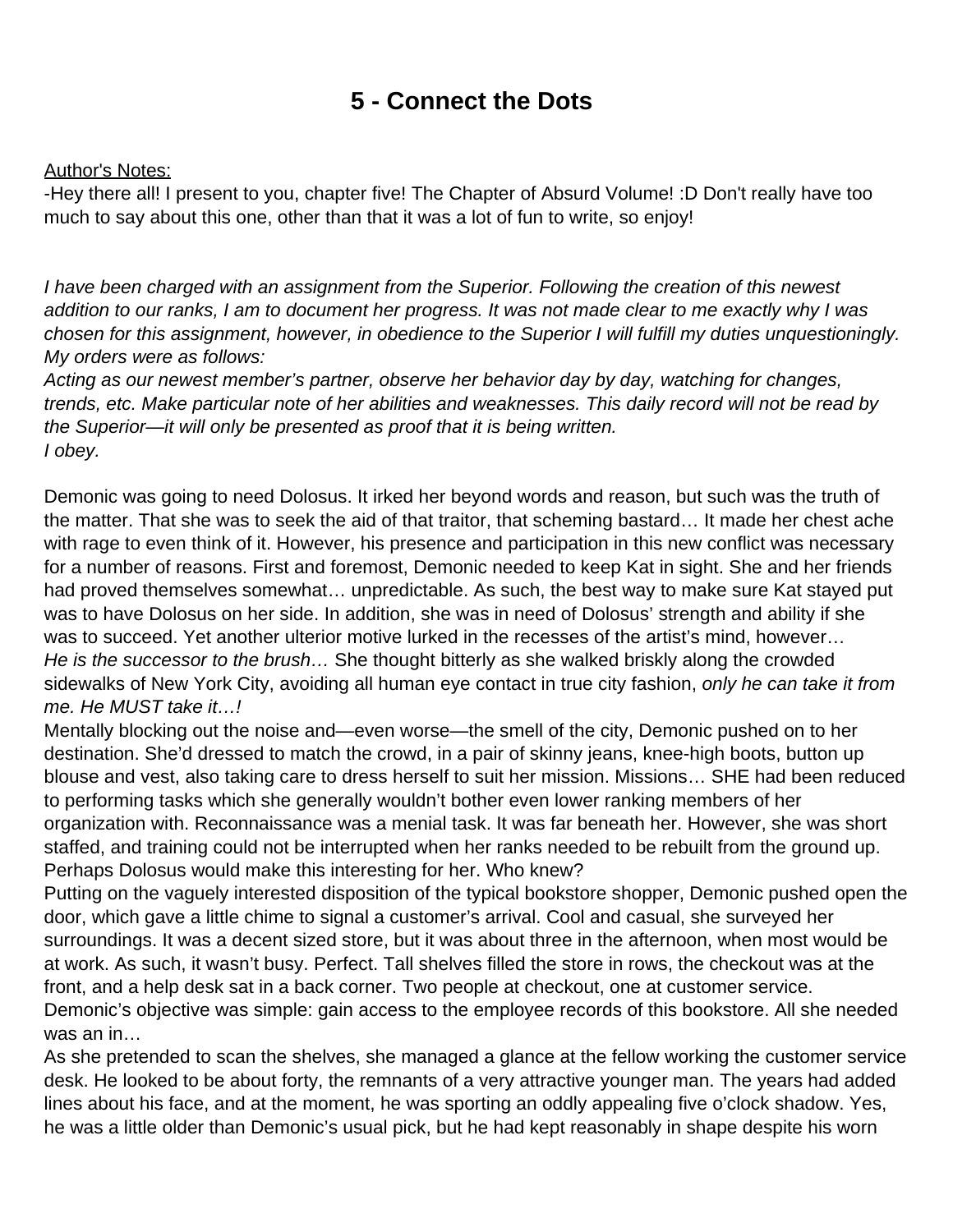appearance. And just like that, she had her man.

Day 3:

As of now, the subject has shown little self awareness or social ability. While she has mastered speech and a range of every day physical activities with remarkable efficiency, she has proved unable to grasp concepts such as sarcasm, hyperbole, metaphor, small-talk and social interaction as a whole. She has not developed much of what one would consider a personality as of yet. Nothing can be said of any combat abilities just now. Training begins tomorrow.

Behind the cover of a book shelf, Demonic unbuttoned her blouse a little at the top, then approached the man at the help desk.

"Excuse me…" she said in her sweetest voice. The man looked up, made eye contact, glanced down at her chest, and back to her eyes. Well then, he's not gay, she thought, ugh, I hope this isn't TOO easy... "Can I help you?" he said in a trained "helpful employee" voice.

"Yes, I was wondering if you carried any anatomy reference books."

"Ah, yes," he got to his feet and made his way around the desk to her, "I'll show you—right this way." Demonic followed him and when they arrived at the correct section, she was free to work her magic. "Oh, okay, thank you so much." Charming smile. Stand close. Make eye contact. She caught him staring again. "I've been meaning to draw up some studies of human anatomy, so this should help." "Studies, huh?" he replied. It was a dull response, but he was trying to continue conversation. His entire body faced her.

"Mhmm, I'm a studio art major, actually." Demonic said.

"Really now? You're in college? I would have pegged you for a little older than that." She laughed and he smiled, obviously enchanted,

"Well what about you? You're, what… 28?" Now he laughed. The conversation continued on like this for a little while. Demonic saw no ring on his hand, but quickly noticed an unmistakable guilt in his eyes and manners now and then as they flirted. There was definitely some other involvement. Another relationship of some sort. Regardless, Demonic eventually found her opening.

"Listen… why don't we continue our conversation somewhere a little more…" Subtly, she moved her hand to his, touching just one finger to his hand to break the physical barrier, "private..?" He hesitated. Damnit. Had she made her move too quickly? She was sure she'd gone through all the motions. He should be putty in her hands. It was that blasted other woman… Regardless, a few agonizing moments later, he took her hand and lead her to a door at the back of the store bearing the words, "Employees Only" in bold black lettering. He pulled a key from his shirt pocket and unlocked the door, beckoning Demonic in after him.

The door closed behind them with a low metallic moan and in an instant, Demonic had the man up against it. Lips met, tongues danced, hands wandered. Demonic's partner pursued this with an eagerness akin to men who haven't experienced pleasure in some time, however, as suddenly as she had initiated intimacy, he halted it.

"Wait… wait…" He muttered, panting slightly as he held her at arms length. His hair and clothes were disheveled, shirt untucked and half unbuttoned, and his arousal was obvious, however, when he looked at her, it was with the eyes of one who knows they've done wrong, "I don't… do this…" Demonic sighed and rolled her eyes. This was why she kept a knife on her at all times. In one fluid movement, she slid it out of her pocket, flipped it open and had it up against the man's throat.

"Look," she said very matter-of-factly, "You've got a wife or something, right? That's why you've got this whole noble guilt complex going." He nodded, eyes wide with shock, "And things aren't going well for you two right now—that's why you're not wearing a ring and why you were going along with this until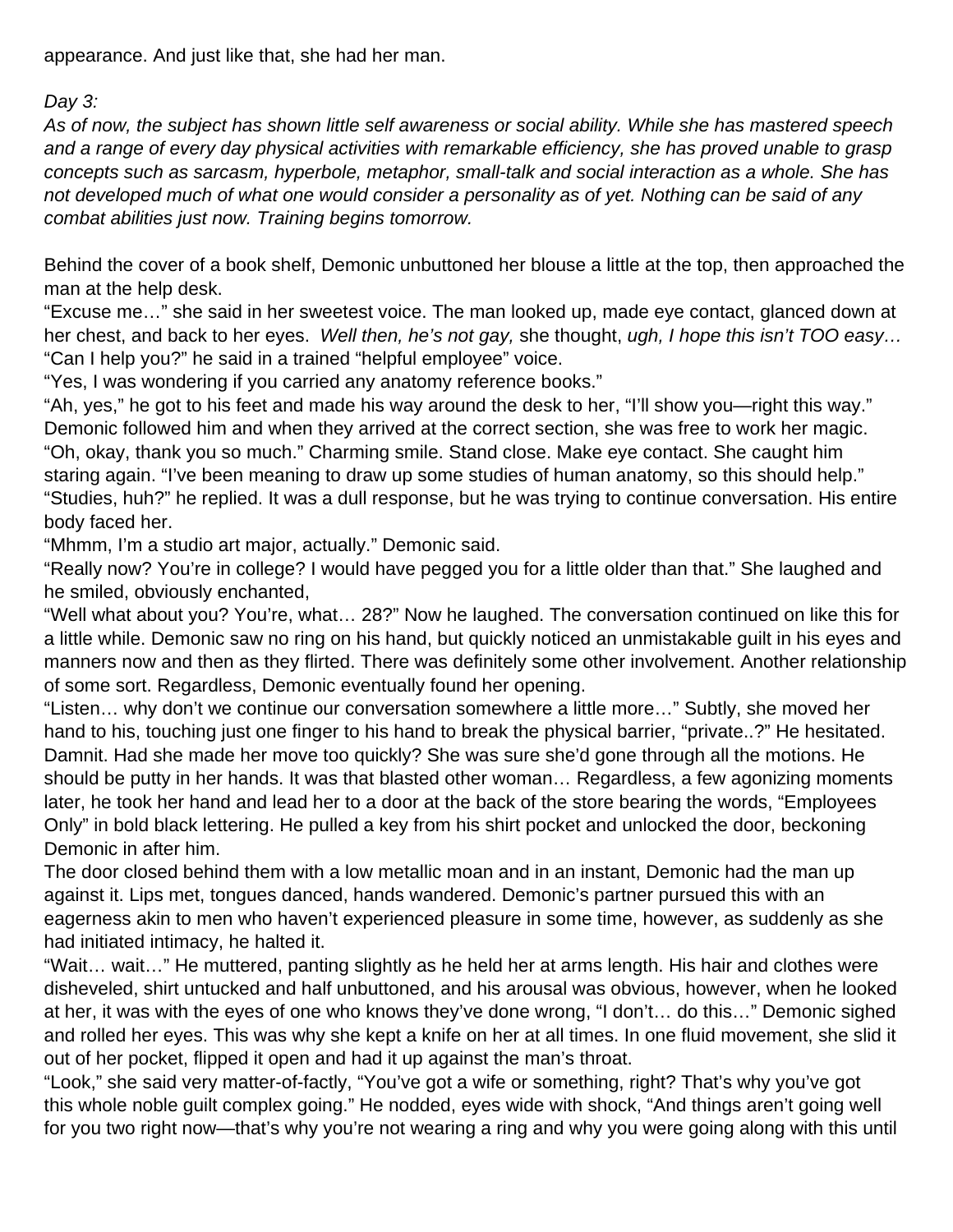now, am I right?" Again, he nodded, "Right, then here's how this is going to work: You give me that key in your pocket and never speak of this, and I won't tell the Missus about our little 'chat.' Oh, and as an added bonus, I won't kill you." She punctuated this by pressing the knife more firmly against his neck. Cautiously, the man raised a trembling hand to his breast pocket and drew out the key he'd used to open the door to this back room. Demonic held out her hand and received it graciously. "This is a master key, correct? It will work on all of the locks in this store?" he nodded once more, "Good. Thank you for your cooperation." She lowered her knife and backed away from him, "You're free to go. Oh, and if you get the cops involved, you and your wife will bear the consequences. I can find your address in the employee records, I'm sure, mister...." she glanced down at his nametag, "Robert McKahill." She shot an overwhelmingly charming smile at him, and with that, he straightened his clothes as best he could and left the room, pale and still shaking.

#### Day 12:

A week of training has passed. The subject appears to harbor an innate propensity for stealth and information gathering. Social awareness and a sense of empathy have begun to develop slowly, along with almost frightening insight into the human thought process. Our new member is naturally skilled at discovering what makes an opponent 'tick' and utilizing this information to the fullest. I've been instructed to note any signs of extraordinary creative ability, however, I cannot discern any at the moment. After three more weeks of training, we will begin sending her on simple missions for the glory of the Superior.

The back room Demonic's new friend had lead her to appeared to serve as a meeting room of sorts. A long table stretched down the center with wheeled chairs lining it like rows of soldiers and a whiteboard mounted on the wall behind it. A series of small filing cabinets stood against the wall to Demonic's left, all helpfully labeled with marker on tape. She approached these and scanned the labels until she came to one: "employees." This should have her information. She searched for the usual alias. "A… B… Br..." she muttered to herself, and finally, "Brite! Here we are… Ian Brite…" Vaguely noting that her former assassin must not be trying too hard to hide from her if he was still using that old alias,

Demonic pulled out his file. She flipped through the pages quickly, scanning each one for an address, a phone number with an area code, anything. As she gathered information, however, she checked it online using her cell phone and discovered all which was easily found to be either fabricated or information which existed, but certainly wasn't his.

"Identity theft..." she murmured, raising her eyebrows with a sardonic grin, "Tsk, tsk, Dolosus. And here I thought you'd found morality." The cell phone number he'd entered might be his, but as it wasn't a land line, it most likely wouldn't help her to locate the man. He could have moved a hundred times since obtaining that phone and kept the same number. She could find a way to track the number, though it would involve a lot of pulling strings. But wait-here was something…

"He only left the job three days ago…" she frowned curiously. There was some likelihood that he was still in the area, then. "Though he could also be half way across the country…" she sighed. This information did raise her odds of finding him in this city, but not by enough to really encourage her. Having recorded all of the information she found, even that which she knew to be fake or stolen, Demonic replaced the folder, then closed and locked the filing cabinet once more. She surveyed the room one final time before departing. Security cameras… She frowned. No matter. She'd arranged for a couple of her subordinates to be waiting in a café across the street if she needed them; they would disable the cameras and dispose of the tapes when she handed the master key over to them.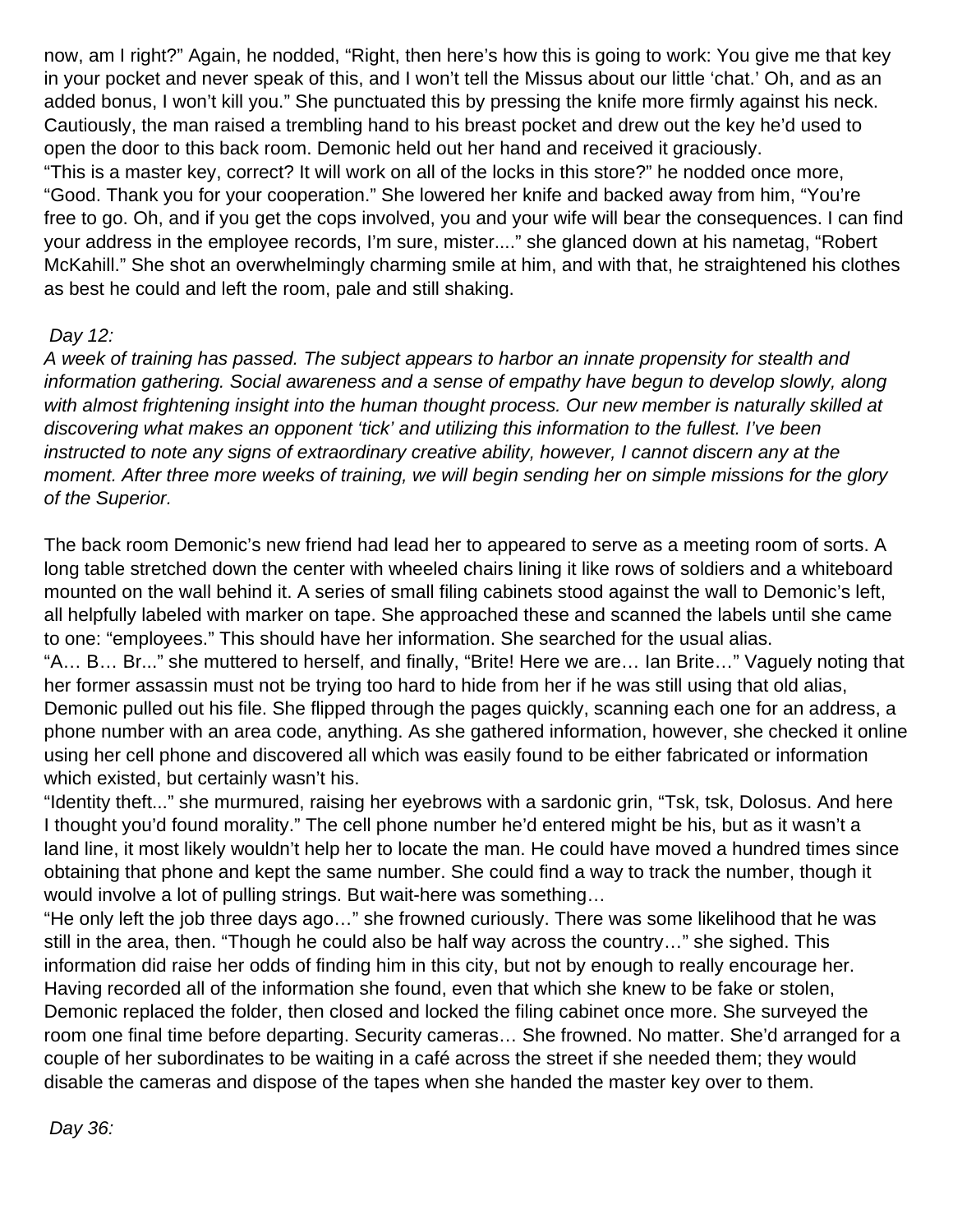The subject has been sent on, and has completed, two missions. Each was completed with only slightly higher than average efficiency, however some new traits have begun to show. In the second mission, the subject was partnered with two members of superior experience and ability. Despite this, she gained their respect and obedience almost immediately, and thus was able to direct her team towards the completion of the mission. The subject has displayed an extremely dominant personality and immense leadership ability. It is my personal opinion that this sort of individual should be carefully monitored, however, the Superior chooses to send her about her missions as per usual. I shall, as I always have, obey.

A little under an hour later, Demonic sat at the bar of the Aeternus, an old haunt of hers. A place she used to go when she had first begun her organization and needed an hour or two away from the anxieties of running it. Classy, old-timey, sophisticated, the club featured a grand stand for a live band to play, several pool tables, an expansive bar and spacious meal seating. For now, it was still early in the day (not quite five o'clock), and thus it held a quiet, almost lonely atmosphere; however, Demonic knew that this place would be transformed come that night, brought to life by faithful regulars and curious new-comers with enough cash for what it had to offer.

She had decided on a glass of water, figuring it better to stay away from alcohol in the midst of business, and sipped it absently as she mulled over her current situation. She could return to that bookstore and inquire as to Dolosus' whereabouts—perhaps he had mentioned the next job he sought to pursue.

Though, he had never offered much personal information in conversation, thanks to her own training. He did seem to be displaying a pattern of sorts, however. It was clear that he favored jobs requiring minimal social interaction—stocking shelves, moving supplies, delivery and the like. He worked mostly for small, private stores and businesses, and his employers had always seemed pleased with, but also perplexed by, the man. These trends, at least, made it a little easier to track him.

What are you after, Dolosus? Why all of these menial jobs? What are you trying to do with your life, now that you've left me?

"Deirdre?" Demonic looked up at the sound of a vaguely familiar voice calling, "Why, Deirdre Allens! I haven't seen you in, well, it has to have been years now!" An old acquaintance. Demonic recalled the stout, blonde woman as the owner of the place, and graciously (in her opinion) indulged her in conversation, weaving a tapestry of fabricated information about her life and what she had been up to the last few years. Yes, galleries, exhibits, a big art show in the works—no, no, it's half way across the country, I couldn't possibly ask you to come, etc. In this manor, Demonic suffered through small talk with a pleasant smile, until her old acquaintance called over her shoulder,

"Hey, Ian! Yoo-hooo, Ian, come meet an old friend!" Demonic suddenly sat up, her drink all but forgotten and hovering in her hand an inch above the bar. She heard the sound of a heavy box or crate being placed on the floor, then approaching footsteps, and soon enough, she saw the man himself. A head of messy brown hair and sharp, alert hazel eyes greeted her from behind glasses. The artist caught his mutual shock for the shortest of moments before he regained total composure.

"Ian, this is Deirdre Allens, an old friend and remarkable artist—perhaps you've heard of her?" His new boss said, and at first, "Ian" didn't seem to acknowledge that she had spoken at all, but then, he nodded and held out his hand. Demonic took it, also having regained her expression of calm interest, "Yes, of course I've heard of her. It's a great honor. I've seen much of your work—it's remarkably life-like." Dolosus quipped, a sly grin playing on his lips which the third party would naturally mistake as a courteous smile.

"You're very kind," Demonic responded, looking him in the eye, "I've actually been working on a particular project for about six years. Once I'm done, it may even turn out to be my crowning achievement." A twinge of satisfaction marked her expression as she noticed her former assassin's lip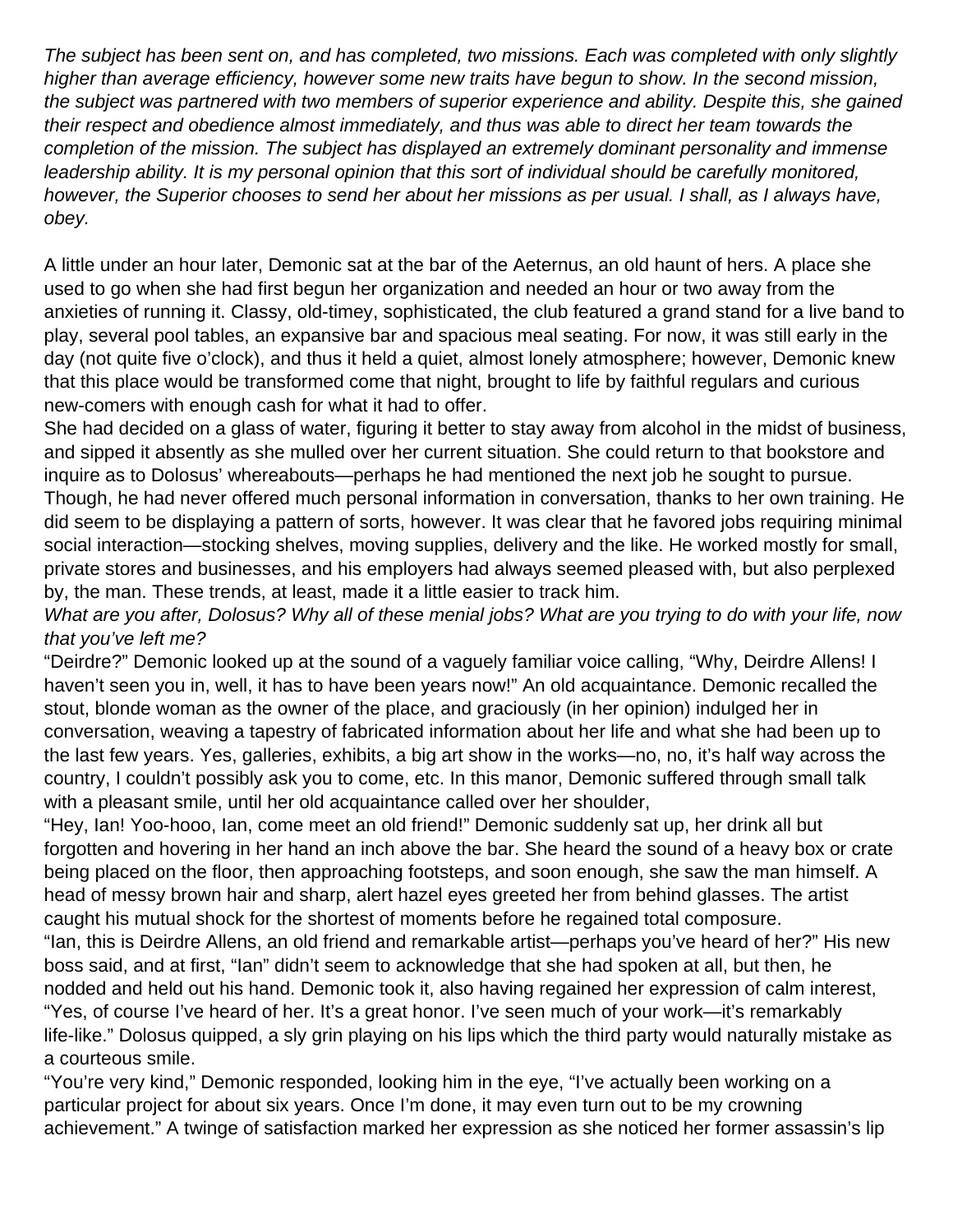twitch in agitation. Before he could make his response, the owner cut in,

"Goodness, and just what is this magnificent work of yours, Deirdre? It must be very impressive to warrant such an introduction!"

"Oh, I don't want to ruin the surprise. Besides," she replied with a casual shrug of her shoulders, "It hasn't quite been going as planned. I need time to iron out a few mistakes here and there."

"I'm gonna go finish unloading this morning's shipment." Dolosus cut in suddenly. Sneaking a sharp glare at his creator, he turned and returned to the storage room, letting the door swing shut behind him. A brief silence allowed Demonic time to revel in her small victory, sipping down the last of her water and sighing with satisfaction as she set it on the bar with a soft clink.

Demonic took her leave, paying for the water (go figure) and parting pleasantly with the owner with the assurance that she would be back that evening. This had pleased the bouncy little woman beyond expression and she positively glowed at the idea of a former regular returning to her flock. Thus, with warm wishes and an exuberant smile, she bid her farewell for the time being, and Demonic had left with a neutral smile on her face and the thrill of success in her heart.

She returned to the busy streets for a moment, and scanned the area quickly for her backup. One at a bar across the street and one at a bus stop nearby. Satisfied, Demonic turned into the alleyway next to the Aeternus which she knew would lead her to the back where Dolosus would be unloading the supply truck. Sure enough, she saw the truck just as it was closing up to depart. Dolosus stood by, observing the proceedings, his job done for the moment. Demonic watched the truck carefully pull out of the narrow driveway behind the club and into the cramped New York streets (naturally, this took about fifteen minutes). Then, it was time to make her move. She marched over to where Dolosus stood and pushed him around to face her, grabbing a fist full of his shirt.

"We've already suffered pleasantries so I'll make this brief and to the point. We have Kat. She's in danger and you're going to help us."

"And what if I don't want to?" he replied, backed up against the wall of the club, but defiant to the end. Demonic rolled her eyes,

"I don't have time for trivialities like your free will. I think that's caused enough problems for me in the past. And need I remind you that Kat is involved?" Dolosus laughed bitterly. It pained him to even hear her name, but…

"How can you expect me to believe that, Demonic?"

"That's Master to you, you treacherous little—"

"Not anymore and never again!" he spat back, practically snarling at her. She was slightly taken aback, and was about to retort, but held her tongue. Gritting her teeth, she whispered harshly to him,

"You will be here tonight and we'll discuss this. I have information and I n-need you." Those words left a horribly bitter taste in her mouth, but it had to be said. Dolosus seemed placated for the time being. He scowled, but sighed and relaxed ever so slightly. Pushing her hand away from him, he muttered, "Fine… If you're lying, there will be Hell to pay. You know what I'm capable of."

"… Very well."

### Day 44:

A standard regimen of training missions has been followed regarding our newest member, as per protocol. She has gained an affinity for a wide variety of close combat weaponry, and wields them with deadly precision.

The Superior calls her perfect. He calls her his trophy, and his crowning achievement. She appears proud to hear this, and yet, she shows signs of insubordination. The subject has made it clear that she feels free to speak out at any opportunity, and has on at least one occasion, jeopardized a mission for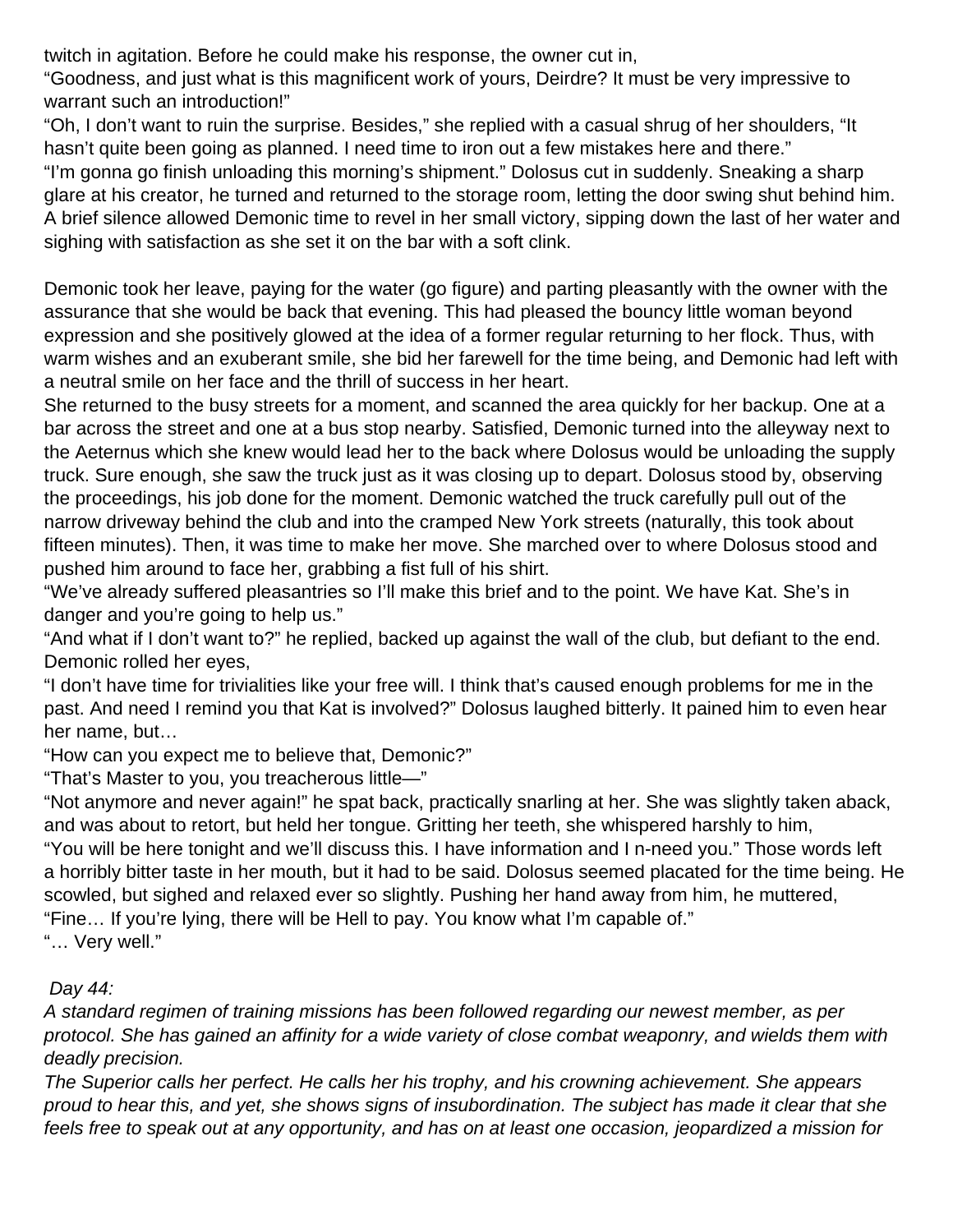the sake of personal interest. I have voiced my concerns regarding this, but the Superior will not speak of the matter. I was told that the subject has been disciplined, and not to think of it further. I obey for my master only.

The usual white-noise of socializing greeted the artist as she opened the door to the Aeternus that night. Now garbed in a slinky black cocktail dress, her mascara-framed eyes scanned the room for Dolosus. Cigarette smoke hung heavily in the air and a live band played jazz, swing and big-band style hits of days long passed. Through the haze, Demonic made her way to the bar to await her former assassin's arrival, humming along as the man on stage did his best Frank Sinatra, singing "I've got the World on a String," an old classic and a personal favorite of hers. She ordered herself a stiff drink and picked up the day's newspaper someone had left a few feet down the bar from her.

Murder… political unrest… unstable economy… makes me wonder why I even bother doing my job, Demonic mused as she scanned the headlines. Though to be fair, the services her organization offered had been of use in the past, when government officials had paid her to dispose of some source of unrest. Scanning the monochrome pages, however, she found an article of some interest. Raising her eyebrows, green eyes fixed on the story of a string of murders which had begun in the Tri-State area. Wealthy victims were disposed of, after having withdrawn their entire bank accounts. Money was clearly the objective of the murderer, but police and investigators had found no further patterns or clues than this. The sudden cash withdrawals seemed to be the only connection; no evidence or DNA had been left behind, and each murder had been in an entirely different fashion. One body found bleeding on the sidewalk early in the morning, one found in a body bag filled with cement in a river… Even Demonic had to admit, this criminal had a sick mind.

Just as she had moved on to read of the difficulties and controversy involved in asking banks to openly provide information on bank accounts containing over a certain sum, even for protection purposes, she felt someone standing directly behind her. She returned the newspaper to where she'd found it and turned on her seat to see Dolosus there, as expected, wearing a dark blue dress shirt with a black tie and dress pants. She didn't like the look he gave her. As if he were making a huge sacrifice to meet with her and that she should be honored. And she didn't like how confident he looked, standing so tall while she sat beneath him. Still silent, she stood, her heeled shoes adding about three inches to her height. She still had to look up to make eye contact with him.

"… What?" Dolosus said a little uncomfortably. Demonic frowned and pushed past him, aiming for a vacant pool table, muttering as she went,

"Why did I make you so damned tall…"

Only slightly bewildered, Dolosus followed her to where she began setting up a game of pool for them. He watched her coolly for a moment, grabbed a cue stick suited to him, and stood by the table, waiting for her to speak. She grabbed a cue for herself and began to chalk up the tip, and it seemed as if she would never speak up, until finally,

"We have Kat."

"You've mentioned." Dolosus returned, scowling, "I know emotional blackmail is by no means beneath you, but I think I deserve more than that. An explanation, perhaps."

"You deserve what I deign to tell you." Demonic said bluntly as she readied her cue on the bridge of her hand, "I'm calling stripes, by the way." Dolosus noted dully that Demonic, of course, hadn't bothered to discuss whether 'eight ball' would be his game of choice, or which of them would take the first shot. Rolling his eyes, he waited for her to break so the game could commence, then said,

"For our current purposes, all personal feelings aside, I think it would be best if we could discuss this matter on equal terms," Dolosus attempted to be diplomatic, but Demonic scoffed,

"Your move." Was all she said in reply. Sighing, Dolosus took aim and shot the cue ball for a solid,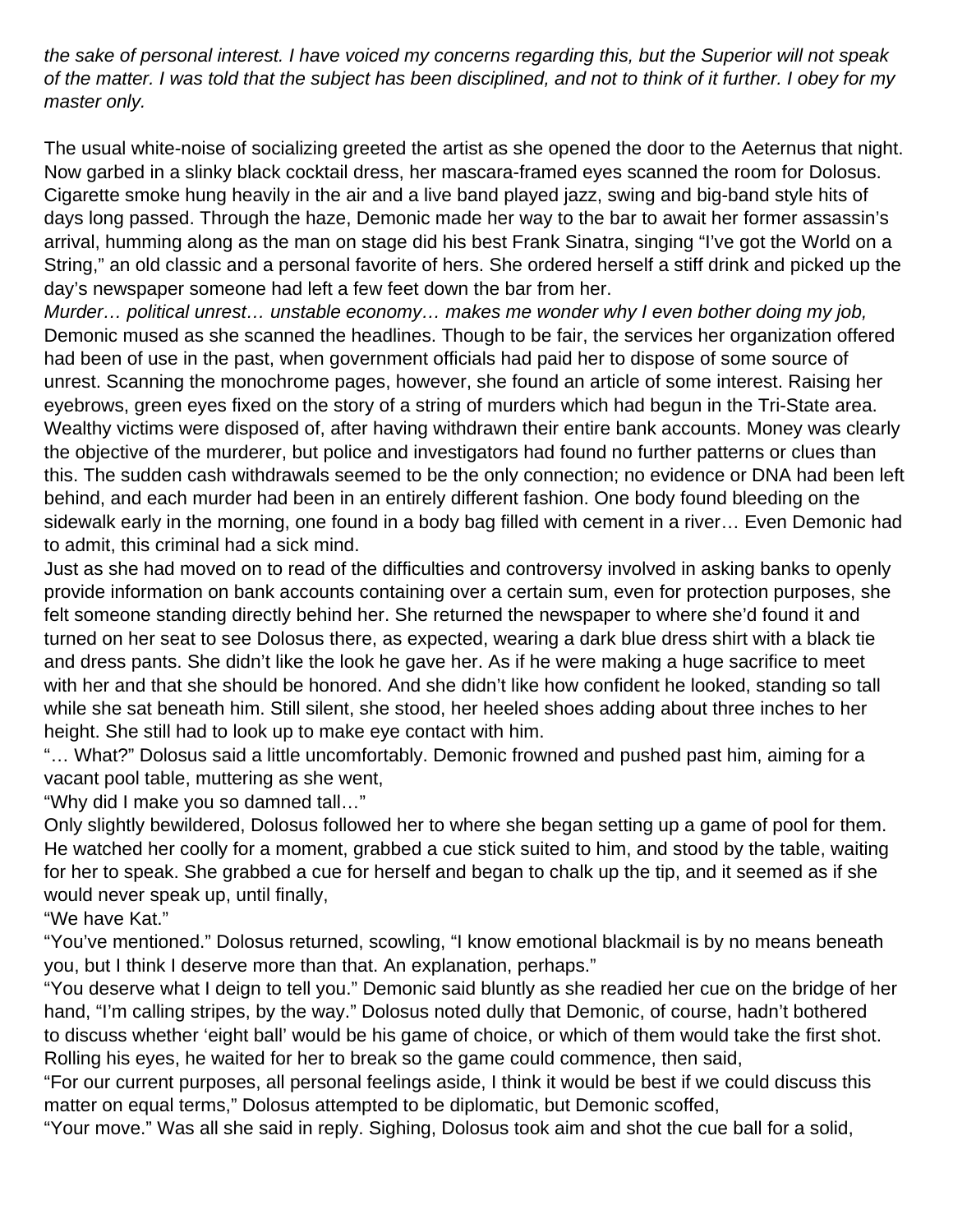which rebounded once and landed soundly in a corner pocket.

"After all," he continued as he took his next shot, which was just off the mark, "I'm not under your control anymore. My scythe drove you to madness, remember? Even though you created it. And I can fight you, if I choose, even though you created me." Demonic scowled and readied herself, then made her shot. She was just barely off target and far too forceful, however, and the cue ball hopped up over the bumper of the table and onto the floor. A scratch. Dolosus picked up the ball and positioned it for his next shot.

"Let's not dwell on the past," Demonic muttered, a hand on her hip as she watched Dolosus sink one and then another solid with one shot. His next was a scratch, and they were both silent for a moment as she considered her next move while Dolosus simply waited patiently. Meanwhile, the artist vaguely recognized the first few notes of an old classic that used to be performed fairly often at the Aeternus. The singer snapped his fingers to the catchy tune as he sung, and Demonic let the familiar music calm her nerves and help her refocus.

"Oh, that shark, babe… Has such teeth, dear,

And it shows them, pearly white…"

"Look..." Demonic started, somewhat more reasonably, "I was recently contacted by an interesting fellow who told me of someone after four certain individuals." She took her shot and sunk two balls, "Did you ever see the marks on Kat's ankles? The wings?"

Dolosus frowned slightly, perplexed, but nodded and said,

"Well, yes. They assist her powers—help her fly, or… jump really high or something. We never really talked about it."

"Well this informant of mine, Nemestrinus is his name, he tells me that there are three other people with similar marks. Altojo may have been one, but we're not entirely sure. The brother crow is tracking down the third as we speak, and Nemestrinus himself is the fourth," Demonic explained. Dolosus' next shot failed to sink any balls, but set him up for an easy shot on his next turn. His former master continued, "these marks endow the bearers with certain enhancements to their elemental powers, but also involve a downside—a unique price to pay for each, or, so I'm told." Demonic sunk two in a side and a corner pocket. She took her next shot, but was again too forceful and sent the ball rebounding much further than intended, and all the while Dolosus chalked up his cue stick a bit, readying for his next shot.

"Now on the sidewalk, uh-huh… sunny mornin', uuh-huh,

Lies a body just oozin' life... "

"And what part would I, hypothetically, be playing in all of this?" he asked.

"Additional strength. Maion's invasion took its toll on the Organization, and I need as much man-power as I can gather. And, well… I can keep you by Kat's side. She's strong, but so is whoever is after her." Dolosus sunk the ball that had been set up on his last turn, and the cue ball rebounded nicely, hitting another ball into place for him.

"I can't trust your word that you have her." He said, as he sunk the ball his last shot had set up, then proceeded to completely miss his next one.

"I know."

"Besides which, this is very unlike you, Demonic," he grinned wryly at her as she readied her cue stick, "What's in this for you? So far, the story you're giving me is that a poor victim came crying to you with a sob story about him, a man you killed, one you don't even know, and a woman who fought against you. Forgive me if I find it hard to believe that you chose to help these people out of the kindness of your heart."

"Nemestrinus offered money," she said simply, taking a shot which sunk one striped ball and, much to her surprise, rebounded to sink another, "I need money." Dolosus still looked skeptical, but that was all the explanation she would—or even could give. He set his cue against the table and approached her,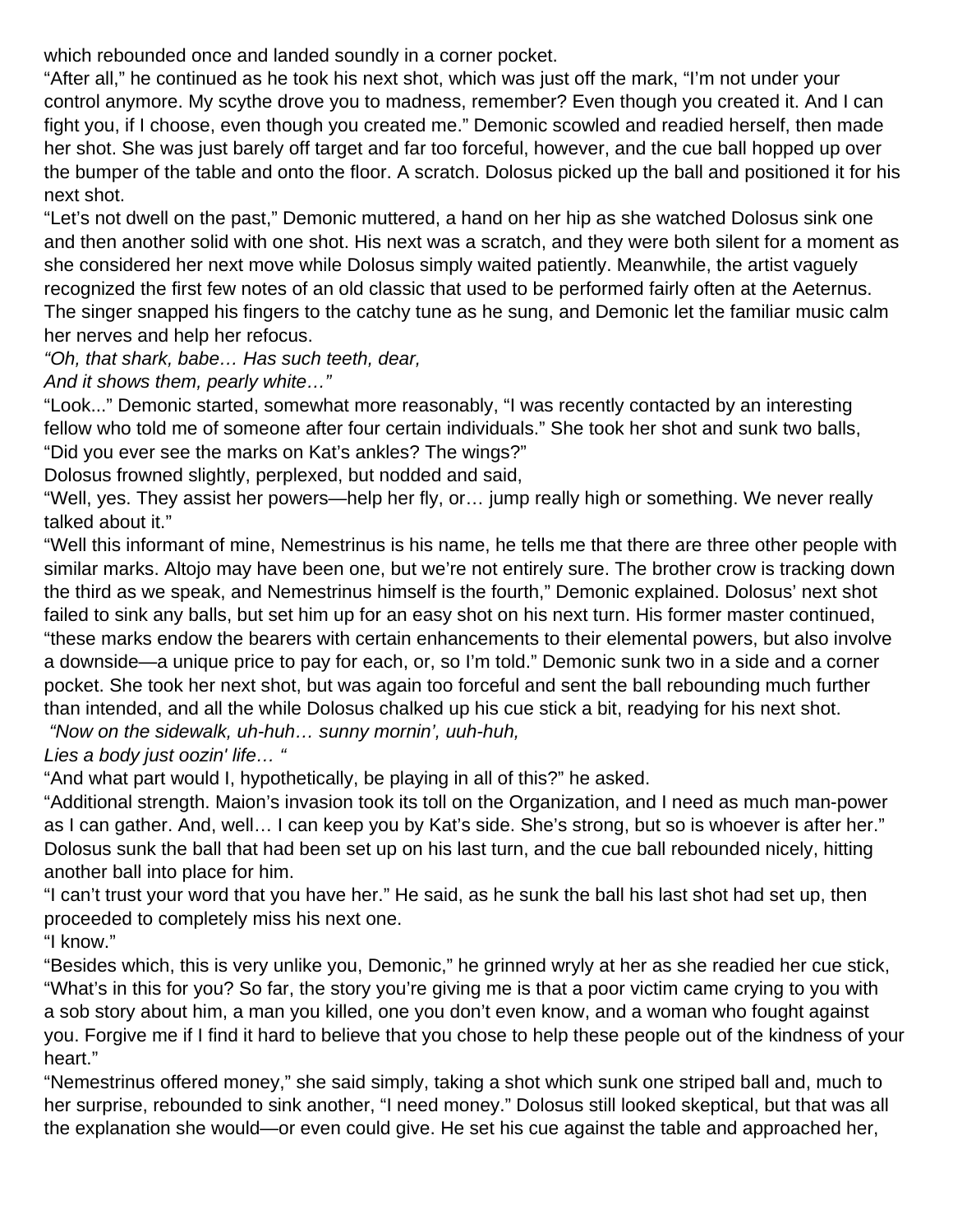looking her in the eye,

"I have defeated you once and I can do it again. If you're lying about… she had better be with you, and safe, alright? And I am free to do and say what I please. Those are my conditions."

"Wait, shh…" Demonic hushed him, frowning with vague interest as she let her focus return to the singer on the stage, "Do you know this song, Dolosus?"

"Now, did ya hear 'bout Louie Miller? He disappeared, babe,

After drawin' out… all his hard-earned cash..."

"I'm… not familiar with it, no." he responded with an absolutely dumbfounded look, "We weren't a very cultured bunch back at the Organization, if I recall. Why?"

Demonic's eyes widened, her eyebrows raised, and she looked up at Dolosus as if expecting him to read her mind. When he failed to show signs of this, she said, "I know who we're after… but I thought Maion had him… but… but Maion's dead…"

"Yes, that line forms on the right, babe,

Now that Macky's back in town…!"

"Come on." She said urgently, grabbing Dolosus by the wrist and pulling him along after her, "You have my word that your conditions will be met. We need to get back to the organization." Already, she was sending a text message for a subordinate to have a car ready for her at the nearest street corner. They walked briskly out into the humid summer night, Dolosus now keeping pace with her, rather than being dragged behind.

"You say you know our man?" he asked, "You were just suddenly inspired?"

"I didn't think of him at first—Maion has had him locked up for years. But with her gone, he seems to have made his escape. It's imperative that I discuss this with Nemestrinus immediately. Keep up." "Look out, old Macky's back!"

### Day 70:

For some time now, the subject and I have been paired for missions. We've begun a series of more advanced missions, and each has been accomplished without incident. The subject has not attempted to overpower or dominate me, and I let her have her way when it is beneficial to our end. We speak from time to time, and she tells me of the Superior. She tells me that she is in love with him. She speaks the words as if they are entirely inconsequential—as if the entire world is already aware. What's more, she believes that the Superior returns these affections. It is a disturbing development, to say the least… I continue to observe and report. Glory to the Superior.

#### **You had better have her.**

Demonic sent the message to the Sister Crow's personal phone, issued by the organization itself, being careful not to allow Dolosus so much as a glance at the words. She needed him to believe that she already had Kat, but the truth was that the last time she heard from the Crow, she had met up with Kat and was trying to persuade her back. Time was of the essence now, and though she could certainly stall her former assassin for perhaps a day or two, he would demand to see her soon enough. She could not afford to disappoint.

"You kept your old alias." She said, breaking the silence as her driver pushed on through a sudden fog towards the main base. Dolosus paused for a moment, then shrugged and said,

"I didn't think you'd be coming after me, what with everything that happened. That alias is, as it always has been, only to protect my identity from government authorities. I'm not sure if you're aware of this, but I'm technically a murderer."

"Technically?" Demonic replied with a wry smile, "We're all 'technically' murderers, Dolosus. It's people like me and you who are actually murderers, and don't you forget that."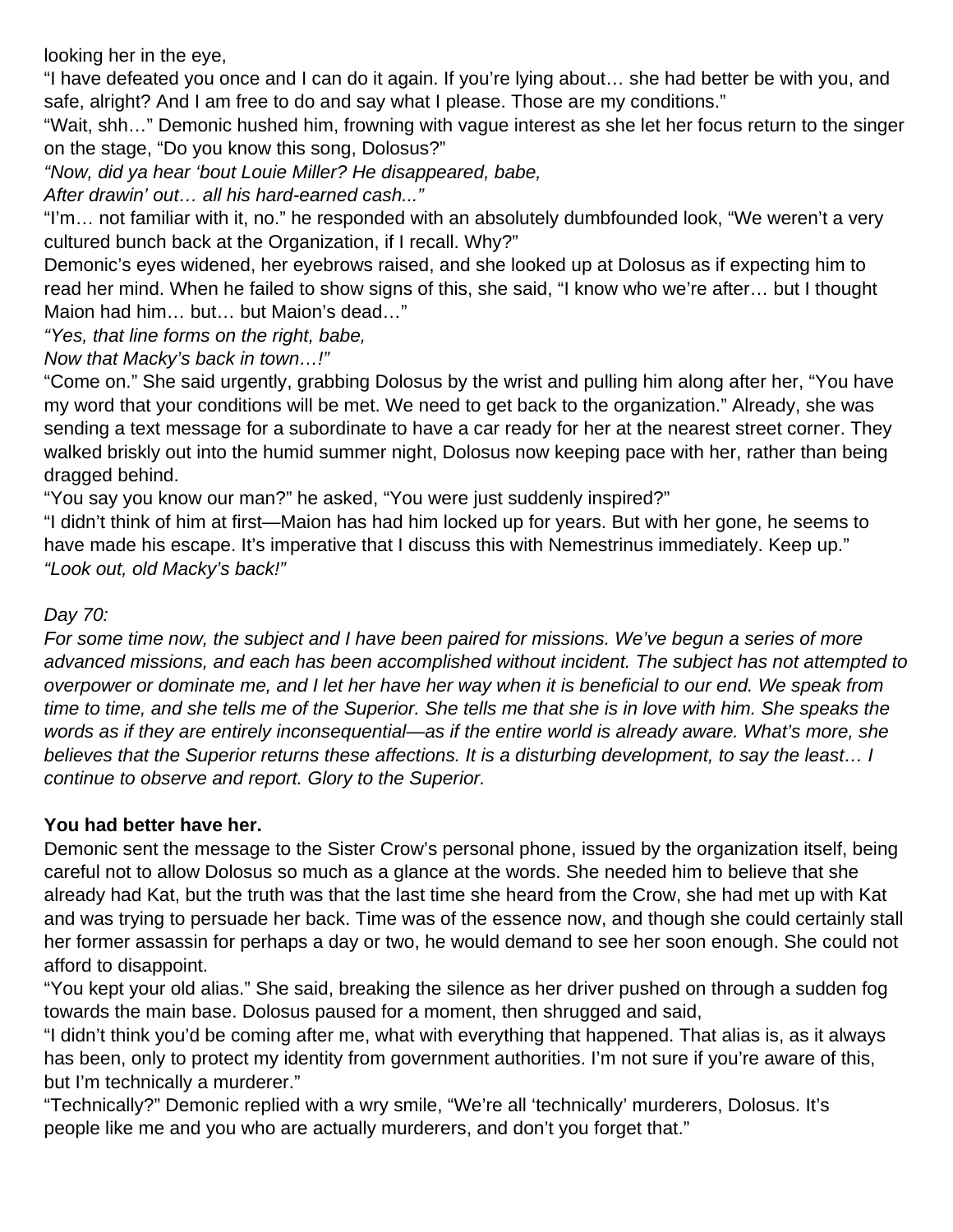The man's expression was unreadable. The two fell silent and Dolosus turned his gaze out the window, feeling an odd turning sensation in his stomach as he noticed his surroundings becoming more and more familiar as they neared headquarters. In the distance, he could see the steeple of a church he recalled from two snowy nights. His brow furrowed and he fixed his gaze on it, watching as they came nearer and nearer…

"Sir, stop the car, please."

"What?? No, keep going," Demonic ordered her driver, turning on Dolosus indignantly, "what do you think you're doing? We had a deal."

"I know, I know," Dolosus responded hastily, "I'll make good on it—I can get back to the organization with my scythe. I just... I really need to take care of something. Stop the car."

Demonic sighed heavily and rolled her eyes, then said lamely,

"Stop the car." The driver complied and pulled over to the side of the road, about fifty feet from the church. Dolosus got out, thanked the driver and shut the door, then turned to face the church and, more specifically, the graveyard which rested in its shadow.

He sighed heavily and hooked his thumbs on the hems of his pockets, then walked towards where he knew the grave would be. It was next to the one he'd visited twice before, and so he had the exact spot memorized. When he neared it, however, he scowled angrily at what he saw. The spot in front of the tomb stone had quite obviously been dug up. The grass had been overturned, leaving a clumpy mound of dirt unceremoniously piled over the hole. Dolosus' heart throbbed with rage as he stood over the defiled resting place of a man he respected more than any, and he cursed under his breath, fists clenched.

"He's been dug up," said a soft voice behind him. He whipped around and saw a girl standing in front of him, familiar pink hair long and curling sweetly around her face. Her soft features were marked with years of worry, and she had grown up some since Dolosus had last seen here, but there was no mistake. Without a word, he wrapped his arms tightly around her, practically squeezing the breath out of her lungs. She struggled a little to reciprocate the embrace, and she laughed, but it was almost a sad kind of sound. After some time, she tried to pull away a little, but Dolosus held on, his heart pounding against his chest as her hair brushed his neck and face. Finally, he let go, but still held her arms gently. "Kat…" he looked her up and down, then laughed a little uncomfortably, "Kat, how old are you?" Her initial response was an oddly amusing expression of incredulity. Her mouth hung open for a moment, then she laughed as well,

"I see you haven't learned a thing about social etiquette," she said with a grin, "Is this one of those old 'making conversation out of random thoughts' things? I didn't mean for you to take that so literally." "No, no," he laughed and let his hands drop to his sides, "I just realized that I never asked you… I never asked you a lot of things, really. I've… had a lot of time to think about it."

"Three years." She said. They were silent, made eye contact briefly, but looked down quickly, laughing nervously, "I'm twenty now."

"I see… I'm six." They both laughed, and Kat slapped her forehead.  $\sim\sim\sim$ 

"So you know about all that's going on now, right? About your marks and the three others?" Dolosus said in a fairly casual manner, glancing at Kat beside him out of the corner of his eye. They were sitting on the grass in front of Altojo's grave. His body no longer rested there, but the spot seemed sacred regardless, and so they'd sat to have a few quiet moments within the chaos and talk things over together.

"Yeah, I heard. The sister Crow told me about it. Seems I just can't get away from these people, huh?" Kat said wryly, then shrugged, "though I suppose that goes double for you."

Dolosus gave a short laugh and leaned back, resting his weight on his hands. He looked over at her and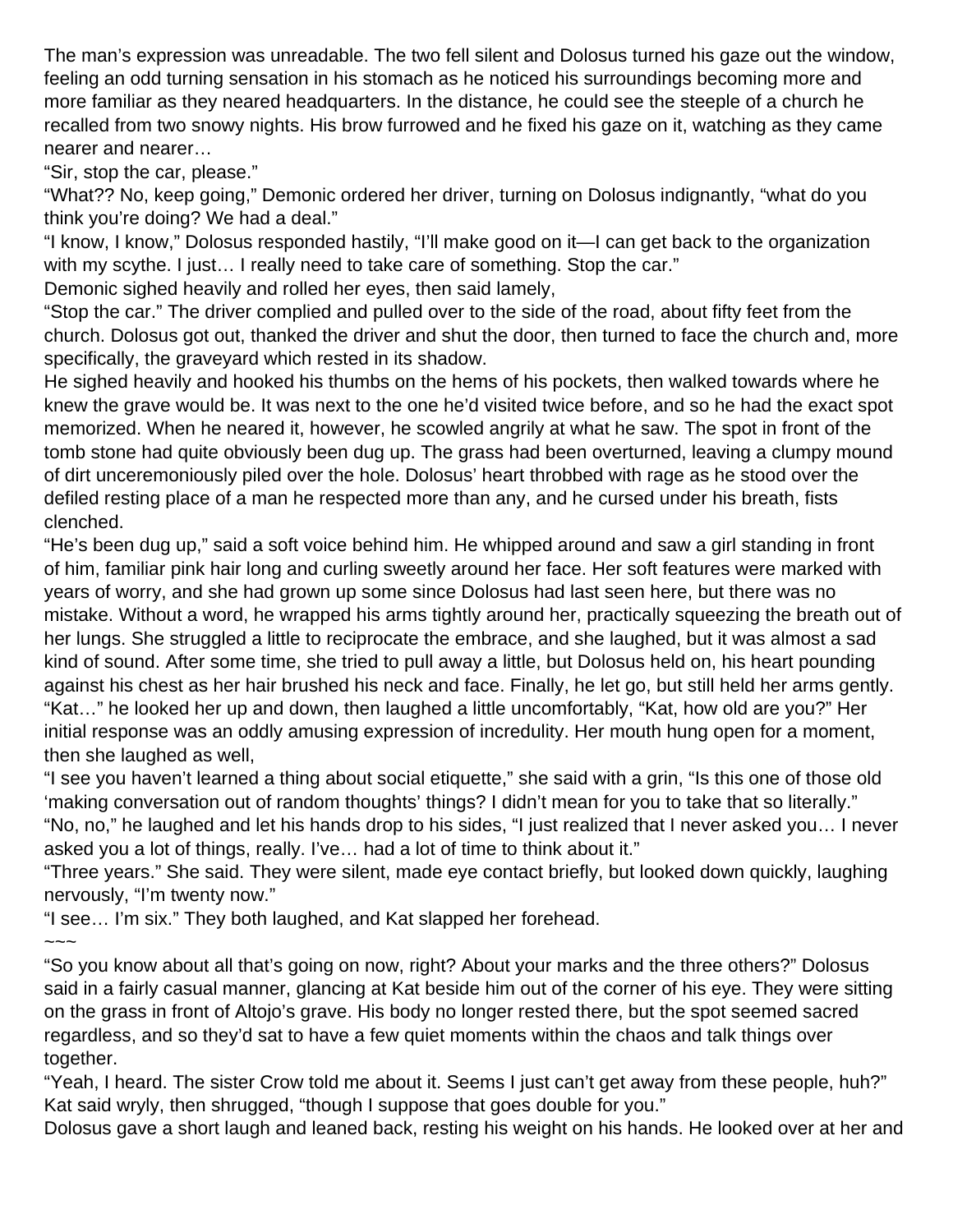his half-smile slowly faded.

"Seems true, yeah," he replied. He watched a soft breeze weave through her hair for a moment, eyes half lidded, then turned his eyes up to the cloud-covered sky above them, "How did they find you?" "I wasn't careful enough," Kat said, clearly a little embarrassed, "I had an online profile, just for kicks. The sister Crow found it and hacked my profile. She looked through my photos and found one Crimson took at our favorite café. There was a napkin with the name of the place, and well, she followed her leads."

"You're with Crimson still?"

"Yeah, we'd been traveling around western Europe together. Changed locations fairly frequently, but the picture was recent enough to pinpoint us in England." Dolosus nodded and Kat sighed softly, crossing her legs and leaning forward. Dolosus mimicked her movements and they sat quietly together. Kat let her head rest on his shoulder.

"And what about you?"

"Demonic found me."

"She went to get you herself?" Kat said, impressed, "Man, she must really be short-staffed these days. Maion took her toll" Dolosus nodded again,

"She found me at this bar I'd been working at. My mistake was in staying in one place for too long." He finished and said no more for a time.

"What have you been doing for three years?" Kat asked when he didn't seem to offer any continuation of his thought process.

"Mostly stayed in America," he answered, "It's a big place, a lot of different cultures depending on where you are. When she found me, I was in New York City, taking odd jobs here and there, mainly stocking shelves and things like that—jobs where I could watch people, but not have to interact with them much."

"And you stayed there long enough for her to find you?"

"I was… having fun." Dolosus laughed and shrugged a little awkwardly, "Watching people is more entertaining than dealing with them, and… it's not something I've ever really done before. Besides, I didn't think she'd actually try to find me, so I didn't try too hard to hide myself from her." He got to his feet and brushed off the seat of his dress pants, then offered his hand to Kat. She took it and stood with him, looking at him curiously, "I told Demonic I'd meet her back at the Organization. She knows who's after you and as such, who we're after."

"Oh! Well, I guess we should go-"

In an instant, Kat thought she saw a blur of Dolosus' scythe, and it was gone. She blinked and shook her head, and now in front of them was a portal back to headquarters. He's gotten faster... she thought, so these three years weren't just about travel...

"Shall we?"

Kat nodded and held his hand tight, then stepped into the portal with him. She felt the odd sensation of utter silence enveloping them as she left the dimension she knew and followed Dolosus through the emptiness.

 $\sim\sim\sim$ 

Dolosus lead them directly to Demonic's throne room at headquarters. He and Kat were greeted with blank stares from Demonic, Crimson, and a man neither of them recognized. The three had evidently been conversing when the portal opened, and on seeing them, Demonic spoke first,

"Good timing. I was just about to fill these two in on what I've concluded regarding our target for this mission. This is Nemestrinus, by the way," she added as the two new arrivals approached the group, "he's our client, but he'll also be partaking in the mission." The tan, brown haired fellow nodded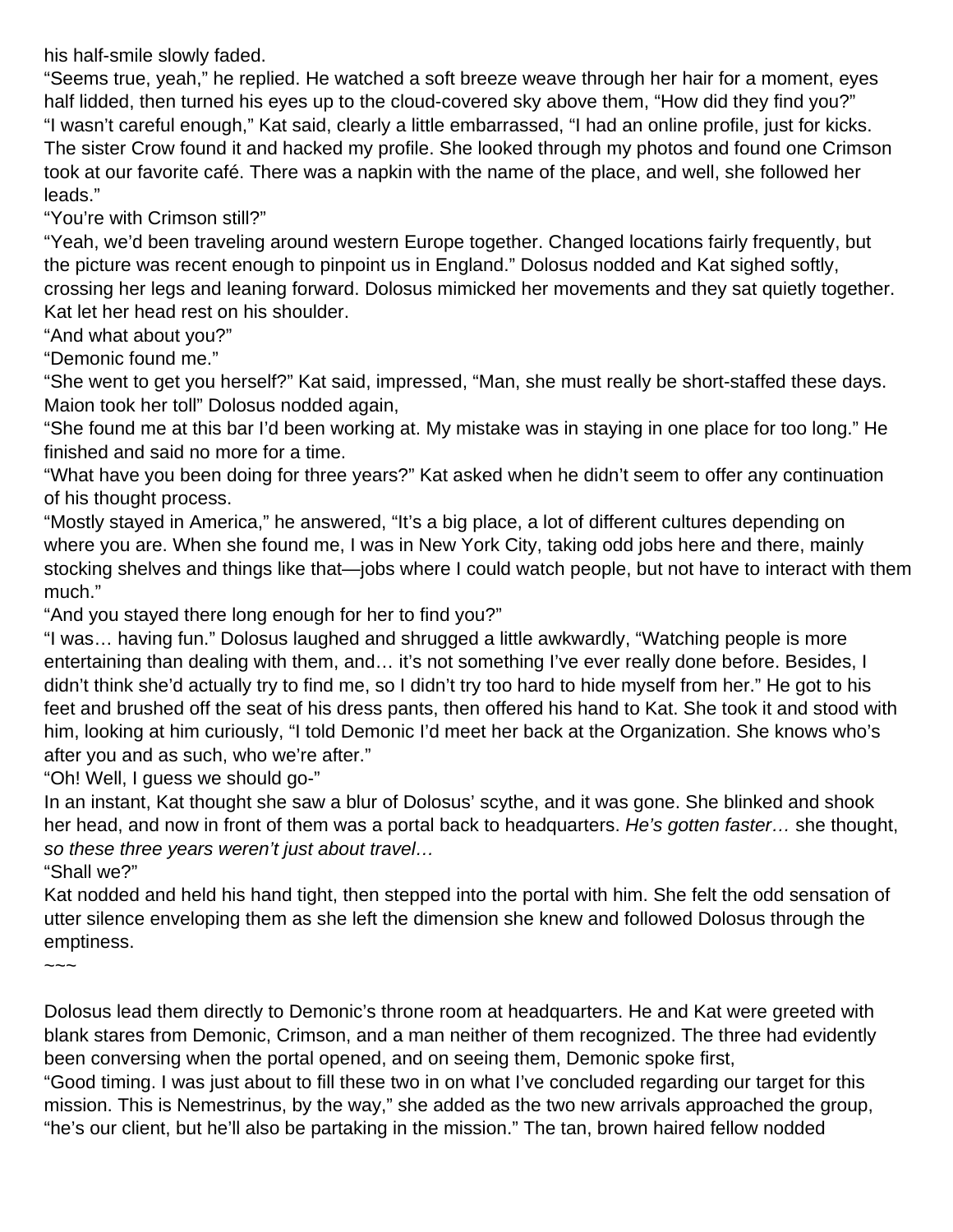graciously to his new acquaintances,

"Nice to meet you," he said in an even, sociable tone, "I'm looking forward to working with you both. Demonic tells me you're some of the best in the business. And you must be Kat," he turned to the girl, "You bear a mark, correct?" Kat nodded,

"Yes, but… I don't know too much about it, apparently." Nemestrinus smiled kindly,

"That's quite alright, Miss. I'll tell you all I know soon enough. But first, I think Demonic should explain her findings."

"Right, regarding our target," Demonic began. Dolosus noticed she seemed oddly at ease, given the situation. If he had to guess, he'd say it was because of Nemestrinus; the man had an oddly calming presence.

"About ten years ago, before Dolosus' creation but some time after I'd gained control and established myself as leader of this organization, Maion captured a man by the name of MacHeath. His general pattern had been to murder his victim using only a switch blade, and for no discernable reason. As far as anyone could tell, he was just demented; he killed people whom he thought would be fun to kill. He was making business hard for people like me and Maion. Kept going after our men and jeopardizing our missions for the fun of it.

"Well, eventually MacHeath started rummaging through Maion's files and data for kicks in his off-time and it seems she had enough of it. I had resorted to simply intensifying training and preparing for his attacks. She took a more direct route and managed to capture the man himself, who by that point had gained the alias 'Mac the Knife.' I don't know how she managed to get her hands on him, but she kept him imprisoned with an amulet around his neck."

"Like Ikonu…" Dolosus said to himself. When he saw the rest of the group watching him expectantly, he said, "I fought him during the invasion three years ago. Could manipulate gravitational pulls. Anyway, he wore a gem or amulet or something around his neck which kept him bound in servitude to Maion." Here, Crimson cut in, though she'd only listened silently up to this point,

"So now that Maion's dead, Mac the Knife has somehow escaped." She mused, "and how did you come to this conclusion?"

"His nickname wasn't meant just to be catchy," Demonic responded, crossing her arms, "It's based on an old song. The song is about a serial killer, and it details his various crimes. Lately, someone has been committing those same crimes locally. Their detailed resemblance to his namesake and the locations, so close to Maion's mansion… he wants me to know he's back. Somehow, he knows that I have you," she nodded to Kat, "and he's declaring war."

"Couldn't it just be any mentally disturbed fan of the song? Or a complete coincidence?" Crimson said. "The deaths are too unique for a coincidence. And no, I'm almost one hundred percent certain it's him. He targeted both Maion's and my groups while he was at large, and he knew of our… rivalry, of sorts. He played with it, and provoked us into a race to catch him." Demonic scowled, glaring at no one in particular, "I never heard the end of it, after Maion finally caught him first. She was a braggart, and would talk so much that she was careless. Let on about the kind of data Mac had been looking into." A brief silence followed, but Crimson prompted,

"And?"

"Elemental power. The exact power he's after now." Silence prevailed for some time, as each person fully took in the situation. Dolosus suddenly became aware of how very exhausted and overwhelmed he felt. Just that afternoon, he'd been going about a day of work as usual, then Demonic came out of nowhere and brought all of these new worries and concerns with her. A serial killer, four powerful marks, Kat in danger… too much. It was all just too much.

Eventually, it was Nemestrinus who broke the oppressive silence,

"Miss, I mentioned I would tell you what I know about your mark," he said to Kat, "If you like, I'll escort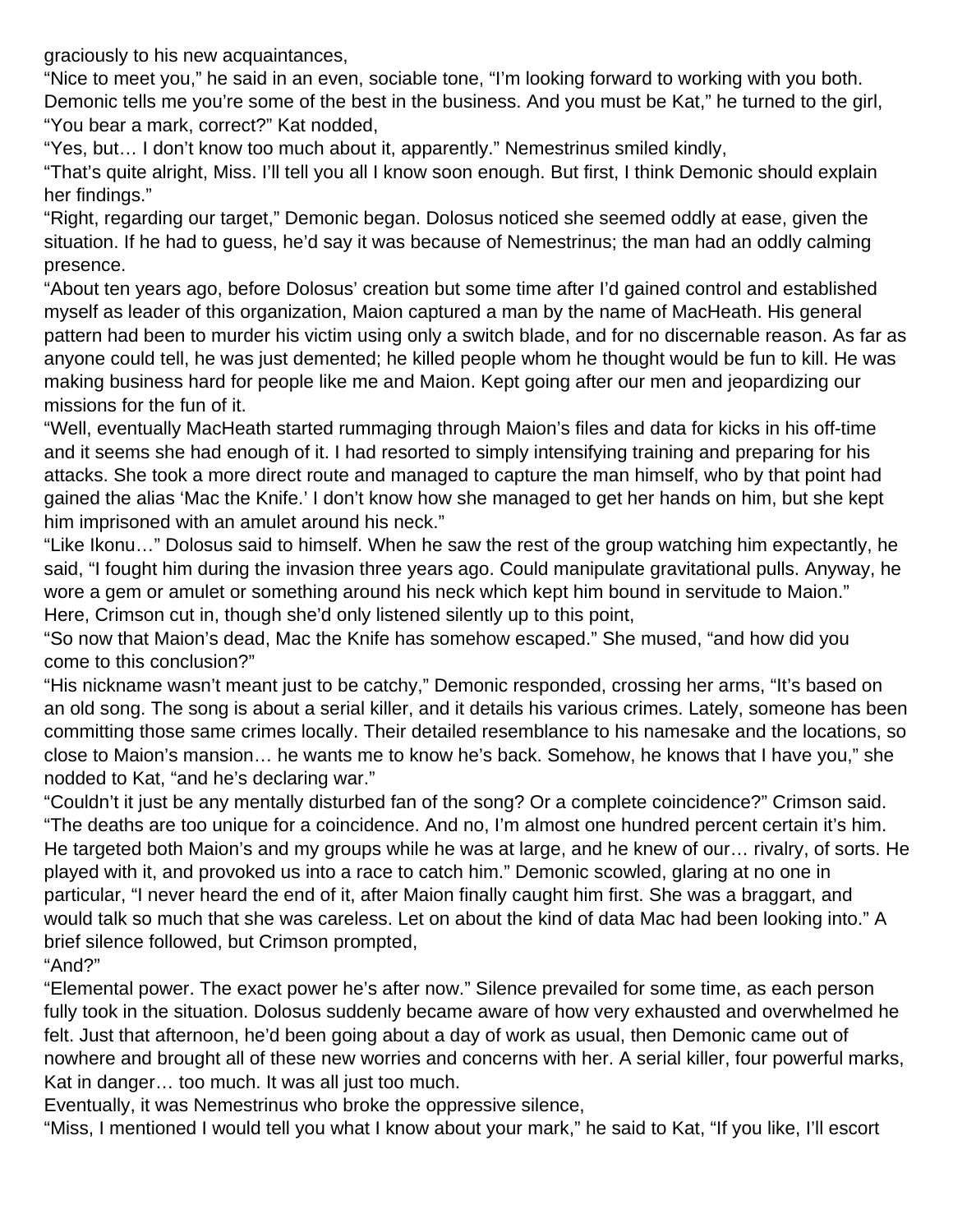you to your room and you can show me the mark, tell me what you already know, and I can fill in the blanks."

"Oh! Yes—that would be really helpful," Kat replied with a smile, and Dolosus immediately stood at her side and said,

"I'll go with you," he glanced at Nemestrinus, then Kat, then added, "I'm… curious about those marks. I've never heard much about them."

"Very well, I'd be glad to have you. In the meantime, I believe you two are our most tactically minded," Nemestrinus said to Crimson and Demonic, "so if you would like to discuss our next course of action, I believe it would put us one step ahead." With that, he, Dolosus and Kat turned and headed towards the door, then down the hall towards the room where Kat had stayed three years ago. Nemestrinus made pleasant small talk, hands resting comfortably in his pockets, and Dolosus stayed by Kat's side all the while, his hand barely an inch from hers and brushing it now and then.

Once in her old room, Kat made her way to the foot of her bed and sat, gesturing towards her desk chair for their new ally as Dolosus made himself at home on the bed next to her. He was silent, but watched carefully. Nemestrinus moved his chair to sit across from Kat, and he began,

"Now… I'm going to need to see your mark first." Kat nodded and rolled up the bottoms of her jeans to about knee-height, then turned her leg and focused her power on the marks, so that a small wing, like a tattoo, appeared on each of her ankles. He nodded slowly, eyebrows raised with curiosity. He bent down and placed a hand on the mark.

"Oh, I'm so sorry," he said shyly and withdrew his hand, "… May I?"

"It's fine, you need to see it, right?" Kat responded, amused and slightly bewildered by the man's impeccable manners. Moving his seat a little closer to her, he raised her right foot up to rest on his lap and set himself to examining the mark. Intrigued, he frowned slightly and traced the lines with his fingertip and said,

"And what about when you really activate them?"

"Well… this." The girl replied simply, and in an instant, small translucent wings sprouted from the marks themselves, flapping gently. This truly captured Nemestrinus' interest. He made to touch the one near him, but his hand passed through it, though it met some resistance. It felt like moving his hand through slowly flowing water. Kat began her explanation,

"Those wings don't exactly do anything of their own, but I figure they're sort of a… physical manifestation of what's happening. The mark's power allows me a jumping ability that's near flight, really, and heightened agility. They're very useful, but Alt—someone told me once not to use them unless it's an emergency." She stuttered over Altojo's name, but managed to tell all she knew, as Nemestrinus continued to observe the wings and marks.

"I see… and that's all you know?" Kat nodded, and he went on, "Well… that person was right. You shouldn't use these unless it's an emergency. But you've been in hiding for a while, so you haven't used them recently, right? You should be fine for now. Anyway, the reason is because each mark has its own drawbacks. There's a price for that kind of power, though it's not always obvious. Would you happen to know anything about that?"

"No, why would I?" she said, rolling her eyes, "I told you, I hardly ever use them. I mean… sorry, that came out wrong." She laughed awkwardly. Dolosus frowned curiously, and Nemestrinus simply stared at her for a moment. "B-Besides," Kat went on, "He also gave me this ointment to use on the marks after I activate them. They start to sting after a while, so it helps the pain." She pointed over her shoulder to a bottle on her bedside table.

"Dolosus, could you hand that to me?" Nemestrinus requested, and once he had it in hand, he squirted some of the cream in his hands and began rubbing it on Kat's foot and ankle. He took his time practically massaging her, watching her steadily all the while. Dolosus scowled, noting dully that the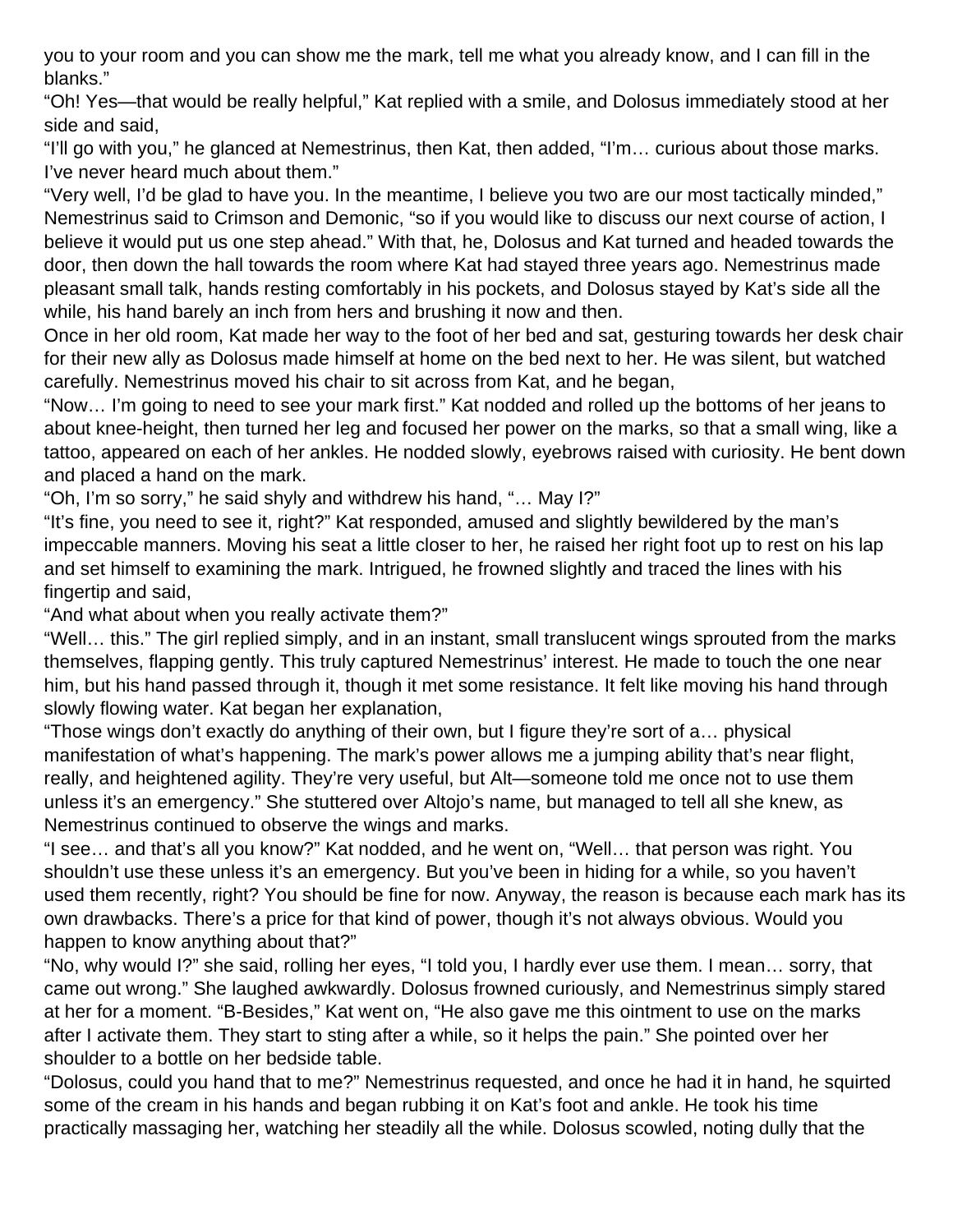oh-so-polite persona had vanished now that he had his hands on her. What was worse, he glanced over at Kat, and she seemed rather contented with this arrangement.

But... that's not like her at all... he thought incredulously. Just as he was about to get to his feet to put a stop to this, Nemestrinus gently pushed her foot off of his thigh and onto the floor. Kat groaned and smirked at him,

"Oooh, c'mon, why'd you stop?" Dolosus clenched his fists and opened his mouth to speak, but Nemestrinus put his hands up defensively,

"Purely for study. Let me explain." He said calmly, "Miss Kat, deactivate the marks." She seemed perplexed, but did as told regardless. He watched the wings dissolve, then said, "Right, so, would you have let me touch you like that normally?" At first, she said nothing, taking to a moment to really consider what had just happened. Dolosus watched her expression transition to utter embarrassment as a cute shade of pink spread across her face.

"N-No, definitely not… why did I…?"

"The marks." Nemestrinus got to his feet and stretched out his back and arms a bit, "It seems like this may be one symptom that all mark-bearers share. They turn you into a different person. Well, not really, your basic personality stays the same, they just slowly do away with your values, morality, that sort of thing. Does that sound about right?"

Dolosus frowned and let his mind wander back to a time four years ago, on the day when he first met Kat. Back then, she had casually slaughtered at least a dozen of Demonic's men, burst into her throne room, and proceeded to make demands of her. She had been sarcastic, mocking and sadistic. Weeks later during training, she had been somewhat curt towards the crows, though she had always gotten along alright with them. She had used the marks on both occasions, to varying degrees. What Nemestrinus said did add up…

"Well…" Kat frowned slightly, "I noticed they tended to make me feel sort of… liberated, but guilty. Like I could do whatever I wanted, but it would all be terribly wrong… Like that?"

"Precisely like that," Nemestrinus nodded, heading for the door, "I should take my leave—I want to see how Demonic and Miss Crimson are fairing. I'm not sure that was the socially optimal situation to leave them in, come to think of it… thank you for your time." he shut the door behind them, leaving the heavy silence to engulf the two still sitting on the bed. Kat glanced over at Dolosus. He was bent over, resting his head on his hands, with an unreadable expression. She bit her lip and waited, hoping against hope that he would speak first. Silence dragged on however, and it slowly dawned on her that Dolosus was, of all things… jealous.

"Dolosus…?"

"Hm?"

Kat didn't know where to go from there, and he certainly wasn't helping. She placed a hand gently on his cheek and turned his face to her,

"Dolosus, please don't be upset. I-I wasn't in the right mind while he was doing that, and he didn't mean anything by it…" he kept silent, and she went on, "Too much is going on to worry about little things, and we've been apart for too long," as the words left her lips, Dolosus finally looked into her eyes. Then, the urge struck her all at once, and Kat kissed him, deeply and tenderly, and his arms wrapped around her tightly. Each seemed equally surprised and relieved to finally have time together like this, and so held nothing back. She let her fingers run through his thick, brown hair as his tongue slide into her mouth, then, all at once, Dolosus gently pushed her back onto the bed. His heart thudded heavily in his chest as he continued to kiss her, atop her now. His hands slowly made their way down her sides, in at her waist and out around her hips, memorizing every contour.

Their lips parted, and Dolosus began to kiss her neck, letting her soft, curling hair brush his face. Kat whispered his name, and he moaned in reply, swept away by how incredible his name sounded in her